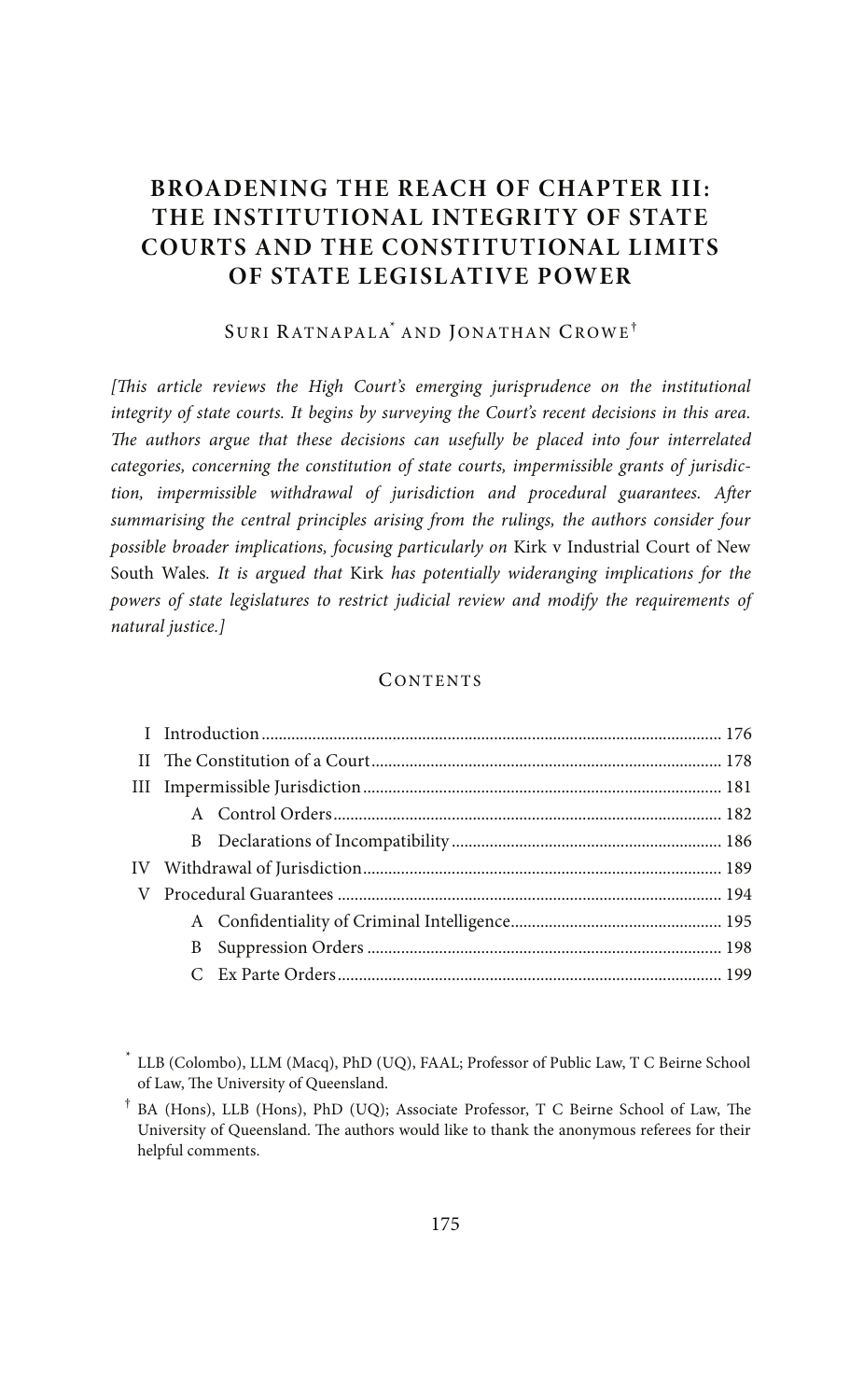## I INTRODUCTION

It has been the longstanding judicial view, repeatedly affirmed by state supreme courts, the High Court and the Privy Council, that the doctrine of the separation of powers is not constitutionally entrenched at state level.<sup>1</sup> This orthodox view, we argue, no longer represents the constitutional law of Australia following a series of judgments of the High Court commencing with *Kable v Director of Public Prosecutions (NSW)* ('*Kable*').<sup>2</sup> The High Court declared in *Kable* that state and federal courts form an integrated hierarchy and, for that reason, that state legislatures do not have unrestricted power to alter the constitution, jurisdiction or procedures of state courts. In that case, the High Court invalidated New South Wales legislation that empowered the Supreme Court to order the continued detention of a named prisoner beyond his imposed prison sentence, not on the grounds of violating the law but on account of the likely danger he posed to others.

In the words of Gaudron J in *Kable*, s 5 of the *Community Protection Act 1994* (NSW) 'makes a mockery of [the judicial] process' and

because the judicial process is a dening feature of the judicial power of the Commonwealth, the Act weakens confidence in the institutions which comprise the judicial system brought into existence by Ch III of the *Constitution*. 3

McHugh J remarked that although the separation of powers doctrine was inapplicable to the states, 'in some situations the effect of Ch III of the *Constitution* may lead to the same result as if the State had an enforceable doctrine of separation of powers.' 4

<sup>1</sup> See, eg, *Clyne v East [No 1]* [1967] 2 NSWR 483; *Gilbertson v South Australia* [1978] AC 772; *Building Construction Employees and Builders' Labourers Federation of New South Wales v Minister for Industrial Relations* (1986) 7 NSWLR 372; *City of Collingwood v Victoria [No 2]* [1994] 1 VR 652.

<sup>2</sup> (1996) 189 CLR 51.

 $3$  Ibid 108 (citation omitted).

<sup>4</sup> Ibid 118.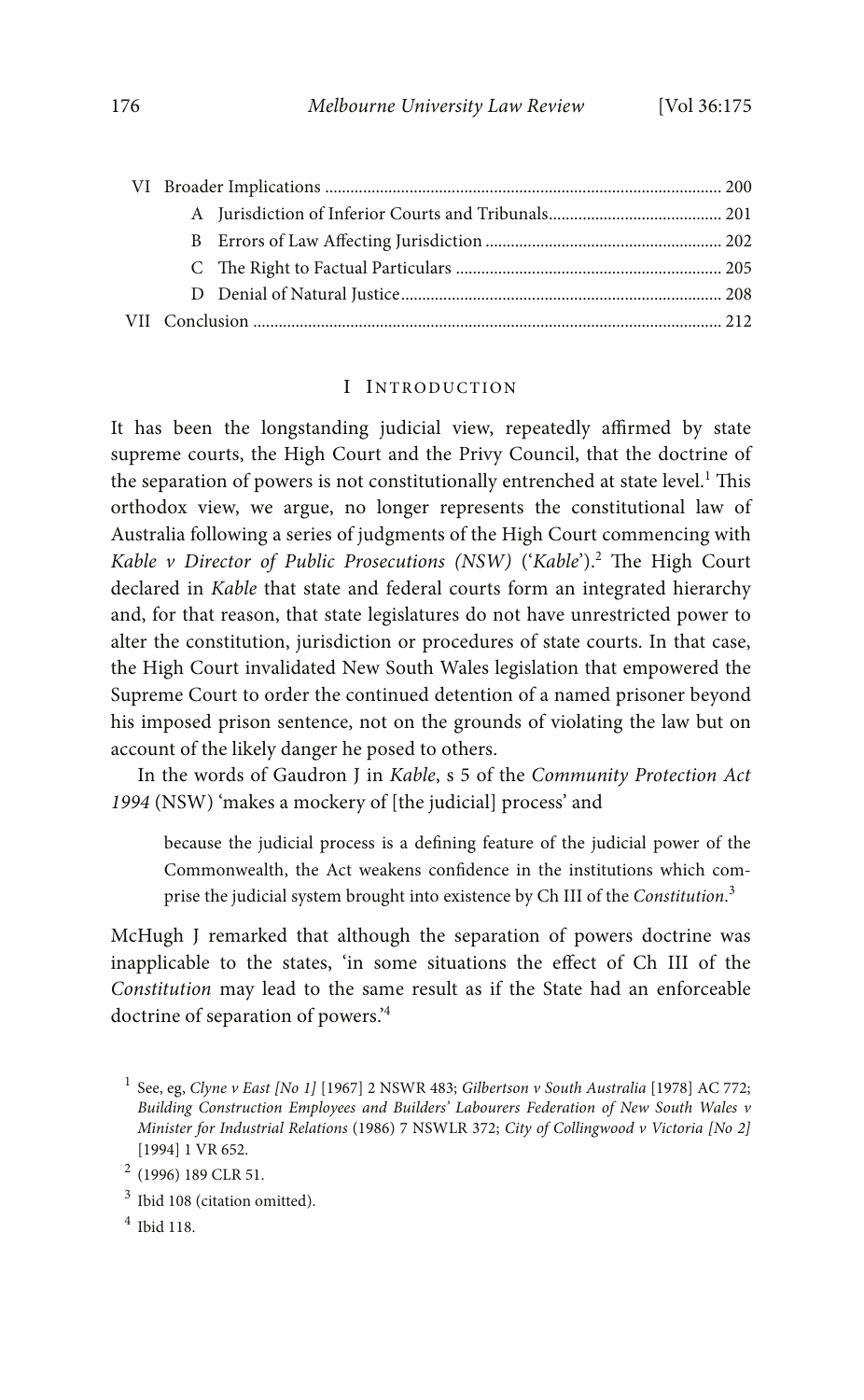Two High Court cases decided after *Kable — Fardon v Attorney-General (Qld)* ('*Fardon*')<sup>5</sup> and *Baker v The Queen* ('*Baker*')<sup>6</sup> — upheld state laws that empowered the respective supreme courts to order further detention not of named individuals, but of categories of offenders considered to endanger society. These decisions prompted Kirby J to wonder in 2004 whether *Kable* was 'a constitutional guard-dog that would bark but once'.<sup>7</sup> This was not strictly true at the time, as the Supreme Court of Queensland had applied the *Kable* rule to invalidate legislation dealing with the proceeds of crime,<sup>8</sup> an implication later confirmed by the High Court.<sup>9</sup> At any rate, it is certainly not true now, given the recent proliferation of cases on institutional integrity considered in this article.

This article reviews the current state of the High Court's jurisprudence on institutional integrity. We begin by surveying the Court's recent decisions in this area. We argue that these decisions can usefully be placed into four interrelated categories. The first category, represented by *Forge v Australian Securities and Investments Commission* ('*Forge*'),<sup>10</sup> deals with the constitution of state courts in the strict sense of the term. The second, including *South Australia v Totani* ('*Totani*') <sup>11</sup> and *Wainohu v New South Wales* ('*Wainohu*'),<sup>12</sup> concerns impermissible grants of jurisdiction to state courts or judges as *personae designatae*, while the third, represented by *Kirk v Industrial Court of New South Wales* ('*Kirk*'),<sup>13</sup> deals with impermissible withdrawal of jurisdiction from state courts. The fourth and final category, including *Gypsy Jokers Motorcycle Club Inc v Commissioner of Police* ('*Gypsy Jokers*') <sup>14</sup> and *K-Generation Pty Ltd v Liquor Licensing Court* ('*K-Generation*'),<sup>15</sup> concerns

<sup>5</sup> (2004) 223 CLR 575.

- <sup>10</sup> (2006) 228 CLR 45.
- $11$  (2010) 242 CLR 1.
- <sup>12</sup> (2011) 243 CLR 181.
- <sup>13</sup> (2010) 239 CLR 531.
- <sup>14</sup> (2008) 234 CLR 532.
- <sup>15</sup> (2009) 237 CLR 501.

<sup>6</sup> (2004) 223 CLR 513.

<sup>7</sup> Ibid 535 [54]. See also Transcript of Proceedings, *Forge v Australian Securities and Investments Commission* [2006] HCATrans 22 (7 February 2006) 69–70 (Kirby J); Transcript of Proceedings, *Forge v Australian Securities and Investments Commission* [2006] HCATrans 25 (8 February 2006) 4452-9 (Kirby J); Chief Justice J J Spigelman, 'The Centrality of Jurisdictional Error' (2010) 21 *Public Law Review* 77, 79.

 $8$  *Re Criminal Proceeds Confiscation Act 2002* [2004] 1 Qd R 40, 55 [58] (Williams JA).

<sup>9</sup> *International Finance Trust Co Ltd v New South Wales Crime Commission* (2009) 240 CLR 319.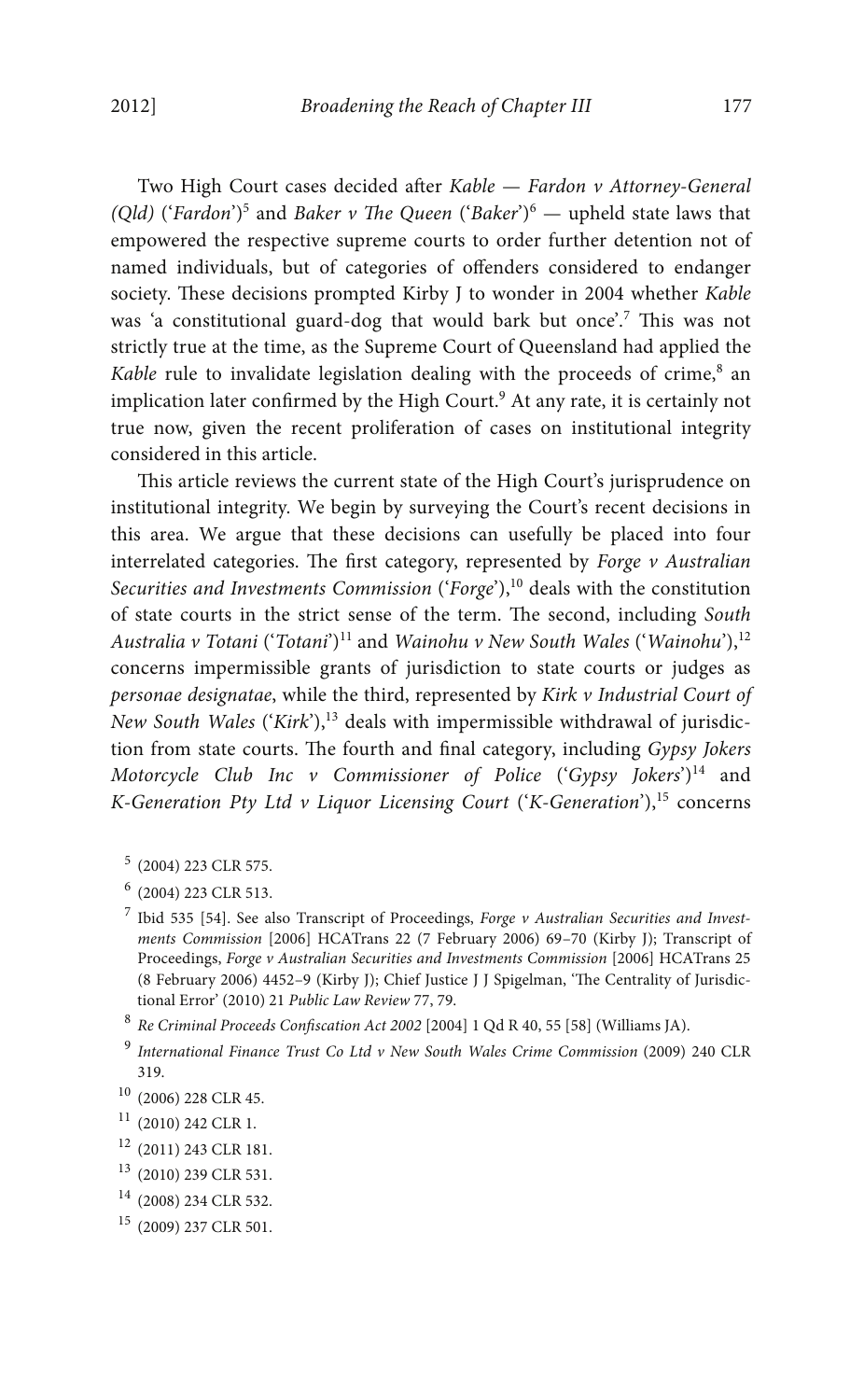the procedural guarantees associated with the doctrine of institutional integrity.

After summarising the central principles arising from these decisions, we consider four wider implications of the cases, focusing particularly on *Kirk*. These concern the constitutional entrenchment of the supervisory jurisdiction of state supreme courts; whether a state legislature can shield from judicial review errors of law affecting jurisdiction; whether a state legislature can deny a criminal defendant the right to the factual particulars on which an offence is founded; and whether a state legislature can deny state supreme courts the power to review decisions of subordinate courts and tribunals on grounds of natural justice. We argue that *Kirk* has potentially far-reaching consequences in each of these areas.

## II THE CONSTITUTION OF A COURT

Section 71 of the *Constitution* vests the judicial power of the Commonwealth in three types of courts: the High Court, federal courts established by Parliament and such other courts as Parliament invests with federal jurisdiction. The last category refers to state courts created by state law. In  $R$   $\nu$  Kirby; *Ex parte Boilermakers' Society of Australia* ('*Boilermakers' Case*'), the High Court determined that this affirmative vesting, by necessary implication, prohibits the reposing of federal judicial power in any other body.<sup>16</sup> In each case, the body that exercises judicial power must be a court.

The High Court has made it clear in a series of cases that a body is not a court for constitutional purposes simply by being called a 'court'. It must be a court in the strict sense of the term.<sup>17</sup> It is in such state courts that s  $39(2)$  of the *Judiciary Act 1903* (Cth) invests 'federal jurisdiction, in all matters in which the High Court has original jurisdiction or in which original jurisdiction can be conferred upon it'. A state tribunal that is officially designated a 'court' but is not a court in the strict sense may exercise judicial power arising

 $^{16}$  (1956) 94 CLR 254, 270 (Dixon CJ, McTiernan, Fullagar and Kitto JJ), affd  $A$ -G (Cth) v The *Queen* (1957) 95 CLR 529, 538 (Viscount Simonds for Viscount Kilmuir LC, Viscount Simonds, Lords Morton, Tucker, Cohen, Keith, Avonholm and Somervell) (Privy Council).

<sup>17</sup> *Huddart, Parker & Co Pty Ltd v Moorehead* (1909) 8 CLR 330, 355, 357 (Griffith CJ); *Waterside Workers' Federation of Australia v J W Alexander Ltd* (1918) 25 CLR 434, 442 (Griffith CJ), 467 (Isaacs and Rich JJ), 480–1 (Powers J); *British Imperial Oil Co Ltd v Federal Commissioner of Taxation* (1925) 35 CLR 422, 432–3 (Knox CJ); *R v Davison* (1954) 90 CLR 353, 364–6 (Dixon CJ and McTiernan J); *Boilermakers' Case* (1956) 94 CLR 254, 270, 289, 296 (Dixon CJ, McTiernan, Fullagar and Kitto JJ); *R v Trade Practices Tribunal; Ex parte Tasmanian Breweries Pty Ltd* (1971) 123 CLR 361, 372 (Kitto J).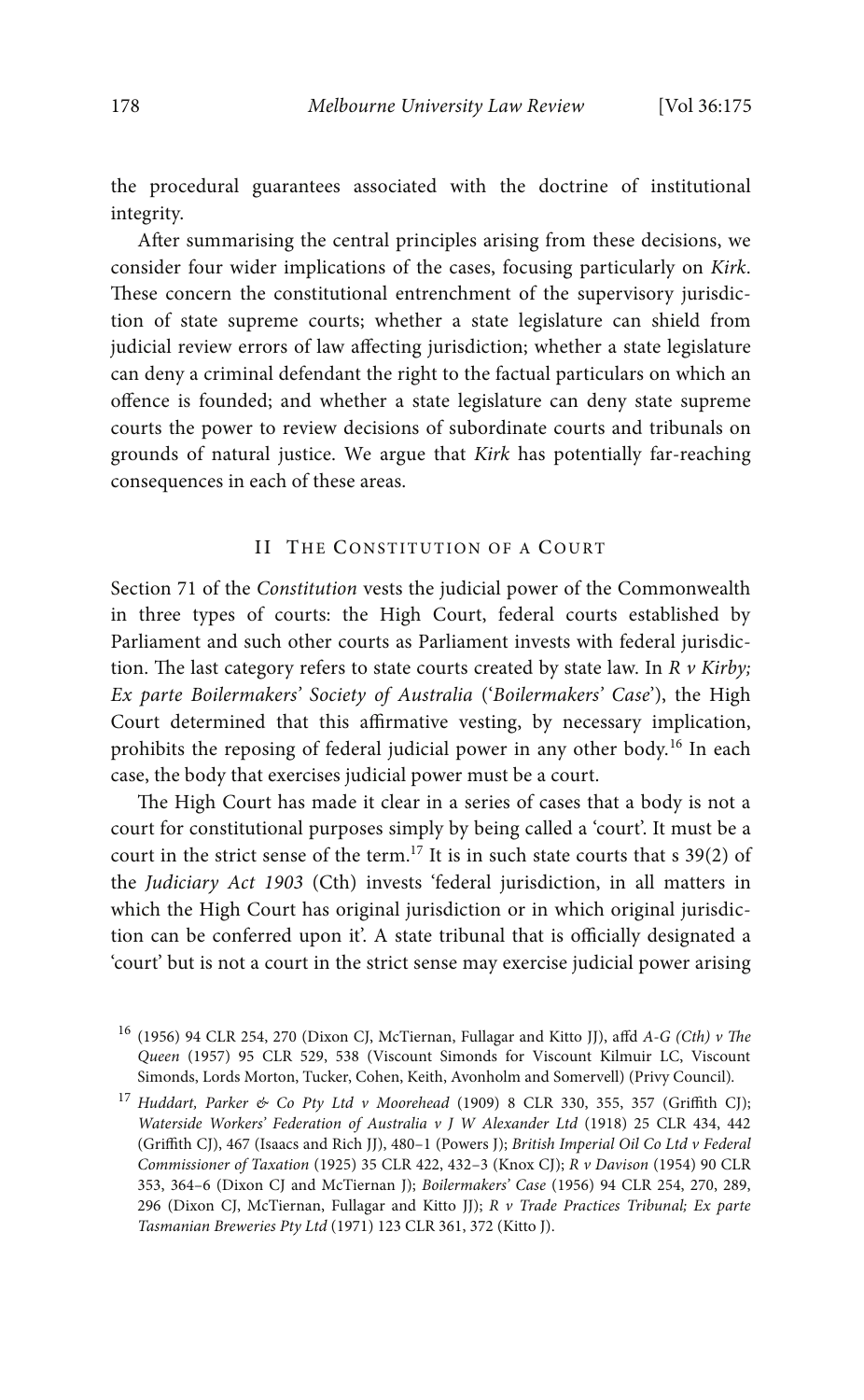under state law, but may not exercise the judicial power of the Commonwealth.

It is not easy to determine what the phrase 'court in the strict sense' means. In *Waterside Workers' Federation of Australia v J W Alexander Ltd*  ('*Alexander's Case*'), the High Court addressed the question whether the Commonwealth Court of Conciliation and Arbitration was a court.<sup>18</sup> Griffith CJ concluded that it was a court because its primary function, though described as arbitral, was judicial.<sup>19</sup> Barton J came to the same conclusion.<sup>20</sup> However, Isaacs and Rich JJ and Powers J reached the contrary conclusion that the tribunal's primary function was non-judicial and hence it was not a court in the strict sense of the term.<sup>21</sup> All the judges applied the primary function test, although they differed in their conclusions. Geoffrey Sawer has argued that this approach involves circular thinking and the better test is whether the institution would have been regarded as a court at the time of federation.<sup>22</sup> It is likely, however, that even at the time of federation courts were widely identified by the fact that their primary function was judicial.

A court is constituted by the judges who serve on it. The constitution of the High Court and other federal courts is determined by s 72 of the *Constitution*, which deals with appointment, tenure and remuneration of judges. It is now well-established that a body created by Commonwealth law that is not constituted according to s 72 will not be a ch III court and therefore cannot exercise the judicial power of the Commonwealth. Early in its history, the High Court decided by majority that limited-term appointments to federal courts were incompatible with the requirements of s 72, even if the appointees continued to enjoy constitutional tenure as judges of the High Court.<sup>23</sup>

The provisions of s 72 have no direct application to territory courts<sup>24</sup> or state courts.<sup>25</sup> The High Court has also held that in vesting federal jurisdiction in state courts the Commonwealth Parliament must 'take the [State] Court as

<sup>18</sup> (1918) 25 CLR 434.

- <sup>21</sup> Ibid 466 (Isaacs and Rich JJ), 485 (Powers J).
- <sup>22</sup> G Sawer, 'The Separation of Powers in Australian Federalism' (1961) 35 Australian Law *Journal* 177, 180.
- <sup>23</sup> *Alexander's Case* (1918) 25 CLR 434.
- <sup>24</sup> *Re Governor, Goulburn Correctional Centre; Ex parte Eastman* (1999) 200 CLR 322.
- <sup>25</sup> *Forge* (2006) 228 CLR 45, 66–7 [38] (Gleeson CJ).

<sup>19</sup> Ibid 446–7.

<sup>20</sup> Ibid 453–4.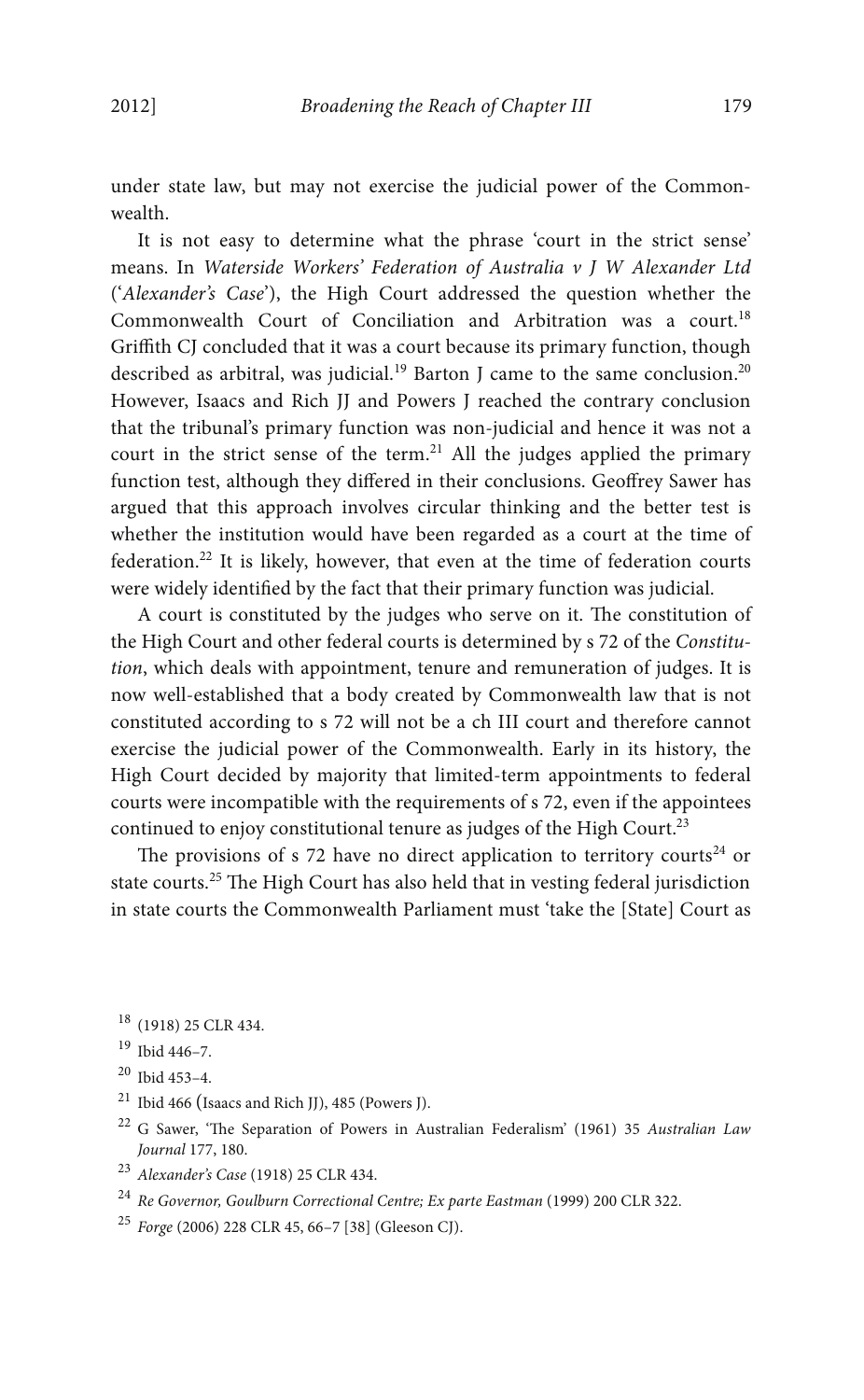it finds it',<sup>26</sup> since the Parliament has no legislative power to change the constitution of a state court.<sup>27</sup> State courts must nonetheless satisfy basic curial standards to qualify as courts within the meaning of s 71. In the absence of express constitutional direction, these standards remain to be judicially established in specific cases.

*Forge*, concerning a challenge to the law and practice in New South Wales of appointing acting judges to the Supreme Court, was such a case.<sup>28</sup>The High Court in *Forge* considered and ultimately approved s 37 of the *Supreme Court Act 1970* (NSW), which permitted the appointment of acting judges to the Supreme Court of New South Wales for limited terms, during which they were removable only by address of Parliament. The Court acknowledged that acting and short-term appointments were a feature of English and colonial courts at federation and that the practice has continued. However, Gummow, Hayne and Crennan JJ in their joint judgment were careful to point out that although the 'institutional integrity of State Supreme Courts is not *inevitably* compromised by the appointment of an acting judge', <sup>29</sup> it is nonetheless the case that

the institutional integrity of the body may be distorted by such appointments if the informed observer may reasonably conclude that the institution no longer is, and no longer appears to be, independent and impartial as, for example, would be the case if a signicant element of its membership stood to gain or lose from the way in which the duties of office were executed.<sup>30</sup>

Their Honours went on to note that '[a]s was said in *Bradley*, there may come a point where the series of acting rather than full appointments is so extensive as to distort the character of the court.<sup>31</sup> It is because a body must be a court in the strict sense to exercise Commonwealth judicial power that the doctrine of institutional integrity of state courts is constitutionally entrenched. As their Honours put it,

<sup>26</sup> *Federated Sawmill, Timberyard and General Woodworkers' Employés' Association (Adelaide Branch) v Alexander* (1912) 15 CLR 308, 313 (Griffith CJ).

<sup>27</sup> *Le Mesurier v Connor* (1929) 42 CLR 481, 495–6 (Knox CJ, Rich and Dixon JJ).

<sup>28</sup> (2006) 228 CLR 45.

<sup>29</sup> Ibid 86 [93] (emphasis added).

 $30$  Ibid.

<sup>31</sup> Ibid 87 [97], citing *North Australian Aboriginal Legal Aid Service Inc v Bradley* (2004) 218 CLR 146, 164 [32] (McHugh, Gummow, Kirby, Hayne, Callinan and Heydon JJ).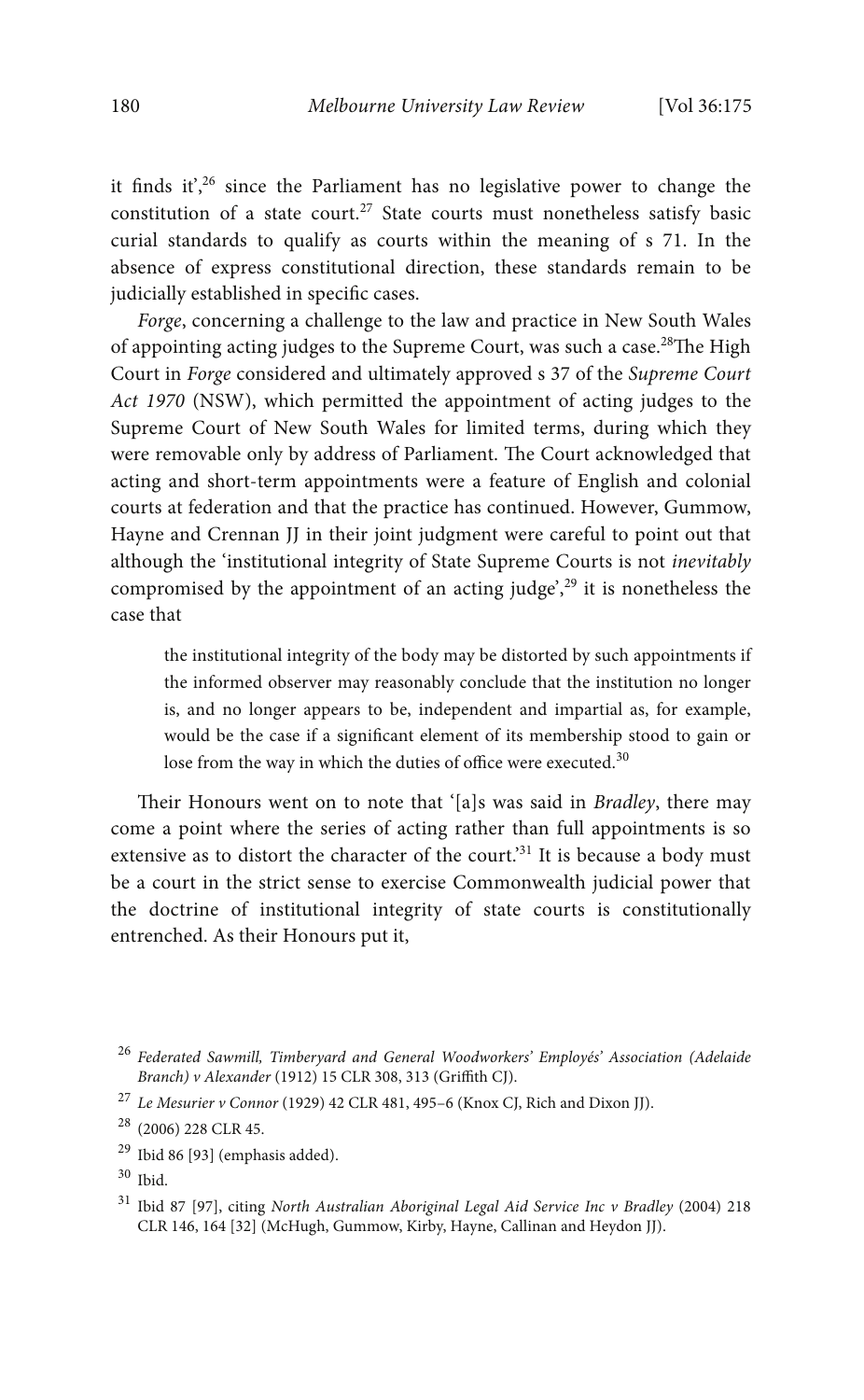[b]ecause Ch III requires that there be a body fitting the description 'the Supreme Court of a State', it is beyond the legislative power of a State so to alter the constitution or character of its Supreme Court that it ceases to meet the constitutional description.<sup>32</sup>

A state law therefore may not alter a 'defining characteristic' of a state supreme court.<sup>33</sup>

A key consideration in *Forge* was the 'apprehension of bias' principle.<sup>34</sup> The state is frequently a party to actions or has an interest in the outcome of a case. A court comprising judges whose tenure depends (or is seen to depend) on the pleasure of the government may lead to apprehension of bias and a loss of public condence in the court. It is not clear from the judgments whether the qualitative standard that the High Court expects of the supreme courts is also expected of other state courts. There is no reason in principle to think that the standard does not apply at all levels, although this remains to be tested in future cases.

Despite its fuzziness, *Forge* sends a cautionary signal to state governments about the overuse of acting appointments, whether for financial or political reasons. More broadly, the decision makes it clear that the composition of a court forms a central part of the doctrine of institutional integrity. Even though s 72 has no direct application to state and territory courts, such bodies must nonetheless be constituted in a way that reflects the independence and integrity of the curial method, taking into account issues such as apprehension of bias.

## III IMPERMISSIBLE JURISDICTION

e analysis offered by Gummow, Hayne and Crennan JJ in *Forge* makes it clear that the limits ch III of the *Constitution* places on state legislative power go well beyond prohibiting the types of detention orders against specified persons considered in *Kable*. A series of cases decided since *Forge* has shown that the institutional integrity of a court may be affected both by the grant of power and the withdrawal of power.<sup>35</sup> *Kable* was an example of the first kind of case, where a power granted to the state supreme court was found to be

<sup>32</sup> *Forge* (2006) 228 CLR 45, 76 [63] (Gummow, Hayne and Crennan JJ); see also at 67–8 [41] (Gleeson CJ).

<sup>33</sup> Ibid 76 [63] (Gummow, Hayne and Crennan JJ).

<sup>34</sup> Ibid 77–8 [66]–[68].

<sup>35</sup> Withdrawal of power will be dealt with below in Part IV.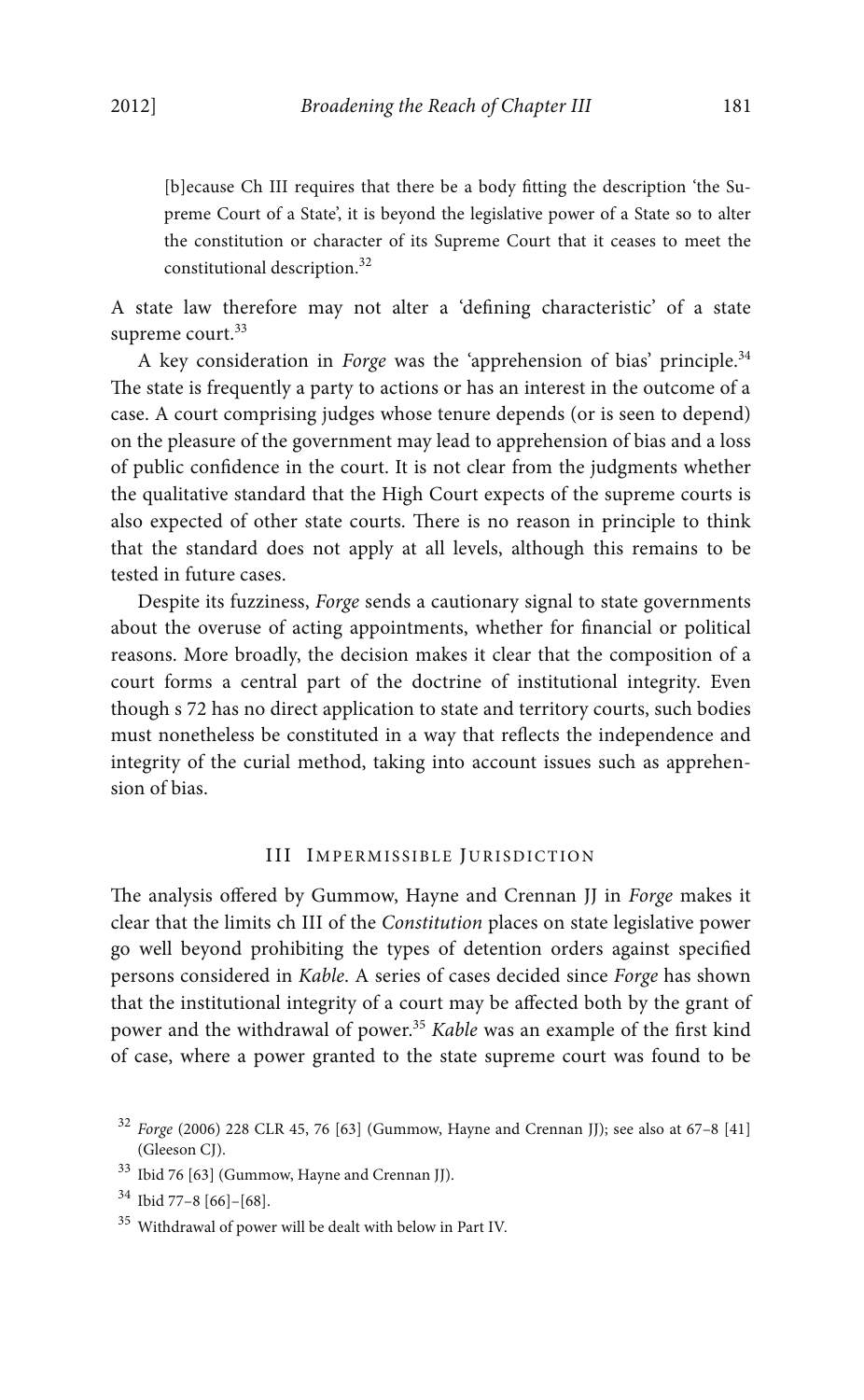inconsistent with the court's institutional integrity. The recent decisions in *Totani*<sup>36</sup> and *Wainohu*<sup>37</sup> also fall into this category. *Totani* extended the principle in *Kable* to all levels of state courts.

# A *Control Orders*

In *Totani* and *Wainohu*, the High Court faced the question of the use of state courts to make or implement control orders that restrict the activities of individuals as a means of crime prevention. In the earlier case of *Thomas v Mowbray* ('*Thomas*'),<sup>38</sup> the High Court had upheld the validity of interim control orders made for the prevention of terrorist acts under s 104.4 of the *Criminal Code Act 1995* (Cth) sch ('*Criminal Code*'). The interim control order system was challenged on the ground of the lack of legislative power under s 51, but the key ch III issue was whether s 104.4 conferred non-judicial power on the Federal Magistrates Court, contrary to the *Boilermakers' Case*. The High Court in *Thomas* held by majority (Gleeson CJ, Gummow and Crennan JJ, Callinan J and Heydon J; Kirby J and Hayne J dissenting) that the power was judicial, even though it did not involve existing rights and obligations.

The majority in *Thomas* took the view that the issuing of interim control orders belongs to the category of powers historically exercised by courts. The category includes apprehended violence orders and the kind of judicial detention approved by the High Court in *Fardon*. <sup>39</sup> As Gleeson CJ stated, '[t]o decide that such powers are exclusively within the province of the executive branch of government would be contrary to our legal history, and would not constitute an advance in the protection of human rights.<sup>240</sup> The majority considered that the kind of evaluations that the Court undertakes under s 104.4 — such as drawing inferences about the threats and whether the control orders are reasonably necessary, proportional and adapted to the protection of the public  $-$  were consistent with the curial method.<sup>41</sup> The

- <sup>37</sup> (2011) 243 CLR 181.
- <sup>38</sup> (2007) 233 CLR 307.
- <sup>39</sup> (2004) 223 CLR 575.
- 40 *Thomas* (2007) 233 CLR 307, 329 [17].
- <sup>41</sup> Ibid 333 [27] (Gleeson CJ), 353 [102]–[103] (Gummow and Crennan JJ), 507–9 [595]–[600] (Callinan J), 526 [652] (Heydon J).

<sup>36</sup> (2010) 242 CLR 1.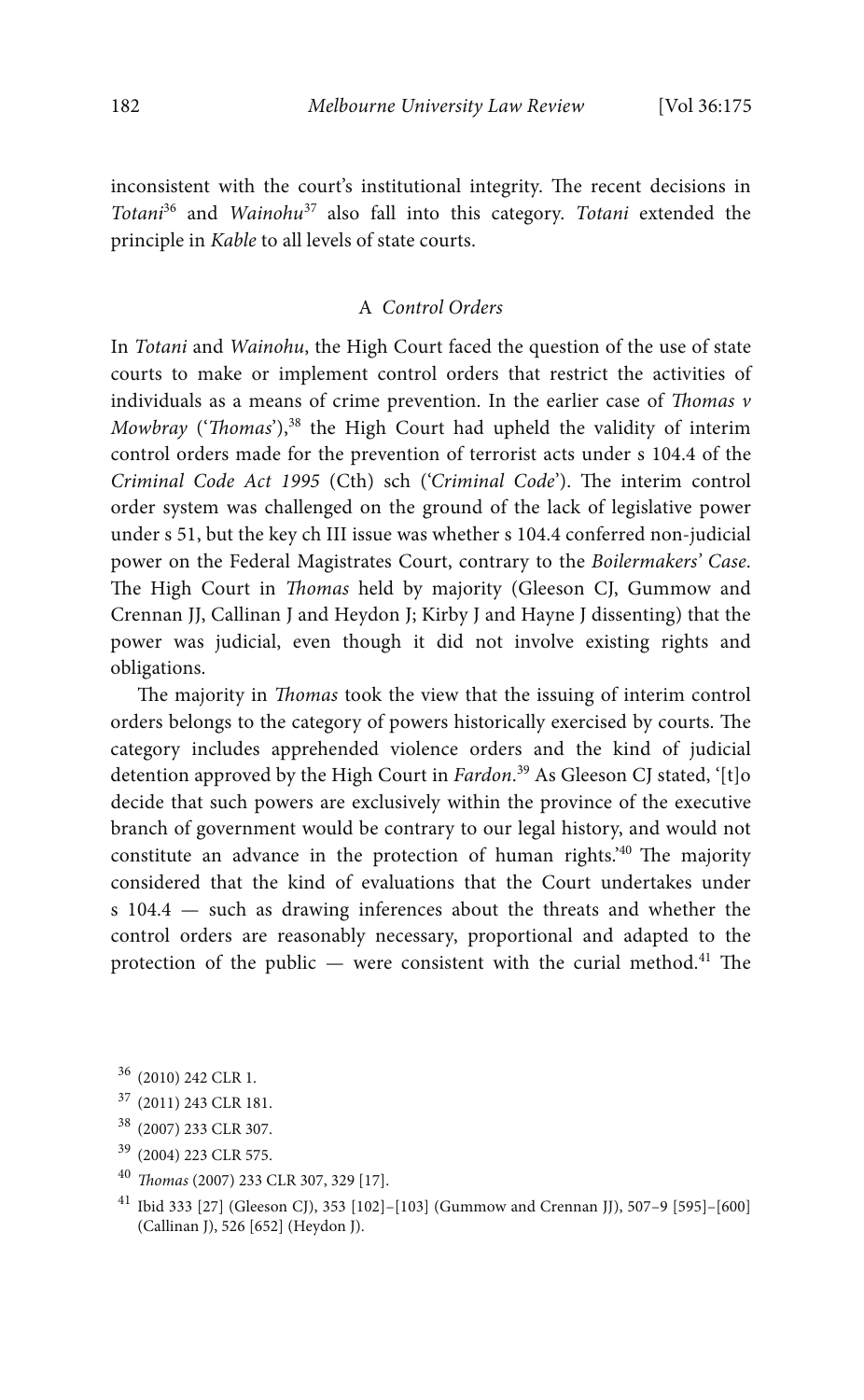majority rejected the argument that s 104.4 did not provide adequate legal standards for judicial determination.<sup>42</sup>

In *Thomas*, the gravity of the threat and the proportionality of the interim control order were matters for the Court to decide. In contrast, the *Serious and Organised Crime (Control) Act 2008* (SA) considered in *Totani* empowered the Attorney-General and the Commissioner of Police to make the critical determinations leading to the imposition of control orders by the Magistrates Court. Under s 10(1) of the Act, the Attorney-General could, on application by the Commissioner, make a declaration in relation to a specified organisation if satisfied that

- (a) members of the organisation associated for the purpose of organising, planning, facilitating, supporting or engaging in serious criminal activity; and
- (b) the organisation represented a risk to public safety and order in this State.

According to s 14(1), which has since been amended, the Magistrates Court, on application by the Commissioner of Police, was compelled to make a control order against a person if satisfied that the person was a member of a declared organisation. In contrast, under s 14(2), the Court could make a control order against past-members and non-members of such an organisation. According to s 14(3), a control order could be made without notice to any person. The only matters that the Magistrates Court was directed to consider under s 14(1) were whether a declaration has been made and whether the defendant is a member of the declared organisation. Section 14(5)(b) required the control order to prohibit the defendant from associating with other members of declared organisations, except as may have been specified in the order.

As French CJ stated in *Totani*, '[s]uch an order places, and results in, restrictions upon the freedom of association and communication of the person to whom it applies and others who might wish to associate or communicate with him or her.<sup>43</sup> The majority judges in the case (Heydon J dissenting) held that s 14(1) was unconstitutional for impairing the institutional integrity of the Court. The principal factor was that the Magistrates Court had no judicial discretion, but rather was compelled to give effect to an executive decision that could not be questioned before the Court. That is, 'the Court must act at the behest of the Executive.<sup>244</sup>

 $42$  Ibid 333 [27] (Gleeson CJ), 347–8 [79] (Gummow and Crennan JJ), 509 [600] (Callinan J), 526 [652] (Heydon J).

<sup>43</sup> (2010) 242 CLR 1, 21 [3].

<sup>44</sup> Ibid 89 [229] (Hayne J).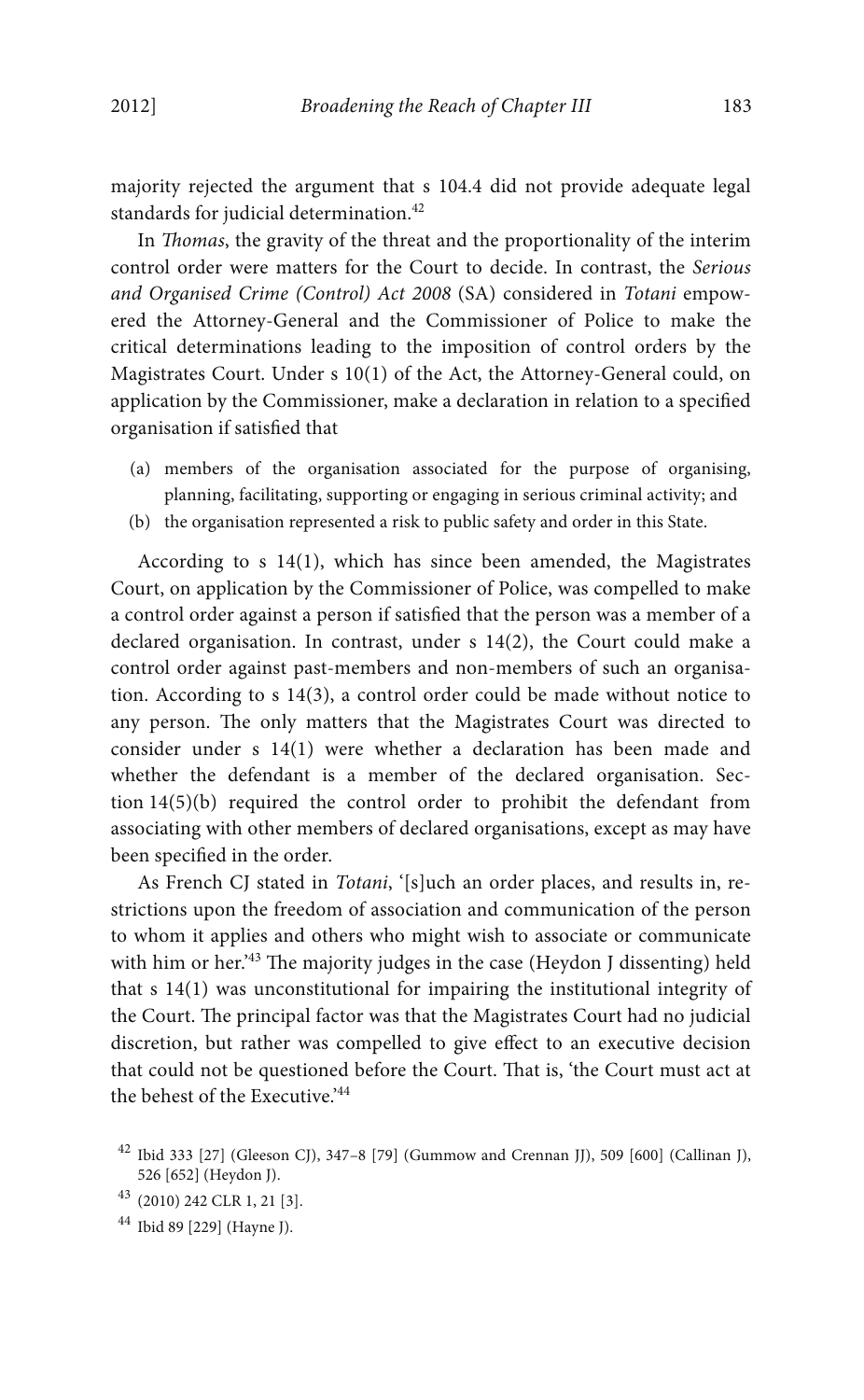Hayne J made the further important point that what the executive does by s 14(1) is to 'enlist the Magistrates Court to create new norms of behaviour for those particular members who are identified by the Executive as meriting application for a control order.' <sup>45</sup> In other words, a curial form is given to a legislative act. French CJ's conclusion speaks for the majority:

The ... Act thereby requires the Magistrates Court to carry out a function which is inconsistent with fundamental assumptions, upon which Ch III of the *Constitution* is based, about the rule of law and the independence of courts and judges. In that sense it distorts that institutional integrity which is guaranteed for all State courts by Ch III of the *Constitution* so that they may take their place in the integrated national judicial system of which they are part.<sup>46</sup>

*Totani* represents a significant extension of the institutional integrity doctrine to state courts other than supreme courts. Section 73 of the *Constitution* presupposes the existence of a supreme court in each state. There is no specification of any other state court in ch III. However, apart from the High Court and federal courts, s 71 only allows the vesting of federal judicial power 'in such other courts'. Hence the repository of federal jurisdiction must have the character of a court. In *Totani*, the High Court held that 'institutional independence and impartiality' were the minimum characteristics of a court within the meaning of s  $71.47$  This reasoning, in our view, has merit. Section 71 permits Parliament to repose federal jurisdiction only in 'courts'. The mere formal designation of a body as a court does not make it a court. Independence and impartiality are qualities that the public readily identifies with courts and would have at the time the *Constitution* was drafted.

*Wainohu* involved a challenge to pt 2 of the *Crimes (Criminal Organisations Control) Act 2009* (NSW). The part provided for the initial declaration of an organisation to be made by an 'eligible judge' on the application of the Commissioner of Police. All parties agreed that the declaration was an executive act. However, it was an act that resulted in serious legal consequences for members of the organisation as the declaration conferred power on the Supreme Court to make control orders prohibiting specified members from associating with each other. Hence the decision of the eligible judge was one that attracted the common law standards of natural justice and fairness. However, pt 2 departed from these norms in significant ways. A member of

```
45 Ibid 92 [236].
```

```
46 Ibid 21 [4].
```

```
47 Ibid 41 [58] (French CJ), 157 [427] (Crennan and Bell JJ).
```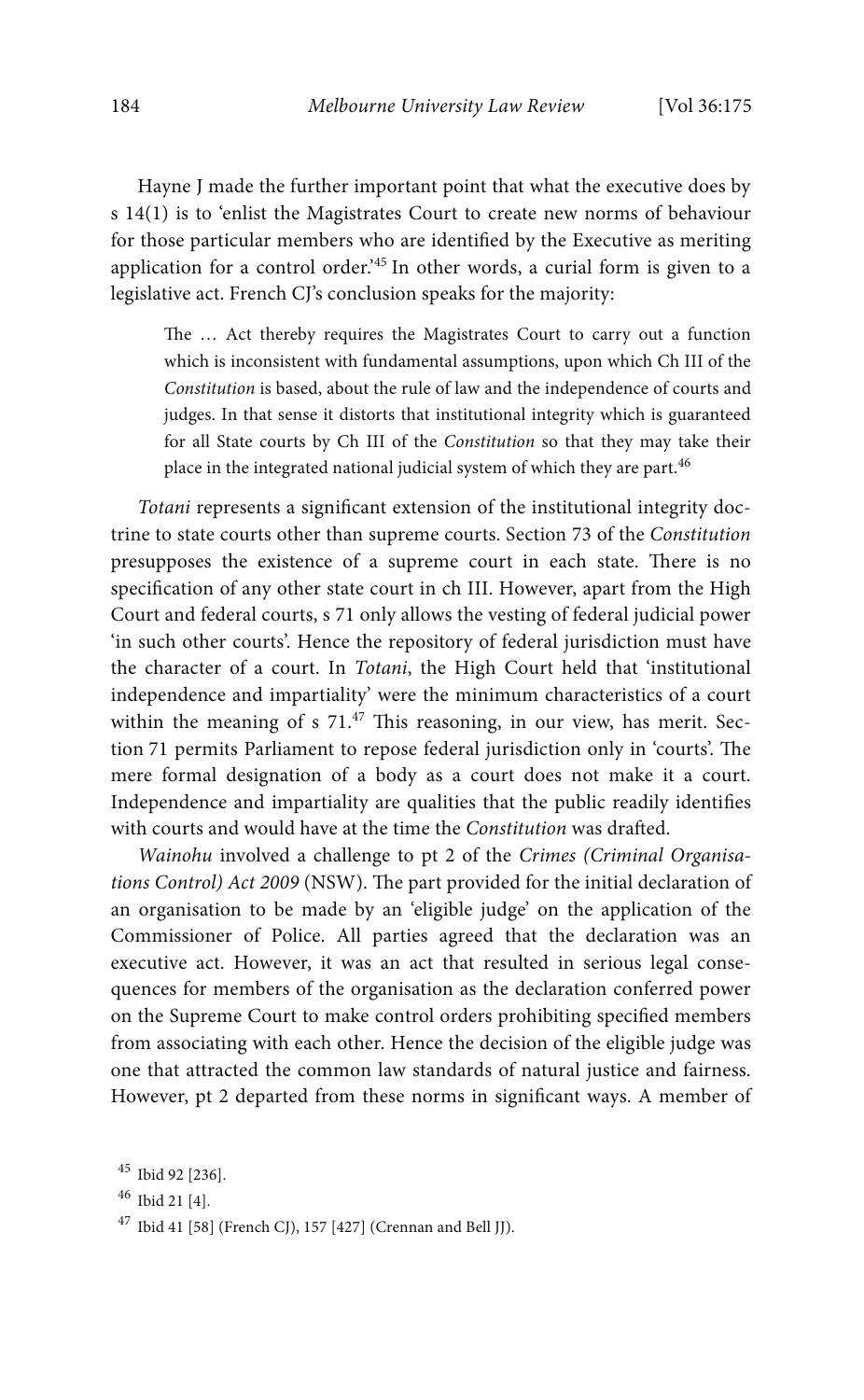the organisation could make submissions at the hearing, but the Commissioner had the right to object to the presence of members when criminal intelligence was to be disclosed. $48$  The eligible judge was not bound by the rules of evidence and, importantly, was not required to give reasons for the decision.<sup>49</sup> The lack of reasons limited the scope for judicial review, a fact that critically weighed against the validity of the part.

An eligible judge was appointed by the Attorney-General with the judge's consent, thereby satisfying one of the two conditions established in *Grollo v Palmer* for the vesting of non-judicial powers in federal judges as *personae designatae*. <sup>50</sup> However, the majority found that the second condition, concerning compatibility with judicial functions, was not satisfied.<sup>51</sup> French CJ and Kiefel J framed the issue in this way:

The principle in *Kable* also leads to the conclusion that a State legislature cannot enact a law conferring upon a judge of a State court a non-judicial function which is substantially incompatible with the functions of the court of which the judge is a member. Although the function may be conferred upon the judge in his or her capacity as an individual, the statute may create a close connection and therefore an association with the person's role as a judge. Where this is the case, the potential for incompatibility of the non-judicial function is brought more sharply into focus. The question which then arises is whether the performance of that function would impair the defining characteristics of that court. It is that question with which the Court is concerned in this case.<sup>52</sup>

The majority accepted that, historically, judges of state and territory supreme courts have undertaken administrative functions. Such activities are unobjectionable if they do not impair the institutional integrity of the court. The second *Grollo v Palmer* condition in appointing a judge as *persona designata* to perform an executive function is that the function must be detached from the judicial role. Part 2 of the Act did the opposite, as the quasi-judicial decision of the eligible judge was a condition precedent to the exercise of the control power of the Supreme Court. The eligible judge, far from appearing detached, would be identified in the public eye with the Court itself. French CJ and Kiefel J observed that '[i]f attention is directed to matters of

<sup>48</sup> *Crimes (Criminal Organisations Control) Act 2009* (NSW) ss 8(1)–(3).

<sup>49</sup> Ibid s 13.

<sup>50</sup> (1995) 184 CLR 348, 364–5 (Brennan CJ, Deane, Dawson and Toohey JJ).

<sup>&</sup>lt;sup>51</sup> This was also the outcome in *Wilson v Minister for Aboriginal and Torres Strait Islander Affairs* (1996) 189 CLR 1.

<sup>52</sup> (2011) 243 CLR 181, 210 [47].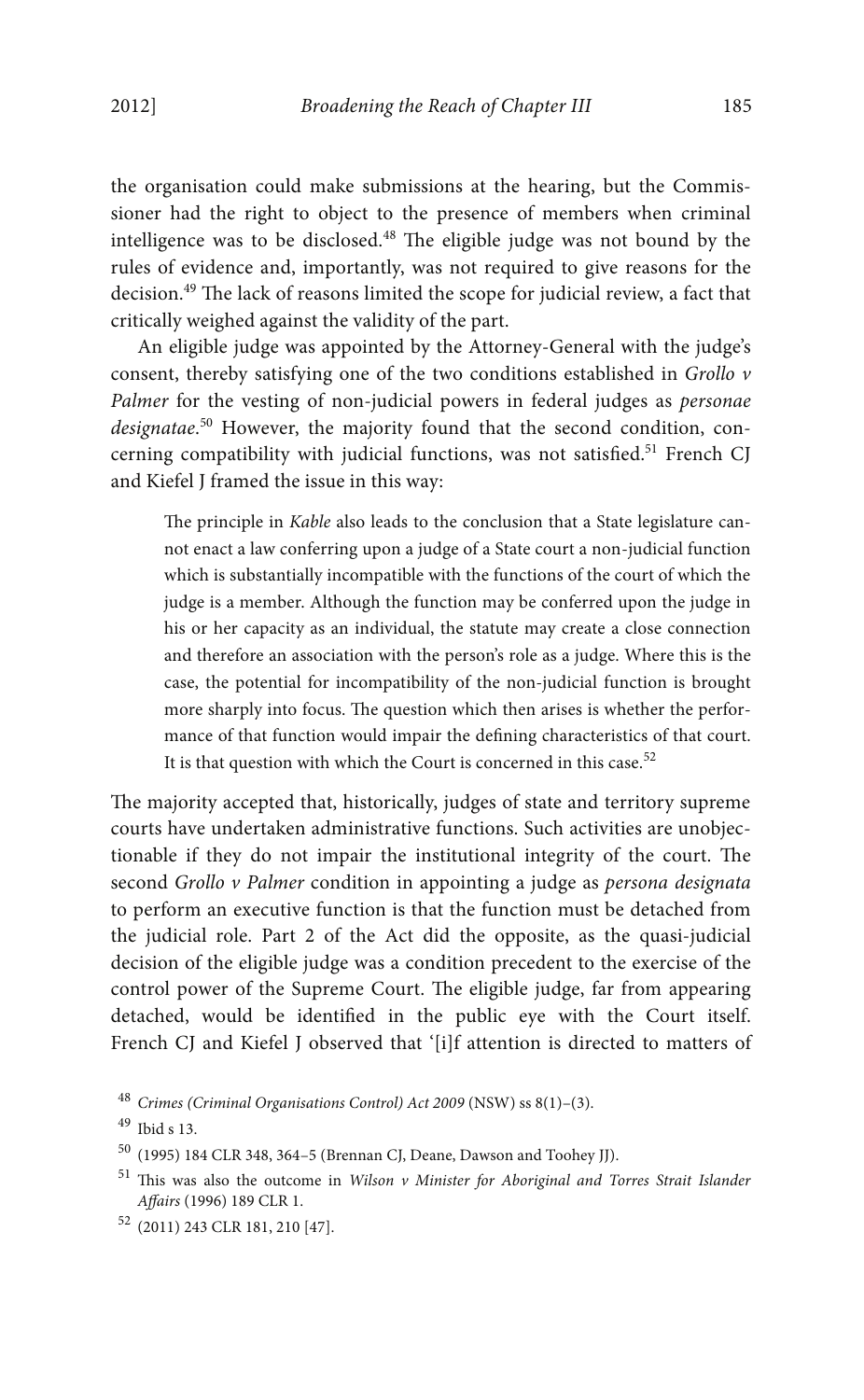substance rather than form, the appearance of the eligible judge would differ little from that of a judge of the Court exercising precisely the same function under Pt 2 in his or her capacity as a judge.' 53

The majority was of the view that the Supreme Court's integrity would be damaged if the eligible judge's function (performed in a non-curial way) would be likely to be identified with the Court. In the majority's view, the executive was using the dignity and respect of the Court to achieve an executive aim. As the joint judgment of Gummow, Hayne, Crennan and Bell JJ observed,

[t]he effect of Pt 2 is to utilise confidence in impartial, reasoned and public decision-making of eligible judges in the daily performance of their offices as members of the Supreme Court to support inscrutable decision-making under ss 9 and 12.54

The scheme of pt 2 therefore undermined the institutional integrity of the Supreme Court. The exemption from the duty to give reasons created by s  $13(2)$  was, in the minds of the majority, fatal to the validity of pt 2. The Act created the appearance of a judge making the declaration while denying a hallmark of the judicial office.<sup>55</sup> French CJ and Kiefel J concluded that '[t]hese features cannot but affect perceptions of the role of a judge of the Court, to the detriment of the Court.' 56

## B *Declarations of Incompatibility*

The discussion of the jurisdictional aspects of institutional integrity would not be complete without mention of the declaratory power questioned in *Momci*lovic v The Queen.<sup>57</sup> In this case, the High Court by 4:3 majority upheld the power of the Victorian Supreme Court to make declarations under s 36 of the *Charter of Human Rights and Responsibilities Act 2006* (Vic) ('*Charter*') to the effect that a statutory provision cannot be interpreted consistently with a human right set out in the *Charter*. The majority rejected the argument that this function impaired the integrity of the Supreme Court.

```
53 Ibid 218 [66].
54 Ibid 230 [109].
55 Ibid 219 [68] (French CJ and Kiefel J).
56 Ibid.
57 (2011) 280 ALR 221.
```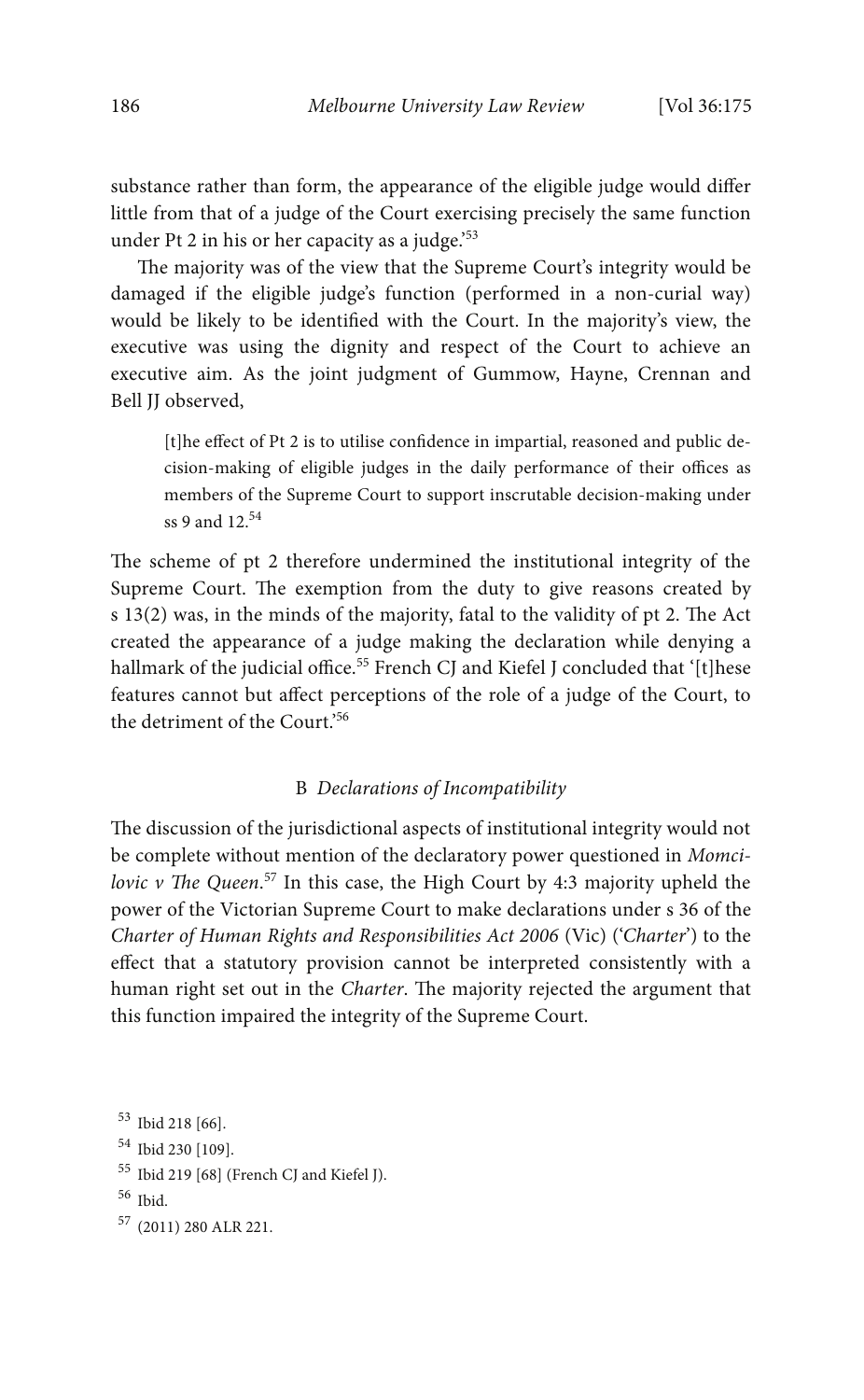Section 32(1) of the *Charter* stated that '[s]o far as it is possible to do so consistently with their purpose, all statutory provisions must be interpreted in a way that is compatible with human rights.' Where this is not possible, s 36(2) gives the Supreme Court the *discretion* to make a declaration to that effect as, in this case, the Court of Appeal did. A declaration has no effect upon the validity of the provision or the legal rights of any person but creates a duty on the Minister under s 37 to lay before Parliament the declaration and his or her response to it and further to publish them both in the Government Gazette. The questions regarding institutional integrity were: (a) whether this function was a part of judicial power or incidental to the exercise of judicial power; and (b) if it were not, whether the function violated the *Kable* principle.

French CJ answered question (a) in the negative, observing that a declaration under s 36 'does not enable nor support nor facilitate the exercise by the court of its judicial function' and was not incidental or ancillary to the exercise of its judicial power.<sup>58</sup> However, on question (b) he held that '[b]y exemplifying the proper constitutional limits of the court's functions [the declaration] serves to reinforce, rather than impair, the institutional integrity of the court.<sup>59</sup> Bell J agreed with both answers.<sup>60</sup> Crennan and Kiefel JJ in their joint judgment answered question (a) in the affirmative, holding that the power to make declarations of inconsistency was incidental to the exercise of judicial power. $61$  Consequently, they answered question (b) in the negative. Their Honours pointed out that '[i]t is not unknown for judges to incidentally pass comments upon conclusions they have reached about defects in legislation in the course of their reasons' and that this is 'a function properly regarded as incidental to the exercise of the power'. 62

Gummow J, Hayne J and Heydon J disagreed and found that declarations of inconsistency are incompatible with the court's judicial functions. Gummow J thought that s 36 'attempts a significant change to the constitutional relationship between the arms of government with respect to the interpretation and application of statute law.'<sup>63</sup> Hayne J agreed with this conclusion.<sup>64</sup>

<sup>63</sup> Momcilovic v The Queen (2011) 280 ALR 221, 283 [183].

<sup>64</sup> Ibid 306 [280].

<sup>58</sup> Ibid 258 [91].

<sup>59</sup> Ibid 260 [97].

<sup>60</sup> Ibid 404–5 [661].

<sup>61</sup> Ibid 389 [586].

<sup>62</sup> Ibid 392–3 [600], quoting *Wilson v Minister for Aboriginal and Torres Strait Islander Affairs* (1996) 189 CLR 1, 20 n 68 (Brennan CJ, Dawson, Toohey, McHugh and Gummow JJ).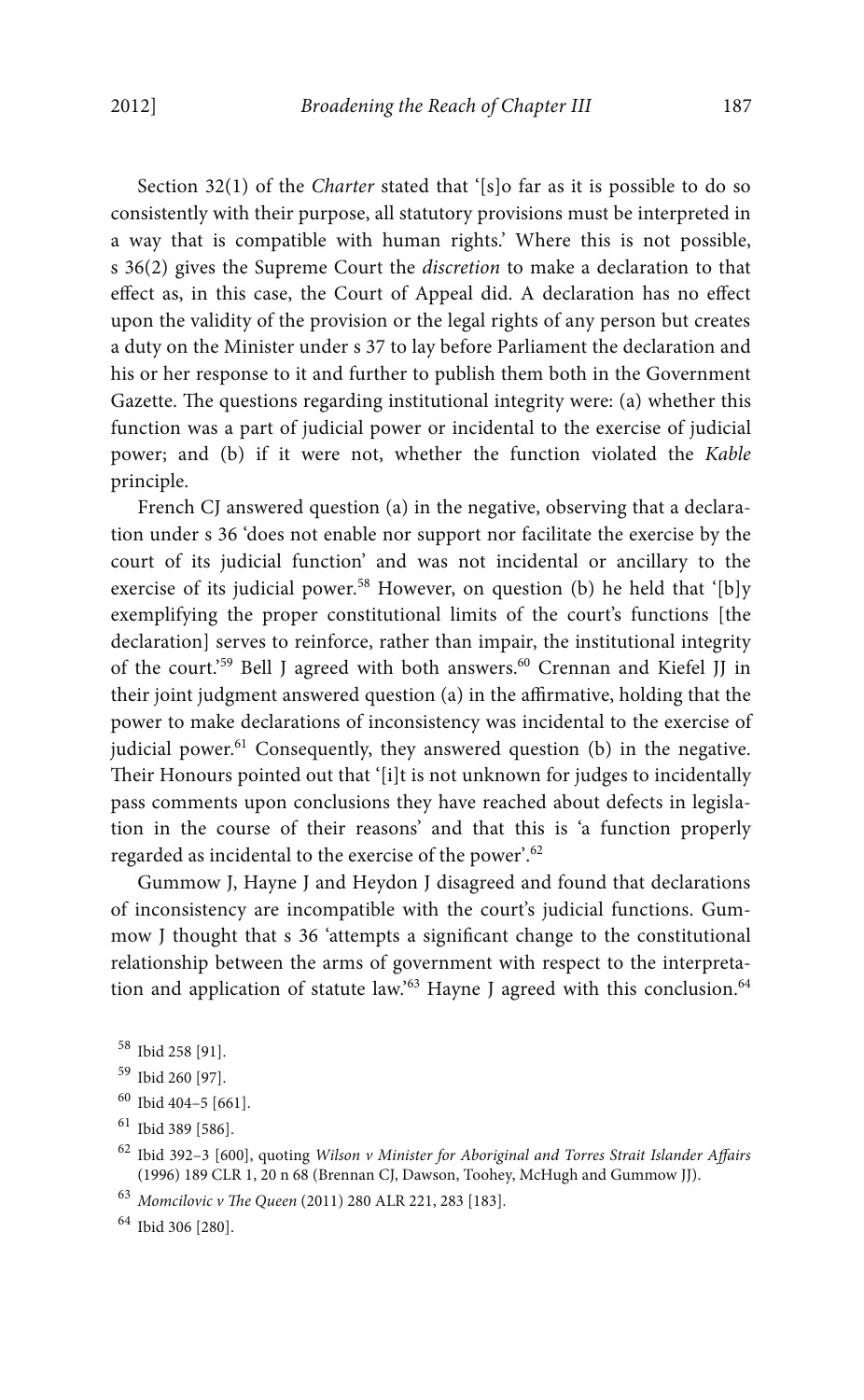Heydon J construed s 32 as requiring the Court to consider s  $7(2)$ , which states:

A human right may be subject under law only to such reasonable limits as can be demonstrably justified in a free and democratic society based on human dignity, equality and freedom, and taking into account all relevant factors including —

- (a) the nature of the right; and
- (b) the importance of the purpose of the limitation; and
- (c) the nature and extent of the limitation; and
- (d) the relationship between the limitation and its purpose; and
- (e) any less restrictive means reasonably available to achieve the purpose that the limitation seeks to achieve.

Heydon J thought the Court was required to consider the question of reasonable limits in determining incompatibility and concluded that '[t]he criteria by which the limit is to be decided are so vague that s 7(2) is an impermissible delegation to the judiciary of power to make legislation.' 65 Bell J agreed that reasonable limits are relevant to determining incompatibility but failed to see this as a threat to the Court's institutional integrity.<sup>66</sup> French CJ considered the application of s 7(2) as a distinct exercise that does not come into play unless and until the Court finds that an Act is inconsistent with a *Charter* right.<sup>67</sup> Crennan and Kiefel JJ did not consider s 7(2) to apply at all, either to the process of interpretation and finding that an Act is inconsistent with a *Charter* right or to the exercise of the power to make a declaration.<sup>68</sup> We find the majority view regarding the compatibility of the declarations with the institutional integrity of the Court more convincing. As Crennan and Kiefel JJ said, courts have a tradition of pointing out legislative inconsistencies and defects. Section 36 leaves the Court's discretion intact. Formal declarations under s 36 only serve to draw the attention of government and the public to the inconsistency.<sup>69</sup>

- <sup>66</sup> Ibid 412 [684].
- <sup>67</sup> Ibid 239 [35]–[36] (French CJ).
- <sup>68</sup> Ibid 386 [574]–[575] (Crennan and Kiefel JJ).
- <sup>69</sup> Ibid 392–3 [600]–[603].

<sup>65</sup> Ibid 340 [409].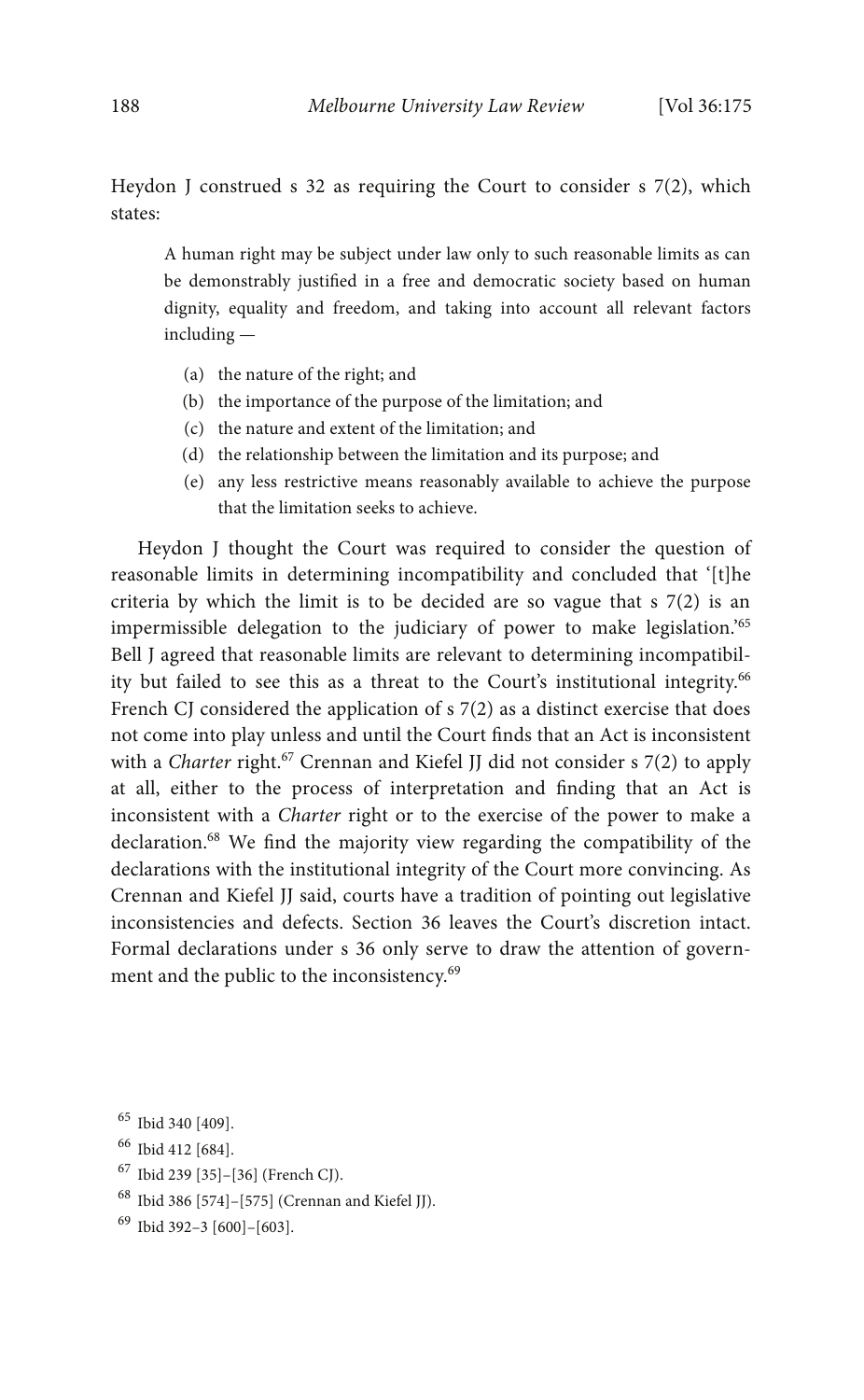#### IV WITHDRAWAL OF JURISDICTION

*Totani* and *Wainohu* show that state legislatures lack the power to grant state courts or state judges as *personae designatae* jurisdiction that is inconsistent with their curial status. The case of *Kirk* establishes that institutional integrity also prevents state legislatures from withdrawing certain types of jurisdiction from state courts.<sup>70</sup> The Hon James Spigelman, then Chief Justice of New South Wales, whose judgment was the subject of appeal, remarked that '[i]t is not always the case that, when the High Court overturns one of my own decisions, I respond with unmitigated admiration. That is, however, the case with *Kirk*.' <sup>71</sup> It is fair to point out that the arguments that succeeded in the Court of Appeal were not the grounds on which the decision was reversed. However, his Honour's remark points to the constitutional significance of the case.

The High Court held unanimously (Heydon J dissenting only on the orders for costs and the discontinuance of the trial) that the power to correct jurisdictional errors of courts and tribunals is a defining characteristic of the supreme court of every state. The joint judgment of French CJ, Gummow, Hayne, Crennan, Kiefel and Bell JJ summarised the issue as follows:

A privative provision in State legislation, which purports to strip the Supreme Court of the State of its authority to confine inferior courts within the limits of their jurisdiction by granting relief on the ground of jurisdictional error, is beyond the powers of the State legislature. It is beyond power because it purports to remove a defining characteristic of the Supreme Court of the State.<sup>72</sup>

The implications of *Kirk* run deeper than it might at first seem. The decision effectively identifies new limitations on state legislative power deriving from ch III. The primary limitation is that a state legislature cannot divest the supreme court of its supervisory jurisdiction to set aside the decisions of inferior courts and other tribunals made outside jurisdiction. However, the case also has broader consequences, as we will see later in this article.

*Kirk* concerned provisions in the *Industrial Relations Act 1996* (NSW) seeking to combine arbitral, legislative and judicial functions in the hands of the Industrial Relations Commission and to limit recourse against decisions

<sup>70</sup> (2010) 239 CLR 531. See generally Wendy Lacey, '*Kirk v Industrial Court of New South Wales*: Breathing Life into *Kable*' (2010) 34 *Melbourne University Law Review* 641; George Williams and Andrew Lynch 'The High Court on Constitutional Law: The 2010 Term' (2011) 34 *University of New South Wales Law Journal* 1006, 1014–18.

<sup>71</sup> Spigelman, above n 7, 77.

<sup>72</sup> *Kirk* (2010) 239 CLR 531, 566 [55].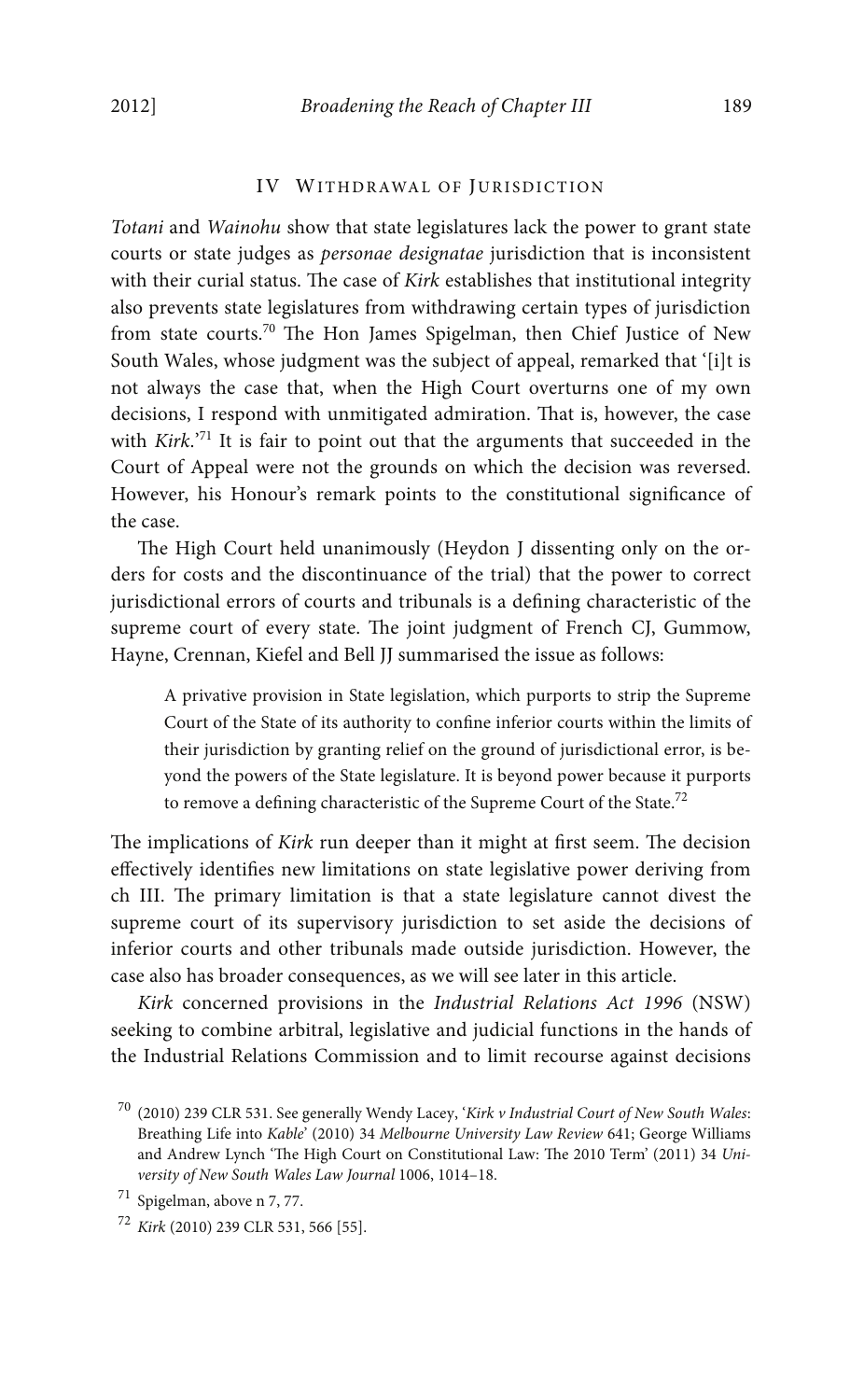of the Commission whether by appeal or judicial review. The separation of the judicial and non-judicial functions within the Commission was incomplete. Section 151 of the Act established a 'court' within the Commission called the 'Commission in Court Session' comprising the 'judicial members' of the Commission. Section 152(1) provided that '[t]he Commission in Court Session is established by this Act as a superior court of record.' According to s 149, a person was not eligible to serve on the Commission in Court Session unless the person held or had held a state or Commonwealth judicial office or was an Australian lawyer of at least seven years' standing.

Notably, the judicial members constituting the Court could also sit in the wider Commission and exercise non-judicial arbitral powers when not sitting in Court Session under  $s$  151(2). This dual role of legislator and adjudicator is precisely the arrangement that was condemned in the *Boilermakers' Case*. The rule in the *Boilermakers' Case* has no direct application to state tribunals. Nevertheless, this arrangement means that the judicial members are called upon to interpret and enforce rules and awards that they legislated into existence. The curial detachment that the public expects is thus sacrificed and the Court is drawn into the public policy framework and institutional culture of the wider Commission. As Heydon J speculated, this framework may have helped to bring about the jurisdictional errors identified by the High Court in *Kirk*:

Thus a major difficulty in setting up a particular court, like the Industrial Court, to deal with specific categories of work, one of which is a criminal jurisdiction in relation to a very important matter like industrial safety, is that the separate court tends to lose touch with the traditions, standards and mores of the wider profession and judiciary. … Another difficulty in setting up specialist courts is that they tend to become over-enthusiastic about vindicating the purposes for which they were set up.<sup>73</sup>

The judicial members of the Commission did not have tenure to a fixed retirement age but could be appointed for limited non-renewable periods.<sup>74</sup> They were protected by the relevant provisions of pt 9 of the *Constitution Act 1902* (NSW) with respect to suspension, removal, retirement and abolition of office during their term of office. However, s 53(4) of the *Constitution Act* makes it clear that the protection against removal except upon an address

<sup>73</sup> (2010) 239 CLR 531, 590 [122]. See also Justice J Gilmour, '*Kirk*: Newton's Apple Fell' (2011) 34 *Australian Bar Review* 155.

<sup>74</sup> *Industrial Relations Act 1996* (NSW) s 150, sch 2 cl 10.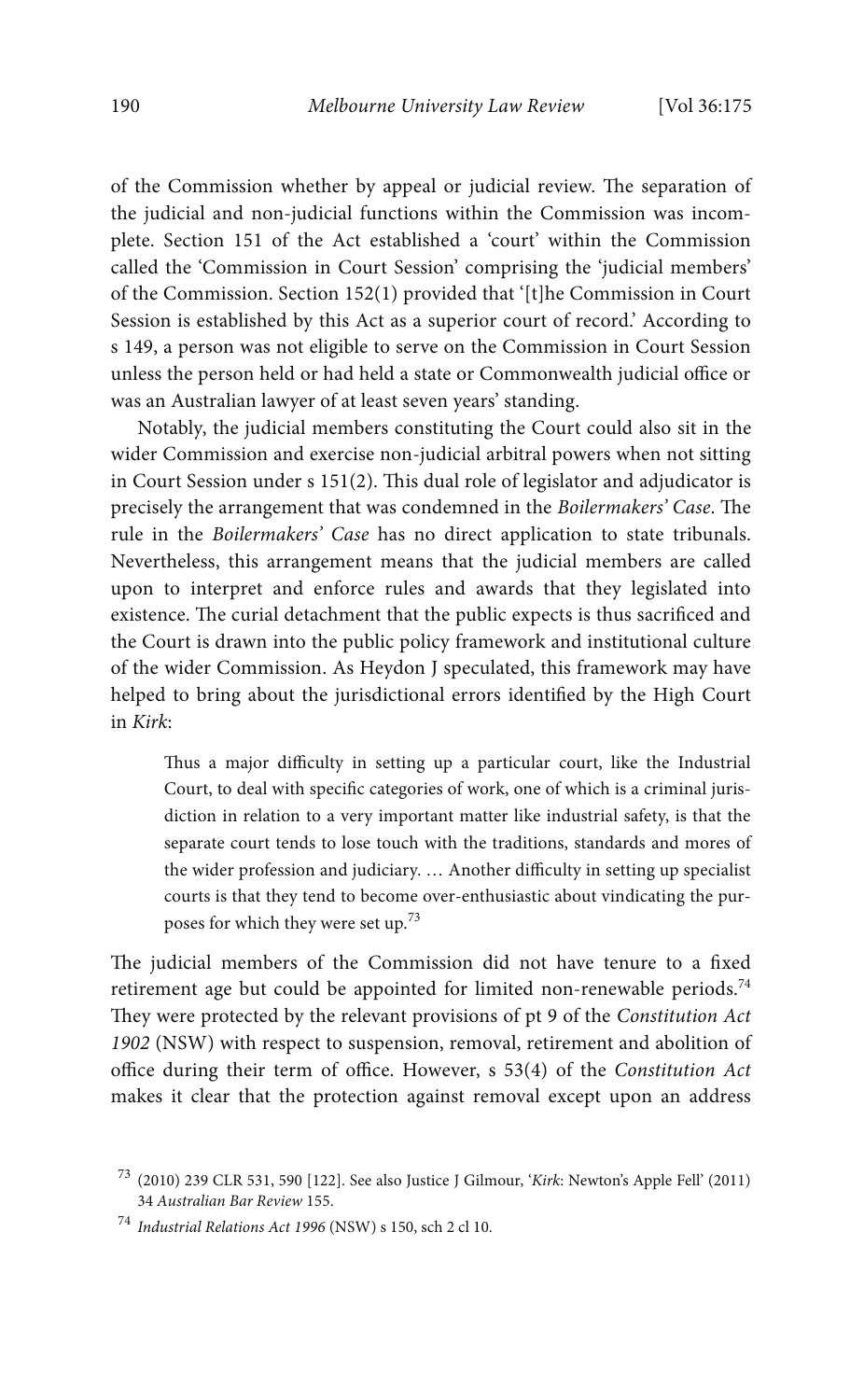from both Houses of Parliament 'does not apply to the holder of the office at the expiry of such a term'.

Section 179 of the *Industrial Relations Act* was intended to ensure the nality of the decisions of the Commission and the Industrial Relations Court by excluding all forms of judicial review. Section 179(1) declared that a 'decision of the Commission (however constituted) is final and may not be appealed against, reviewed, quashed or called into question by any court or tribunal'. Section 179(5) confirmed that the exclusion extends to 'proceedings brought in a court or tribunal for any relief or remedy, whether by order in the nature of prohibition, certiorari or mandamus, by injunction or declaration or otherwise'. Section 179(4) extended the exclusion to proceedings brought in respect of a decision of the Commission on an issue of jurisdiction. The subsection read:

This section extends to proceedings brought in a court or tribunal in respect of a purported decision of the Commission on an issue of the jurisdiction of the Commission, but does not extend to any such purported decision of:

- (a) the Full Bench of the Commission in Court Session, or
- (b) the Commission in Court Session if the Full Bench refuses to give leave to appeal the decision.

The effect of this provision was to prevent any court other than the Full Bench of the Commission in Court Session from reviewing the Commission's decisions on jurisdictional grounds. In other words, jurisdictional questions had to be finally resolved 'in house' within the Industrial Relations Court, rather than by the Supreme Court of New South Wales and ultimately the High Court.

The aim of these provisions was therefore to make questions of jurisdiction determinable only by the Industrial Relations Court in the first instance or by the Full Bench without further judicial review. However, the High Court in *Kirk* unanimously ruled that a state legislature cannot remove from the state supreme court its power to review judicial decisions to ensure that they do not exceed the limits of lawful authority. The starting point of the argument, according to the joint judgment in *Kirk*, is

the requirement of Ch III of the *Constitution* that there be a body fitting the description 'the Supreme Court of a State', and the constitutional corollary that 'it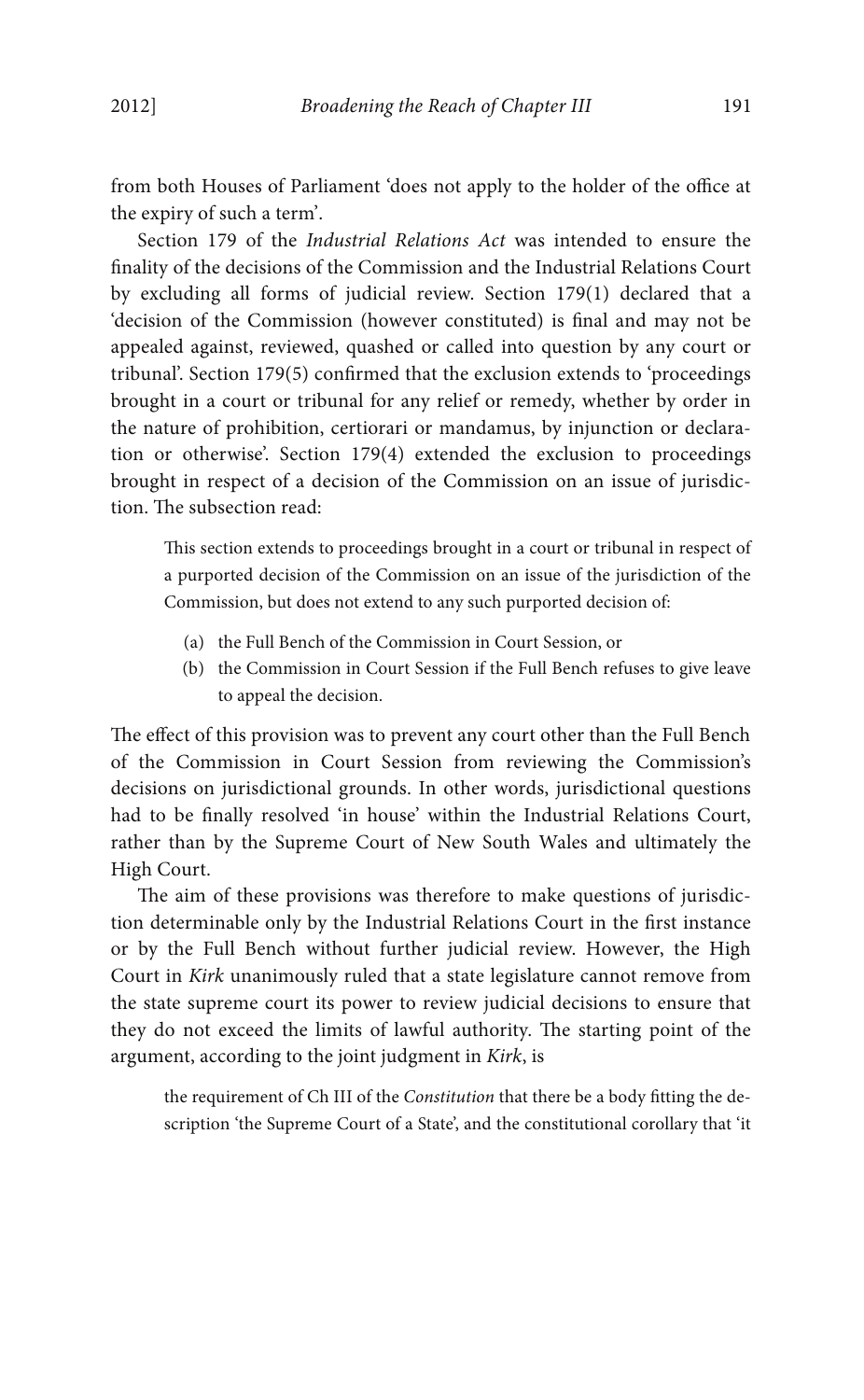is beyond the legislative power of a State so to alter the constitution or character of its Supreme Court that it ceases to meet the constitutional description.' 75

The High Court's position raises a number of interesting questions. In the first place, why is supervisory jurisdiction a defining characteristic of a state supreme court envisaged by ch III and, in particular, by s 73? The joint judgment observed that, at the time of federation, the supreme courts were invested with supervisory jurisdiction of the Queen's Bench:

At federation, each of the Supreme Courts referred to in s 73 of the *Constitution* had jurisdiction that included such jurisdiction as the Court of Queen's Bench had in England. It followed that each had 'a general power to issue the writ [of certiorari] to any inferior Court' in the State.<sup>76</sup>

This, however, does not wholly dispose of the issue. Why is supervisory jurisdiction a defining characteristic of a state supreme court simply because the court had it at federation? The High Court seems to take an originalist approach to the question.<sup>77</sup> Victoria and South Australia in their interventions argued that privative provisions limiting supervisory jurisdiction of supreme courts were well known before federation.<sup>78</sup> The joint judgment in response turns to the pre-federation Privy Council decision in *Colonial Bank of Australasia v Willan* ('*Willan*') to note that colonial privative legislation limited, but did not extinguish, the jurisdiction to grant certiorari on grounds of fraud or lack of legal power:

It is, however, scarcely necessary to observe that the effect of [such a privative provision] is not absolutely to deprive the Supreme Court of its power to issue a writ of certiorari to bring up the proceedings of the inferior Court, but to control and limit its action on such writ. There are numerous cases in the books which establish that, notwithstanding the privative clause in a statute, the Court of Queen's Bench will grant a certiorari; but some of those authorities establish, and none are inconsistent with, the proposition that in any such case that Court will not quash the order removed, except upon the ground

<sup>75</sup> (2010) 239 CLR 531, 580 [96] (French CJ, Gummow, Hayne, Crennan, Kiefel and Bell JJ), citing *Forge* (2006) 228 CLR 45, 76 [63] (Gummow, Hayne and Crennan JJ).

<sup>76</sup> *Kirk* (2010) 239 CLR 531, 580 [97], quoting *Colonial Bank of Australasia v Willan* (1874) LR 5 PC 417, 440 (Sir James W Colvile for Sir James W Colvile, Sir Barnes Peacock, Sir Montague E Smith, Sir Robert P Collier and Sir Lawrence Peel).

<sup>&</sup>lt;sup>77</sup> On the High Court's use of originalism in *Forge*, see Leslie Zines, 'The High Court and the *Constitution* in 2006' (2007) 30 *University of New South Wales Law Journal* 174, 183–5.

<sup>78</sup> *Kirk* (2010) 239 CLR 531, 544–5 (M G Hinton QC, S-G (SA)), 548 (S G E McLeish SC, S-G (Vic)) (during argument).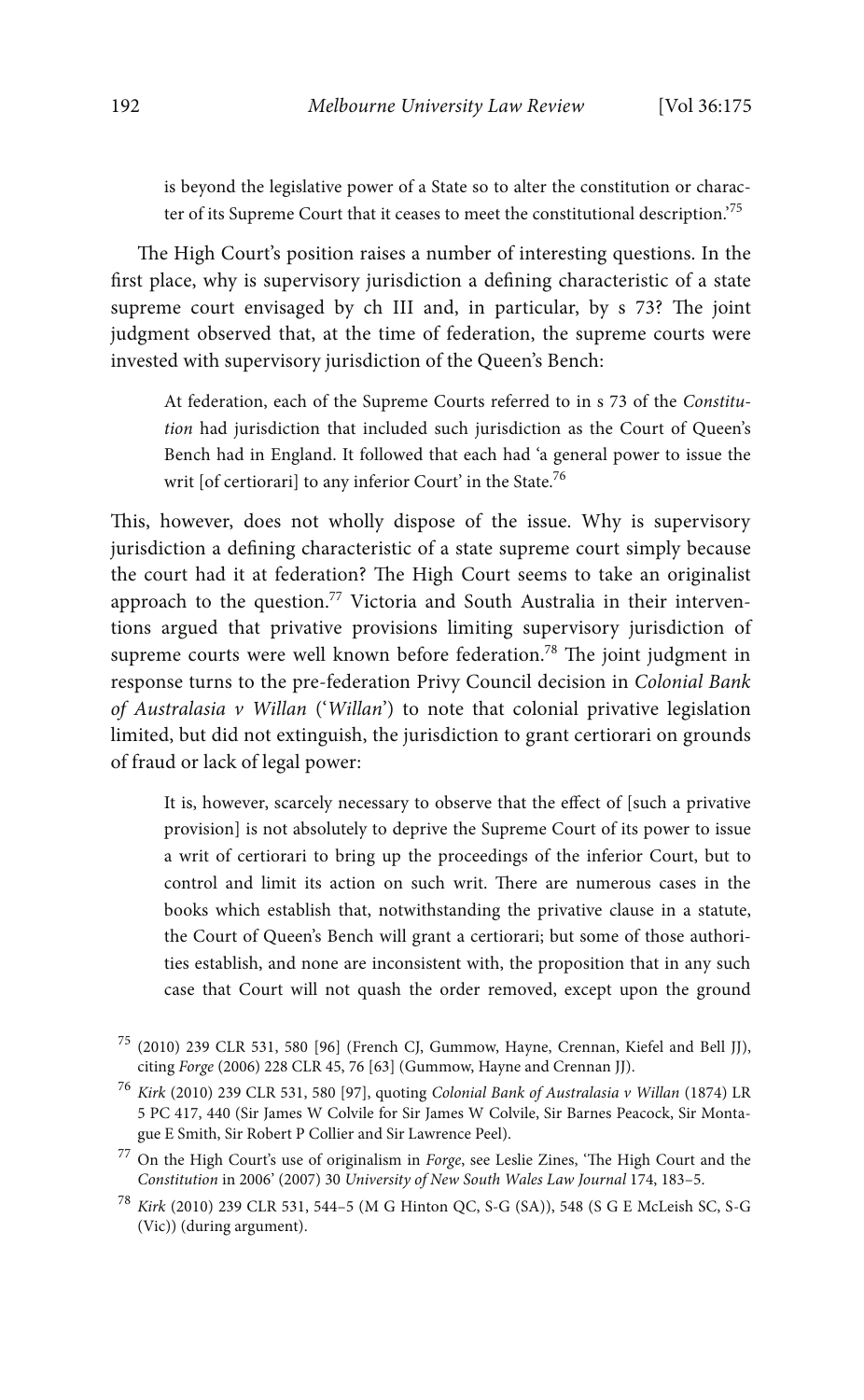either of a manifest defect of jurisdiction in the tribunal that made it, or of manifest fraud in the party procuring it.<sup>79</sup>

The joint judgment reasons that the framers of the *Constitution* regarded the power to issue certiorari on jurisdictional grounds to be one of the defining characteristics of colonial supreme courts when they sought to integrate them into the federal judicial hierarchy.

The trouble with this type of originalism is that the original intent of the constitution-makers is often unclear. The court therefore has to infer intent from contemporary law, social conditions and understandings. In *Kirk*, this task was not without difficulty, notwithstanding the common law dogma that no authority, judicial or executive, may act outside the bounds of statutory power. The High Court found that supervisory jurisdiction is the historical means by which the rule of law is maintained.<sup>80</sup> Hence, the 'supervisory role of the Supreme Courts exercised through the grant of prohibition, certiorari and mandamus (and habeas corpus) was, and is, a defining characteristic of those courts.'<sup>81</sup> This constitutional entrenchment of the supervisory jurisdiction of state supreme courts represents the central finding in *Kirk*.

This finding is open to the criticism that it misreads constitutional history. *Willan* is authority on the way privative clauses are interpreted, but it is not authority on the question of the competence of colonial legislatures to extinguish supervisory jurisdiction to correct jurisdictional errors. $82$  The counsel for the parties in *Kirk* and the intervening Attorneys-General were able to cite only one case where the power of colonial legislatures to oust the supreme court's power to correct jurisdictional error was judicially acknowledged. In the case of *Re Biel* ('*Biel*'), the Victorian Supreme Court held that the supervisory jurisdiction was completely excluded by the unambiguous

<sup>79</sup> (1874) LR 5 PC 417, 442 (Sir James W Colvile for Sir James W Colvile, Sir Barnes Peacock, Sir Montague E Smith, Sir Robert P Collier and Sir Lawrence Peel), quoted in ibid 580 [97].

 $80$  More specifically, the joint judgment stated that to deprive a state supreme court of its supervisory jurisdiction would be to 'create islands of power immune from supervision and restraint': *Kirk* (2010) 239 CLR 531, 581 [99] (French CJ, Gummow, Hayne, Crennan, Kiefel and Bell JJ).

<sup>81</sup> Ibid 581 [98].

<sup>82</sup> Leslie Zines, '*Kirk v Industrial Court (NSW)* (2010) 239 CLR 531' (Speech delivered at the Centre for Comparative Constitutional Studies/Australian Association of Constitutional Law Seminar 'Recent Developments in Chapter III', Melbourne, 26 November 2010) 6–8 <http://cccs.law.unimelb.edu.au/files/Kirk\_v\_Industrial\_Court.pdf>; Ronald Sackville, 'Bills of Rights: Chapter III of the *Constitution* and State Charters' (2011) 18 *Australian Journal of Administrative Law* 67, 78; Williams and Lynch, above n 70, 1018.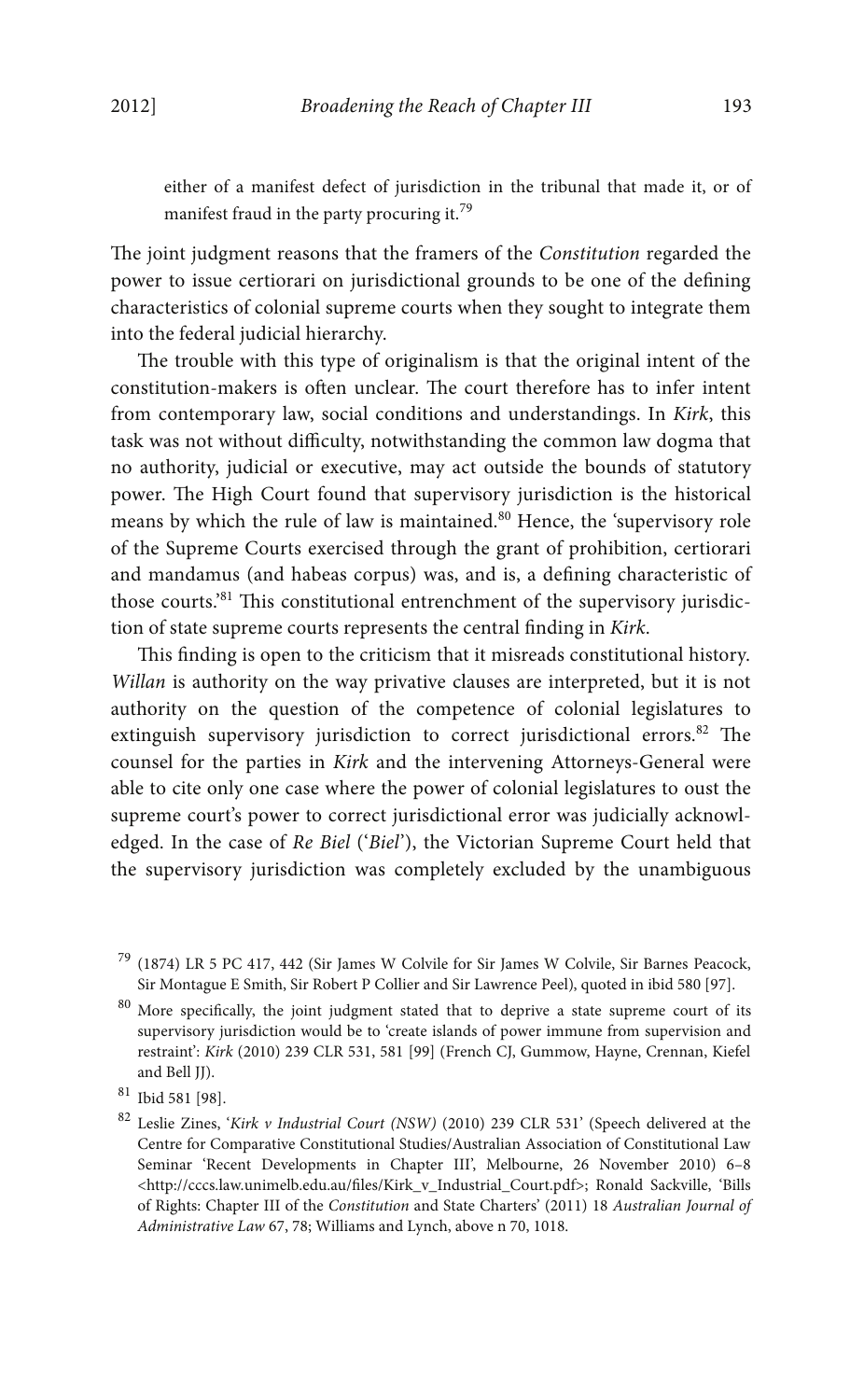language of a colonial Act.<sup>83</sup> Section 203 of the *Licensing Act 1890* (Vic) provided:

No determination order or proceedings under Part II of this Act or any amendment thereof shall be removed or removable by certiorari or otherwise into the Supreme Court for any want or alleged want of jurisdiction, or for any error of form or substance, or on any ground whatsoever.

Higginbotham CJ, giving the judgment of the Court, distinguished *Willan*  as dealing with the case of an 'ordinary privative clause' under which every want of or excess of jurisdiction would remain a ground for certiorari. In contrast, s 203 was 'intended to cover that very case, and to prevent in any case where a total or partial want of or excess of jurisdiction appears in any inferior court, the proceedings of that court being reviewed by means of this writ.' 84

Significantly, Higginbotham CJ noted that 'no section in any other Act of Parliament can be found which contains words so strong as these are.<sup>285</sup> The fact that the courts and counsel in two cases decided a century apart could find only one pre-federation instance of successful ouster of supervisory jurisdiction to correct jurisdictional errors points strongly to a general constitutional practice of not denying that power to the state supreme courts. However, the decision in *Biel* indicates that if a legislature had elected to do so, a state supreme court (or, at any rate, the Higginbotham Court) would have given effect to it. Surprisingly, the judgments in *Kirk* make no reference to *Biel*. Given the significance of that case, it would seem more persuasive had the High Court held that the supervisory jurisdiction that the state supreme courts undoubtedly possessed at federation was entrenched by ch III, although it was previously susceptible to legislative removal.

# V PROCEDURAL GUARANTEES

The institutional integrity of state courts may be undermined by legislation authorising or requiring departures from the basic procedural standards expected of a court of justice. The High Court has so far considered three kinds of laws that have been challenged on this basis.

<sup>83</sup> (1892) 18 VLR 456.

<sup>84</sup> Ibid 459.

 $85$  Ibid.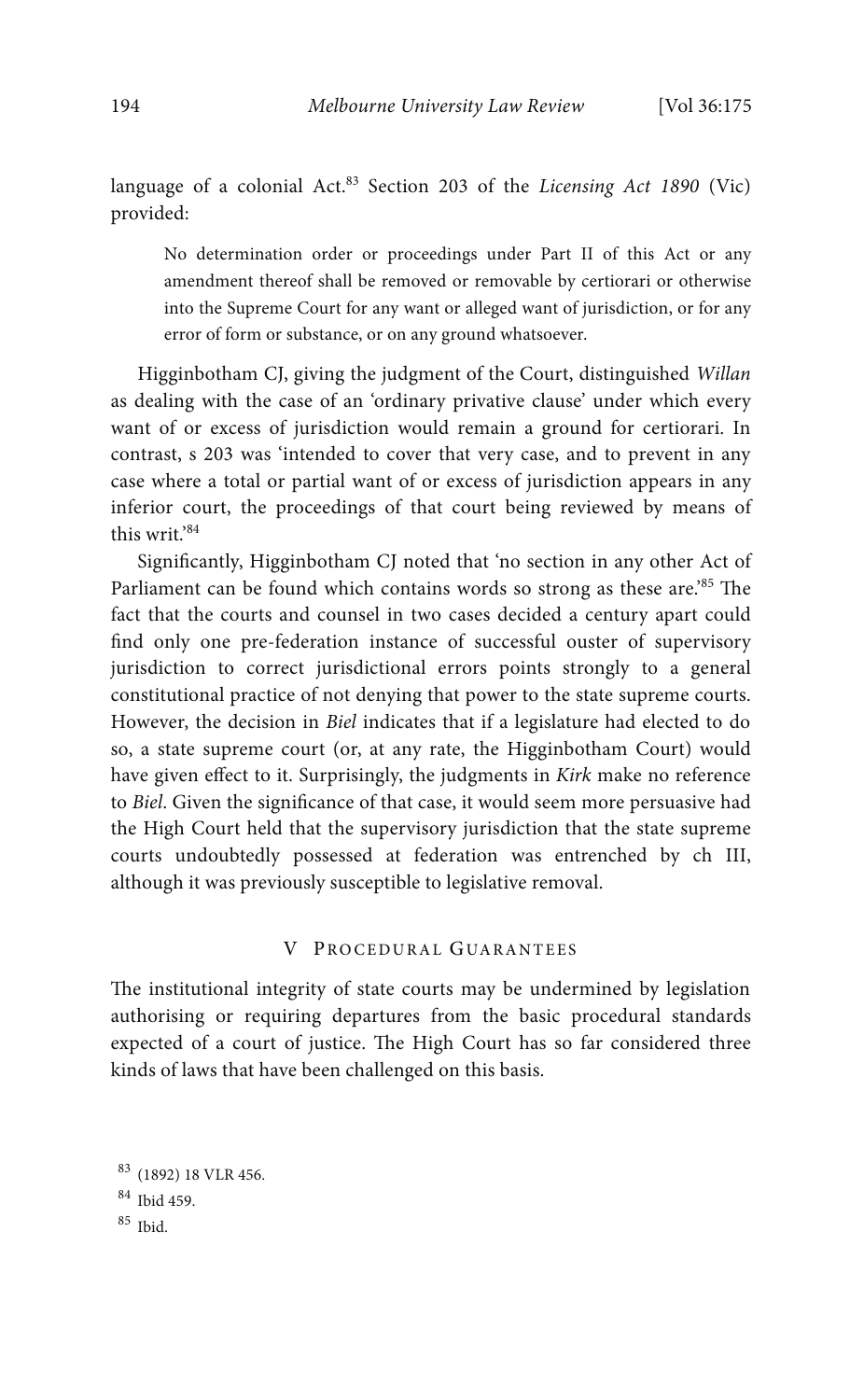## A *Condentiality of Criminal Intelligence*

State law providing for non-disclosure to the public of criminal intelligence in judicial proceedings came under scrutiny in *Gypsy Jokers<sup>86</sup>* and *K-Gene*ration.<sup>87</sup> The principal question in each of these cases was whether the institutional integrity of a state court was impaired by the relevant provisions. Two issues therefore figured in these challenges. The first was whether the legislature, by enacting the provisions in question, directed the outcome of judicial proceedings. The joint judgment of Gummow, Hayne, Heydon and Kiefel JJ in *Gypsy Jokers* observed that

[a]s a general proposition, it may be accepted that legislation which purported to direct the courts as to the manner and outcome of the exercise of their jurisdiction would be apt impermissibly to impair the character of the courts as independent and impartial tribunals.<sup>88</sup>

The second issue was whether the non-disclosure of information used by the court in reaching its decision violated one of the defining characteristics of a state court exercising federal judicial power — namely, the 'open court principle', according to which court proceedings should be open and accessible to the public. As French CJ noted in *K-Generation*, while the open court principle is an 'essential aspect' of the character of a court, there are established exceptions to the rule that may be recognised and expanded by Parliament.89

The High Court interpreted the provisions in the above cases in ways that preserved their constitutionality. In *Gypsy Jokers*, the appellants were members of a motorcycle club that had been issued with a fortification removal notice by the Commissioner of Police under s 72(1) of the *Corruption and Crime Commission Act 2003* (WA). The removal notice had to follow a previous 'fortification warning notice' under  $s$  69(1). Under  $s$  72(2), the Commissioner could not issue the removal notice unless, after considering any submissions, she or he reasonably believed that the premises were

(a) heavily fortified; and

- <sup>88</sup> (2008) 234 CLR 532, 560 [39].
- <sup>89</sup> (2009) 237 CLR 501, 520–1 [49], quoting *Russell v Russell* (1976) 134 CLR 495, 520 (Gibbs J).

<sup>86</sup> (2008) 234 CLR 532.

<sup>87</sup> (2009) 237 CLR 501.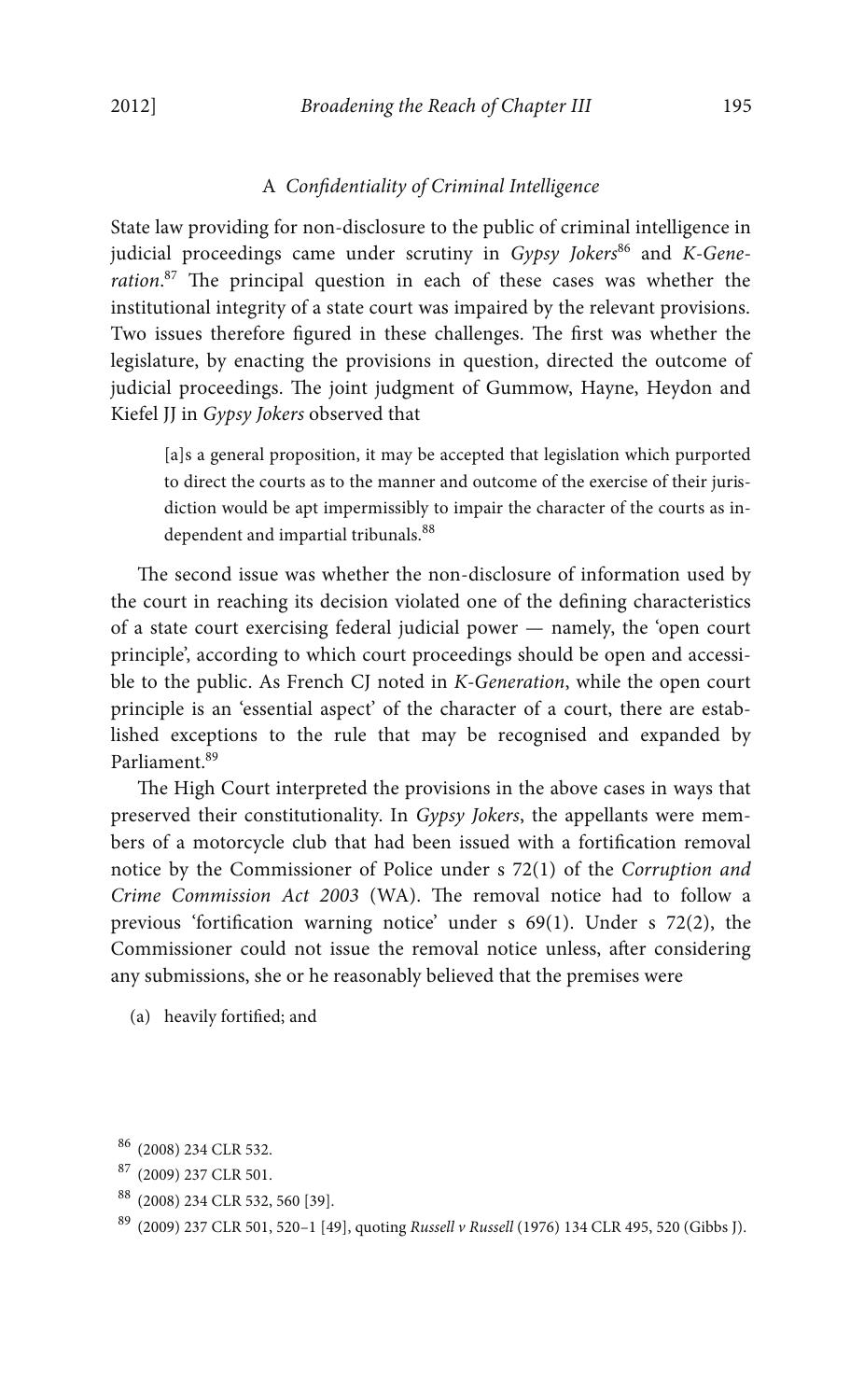(b) habitually used as a place of resort by members of a class of people a signicant number of whom may reasonably be suspected to be involved in organised crime.

The appellants applied for review of the removal notice to the Supreme Court under s  $76(1)$  of the Act. The question for determination, according to s 76(5), was 'whether or not the Commissioner could have reasonably had the belief required by section  $72(2)$  when issuing the notice.' The joint judgment noted this was 'readily recognised as the performance of a judicial function.' 90 The main point of contention concerned  $s$  76(2), which provided:

The Commissioner of Police may identify any information provided to the court for the purposes of the review as condential if its disclosure might prejudice the operations of the Commissioner of Police, and information so identified is for the court's use only and is not to be disclosed to any other person, whether or not a party to the proceedings, or publicly disclosed in any way.

The majority, as a matter of construction, rejected the dissenting view of Wheeler JA in the Supreme Court of Western Australia that the Commissioner unilaterally determined the question 'with the result that the Supreme Court was constrained by the Commissioner of Police, an officer of the Executive Branch of government, in the independent performance of its review function'.<sup>91</sup> The joint judgment found that 'it is for the Supreme Court to determine upon evidence provided to it whether the disclosure of the information might have the prejudicial effect'.<sup>92</sup> Their Honours further held that the words '[nor] publicly disclosed in any way' should not be read as a legislative direction as to the outcome of a review application under s 76 but as 'no more than an attempt at exhortation and an effort to focus attention by the Court to the prejudicial effect disclosure may have.'<sup>93</sup>

The subsequent case of *K-Generation*<sup>94</sup> concerned s 28A(5) of the *Liquor* Licensing Act 1997 (SA). The provision required the Liquor Commissioner, the Licensing Court or the Supreme Court

<sup>90</sup> (2008) 234 CLR 532, 557 [28] (Gummow, Hayne, Heydon and Kiefel JJ).

<sup>91</sup> *Gypsy Jokers Motorcycle Club Inc v Commissioner of Police* (2007) 33 WAR 245, 286 (Wheeler JA), cited by *Gypsy Jokers* (2008) 234 CLR 532, 559 [34] (Gummow, Hayne, Heydon and Kiefel JJ); see also at 551–2 [7] (Gleeson CJ), 594 [174] (Crennan J).

<sup>92</sup> *Gypsy Jokers* (2008) 234 CLR 532, 558 [39] (Gummow, Hayne, Heydon and Kiefel JJ).

<sup>93</sup> Ibid 561 [44].

<sup>94</sup> (2009) 237 CLR 501.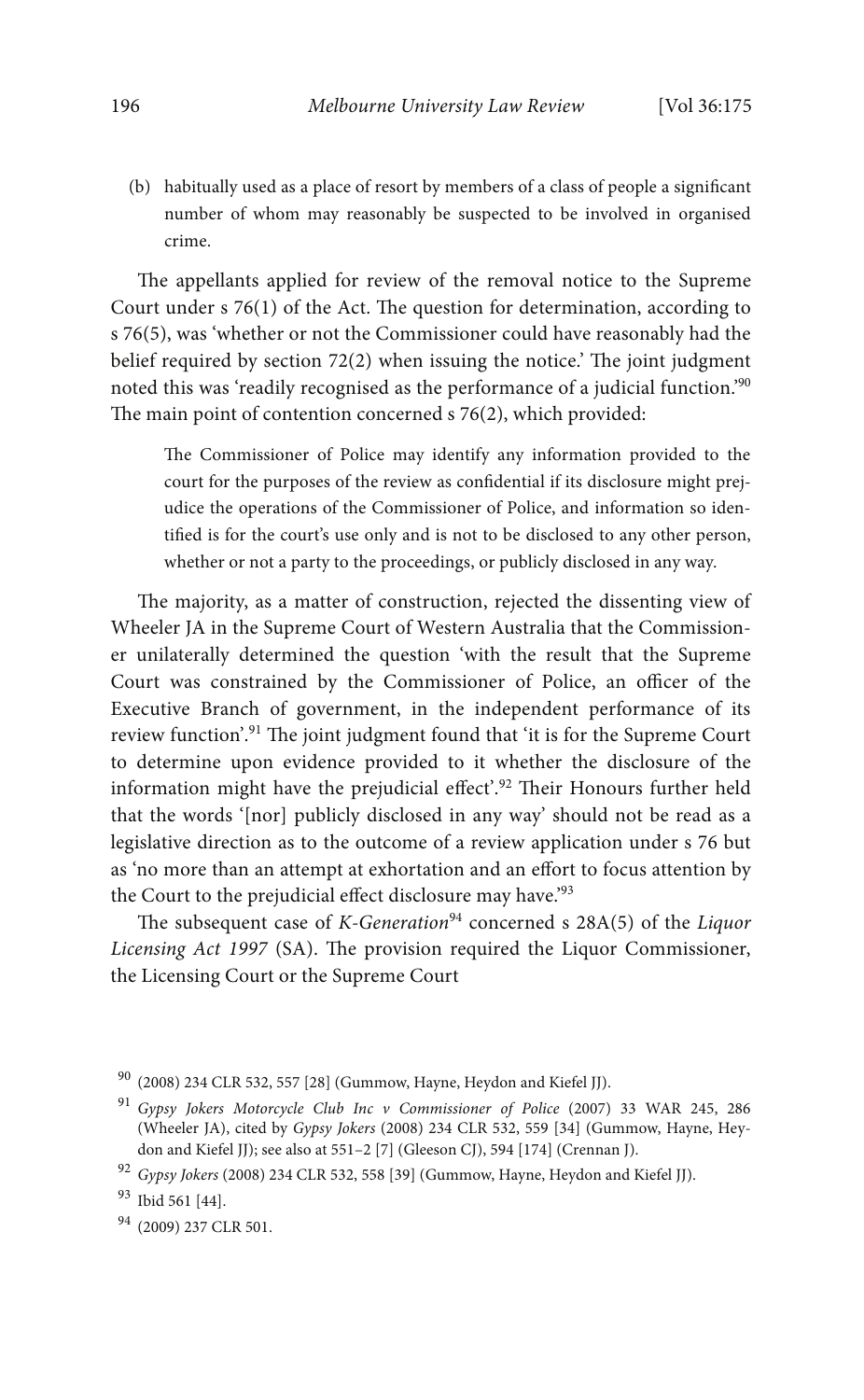to take steps to maintain the confidentiality of information classified by the Commissioner of Police as criminal intelligence, including steps to receive evidence and hear argument about the information in private in the absence of the parties to the proceedings and their representatives …<sup>95</sup>

Section  $28A(5)(b)$  allowed the taking of classified information by way of affidavit of a police officer at or above the rank of superintendent.

French CJ recognised that s 28A infringed the open court principle and the requirements of procedural fairness in requiring the Licensing Court and the Supreme Court to consider classified criminal intelligence without disclosure to the affected party.<sup>96</sup> However, his Honour found, as a matter of construction, that the scheme did not harm the institutional integrity of the two courts as 'the section leaves it to the courts to determine whether information classified as criminal intelligence answers that description [and] to decide what steps may be necessary to preserve the confidentiality of such material.'97

The joint judgment of Gummow, Hayne, Heydon, Crennan and Kiefel JJ agreed that the Licensing Court is free to question the criminal intelligence and observed that the 'injurious effects' of the provision may be mitigated by the fact that 'the Licensing Court may feel disinclined to place weight on material which the Police Commissioner's application has prevented the applicant for a licence being able to test, or even see.'<sup>98</sup> It is evident from the reasons of the Chief Justice and the joint judgment that the two state laws were saved by constructions that left the state courts with sufficient judicial discretion to evaluate independently the grounds on which secrecy is sought. The derogations from the open court rule were considered within the scope of the historically established exceptions.

However, there is little doubt that the High Court would have invalidated these Acts if they were not capable of being interpreted in a way that preserved the judicial discretion of the courts. We may conclude from these cases that a law that removes the discretion of a ch III court as to the manner of using evidence would fail on grounds of violating the institutional integrity of the court.

<sup>98</sup> Ibid 543 [148].

<sup>95</sup> *Liquor Licensing Act 1997* (SA) s 28A(5)(a), later amended by *Statutes Amendment (Power to Bar) Act 2008* (SA) s 5(2).

<sup>96</sup> *K-Generation* (2009) 237 CLR 501, 512 [10].

<sup>97</sup> Ibid.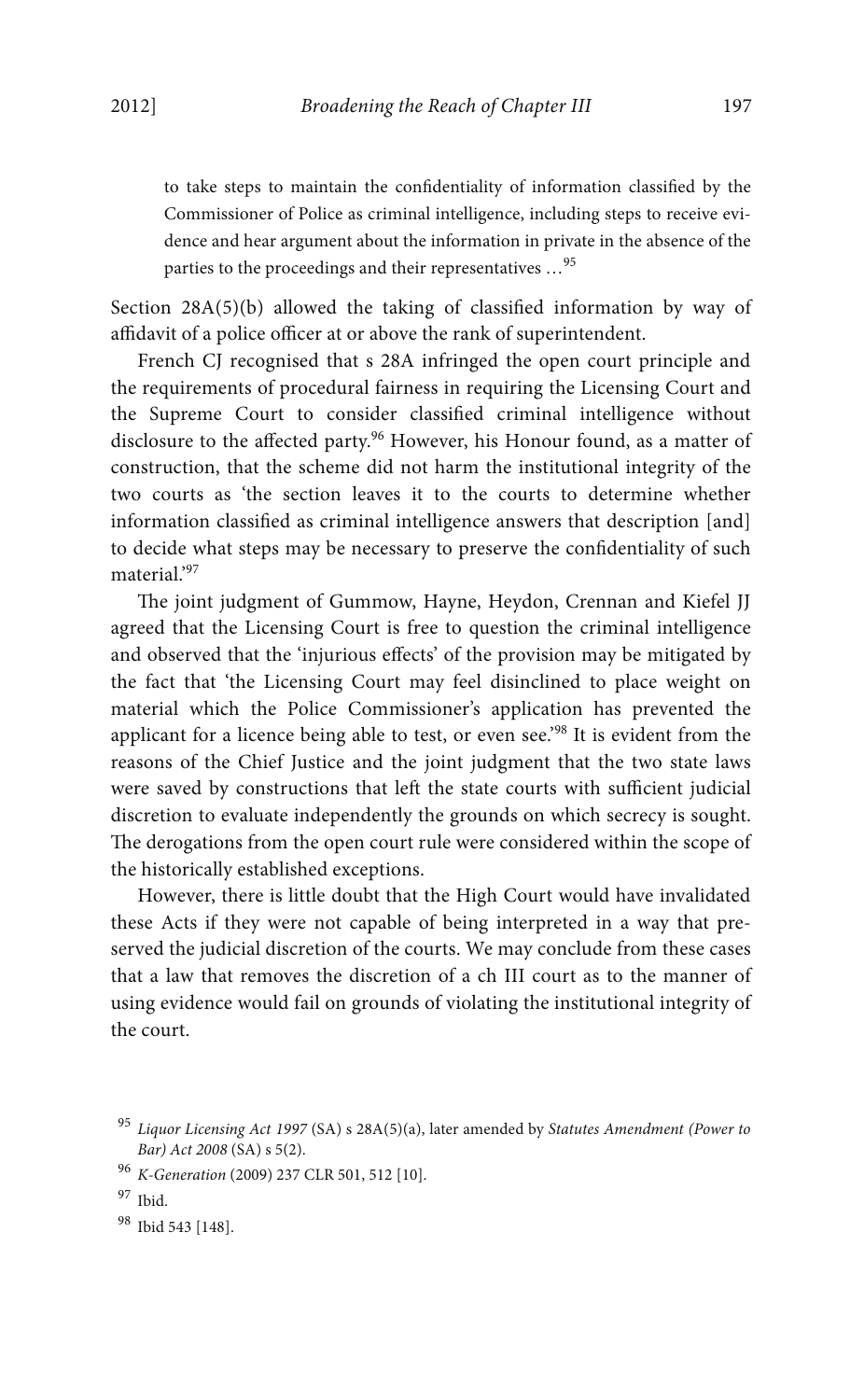#### B *Suppression Orders*

The question whether legislation enabling state courts to make suppression orders impairs institutional integrity was considered in *Hogan v Hinch* ('*Hogan*').99 Whereas the complaint in *Gypsy Jokers* and *K-Generation* concerned prejudice to affected parties to proceedings, the challenge in *Hogan* was about the open court principle generally and the right of the media and the public to information about court proceedings. The suppression order in question was made under s 42(1) of the *Serious Sex Offenders Monitoring Act 2005 (Vic)*. The provision empowered the Victorian Supreme Court and the County Court, in any proceeding under the Act, on its own initiative or on the application of a party, to make an order that certain matters not be published except in the manner and to the extent specified in the order. The publication of matters in contravention of such an order is an offence under  $s$  42(1). The provisions enabled the suppression of the identities of parties and witnesses in sex offence trials as part of a scheme designed to protect the community and 'to promote the rehabilitation, and the care and treatment, of the offender'. 100

Hinch, who was charged with committing the offence, challenged the constitutional validity of s 42 on free speech grounds and on the basis that suppression orders harmed the institutional integrity of the court and violated the open court principle implied in ch III. In support of these arguments, counsel for Hinch submitted that under the Act the court need not give reasons for its orders and that there was no possibility of appeal against the order. The case was removed to the High Court, which unanimously rejected the arguments.

On the preliminary questions, the Court found that the legislation did not remove the duty to give reasons and that an appeal was available. As to institutional integrity, the joint judgment noted that the power to make orders under s 42(1) 'is enlivened by the satisfaction of the court that it is "in the public interest" to do so' and hence 'does not present to the court a criterion which is "so indefinite as to be insusceptible of strictly judicial application".<sup>101</sup> The judges accepted the submission of the Queensland Solicitor-General that s  $42(1)(c)$  must be construed in a manner 'consistent'

<sup>99</sup> (2011) 243 CLR 506.

<sup>100</sup> *Serious Sex Offenders Monitoring Act 2005* (Vic) s 15(2)(b).

<sup>101</sup> *Hogan* (2011) 243 CLR 506, 551 [80], citing *R v Commonwealth Industrial Court; Ex parte Amalgamated Engineering Union, Australian Section* (1960) 103 CLR 368, 383 (Kitto J).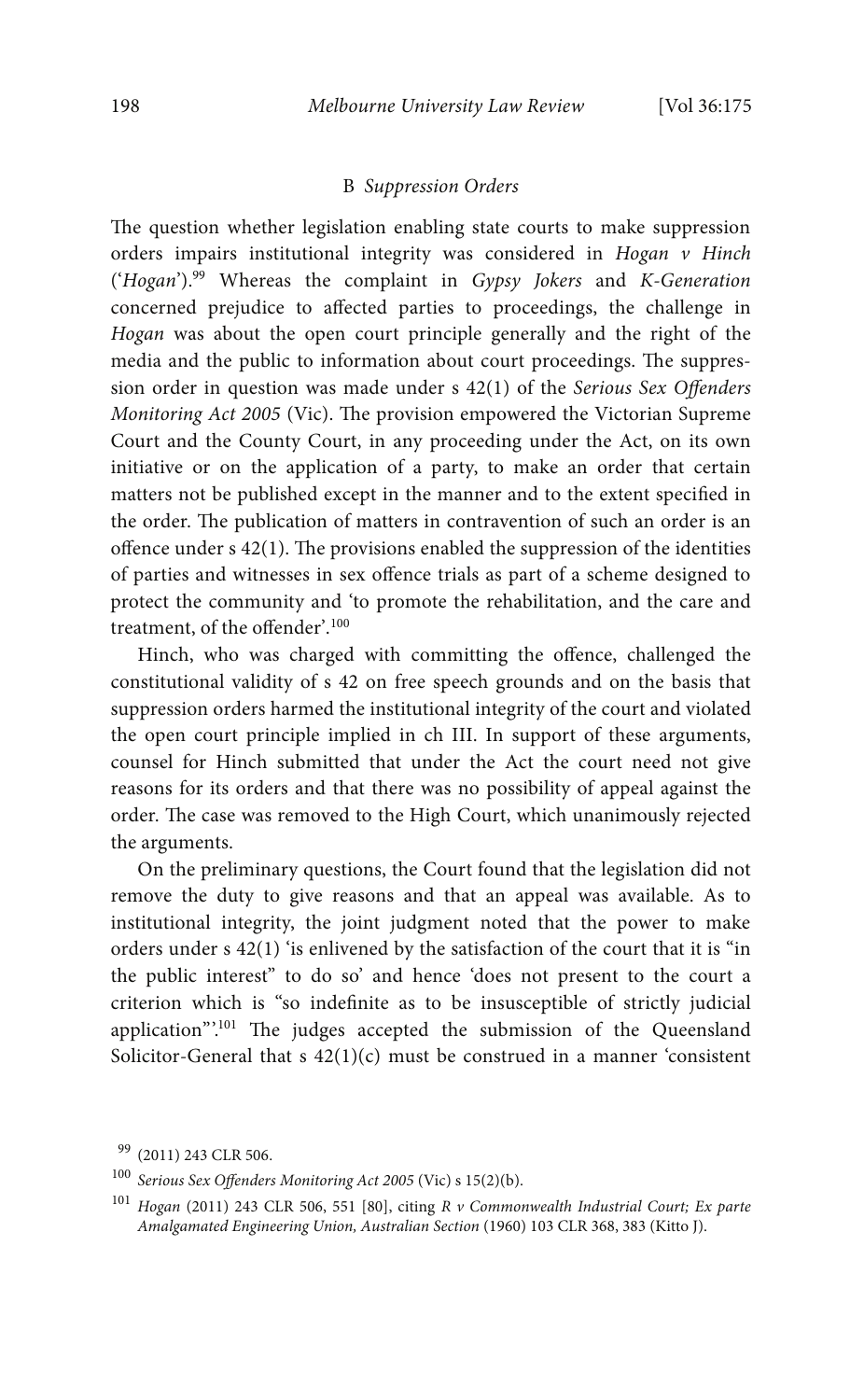with its character as an ancillary provision and consistent with the context and purpose of the Act.' 102

The High Court in *Hogan* accepted unanimously that the open court principle is a characteristic of a court of justice, but ch III does not impose an unqualified duty to conduct proceedings in public view. French CJ said:

In my opinion the better view is that there is inherent jurisdiction or implied power in limited circumstances to restrict the publication of proceedings conducted in open court. The exercise of the power must be justified by reference to the necessity of such orders in the interests of the administration of justice.<sup>103</sup>

The Court concluded that suppression orders under s 42 were justifiable and hence not harmful to the institutional integrity of the Victorian courts.<sup>104</sup>

# C *Ex Parte Orders*

The powers of courts to make orders affecting property without notice to interested parties have been invalidated in two cases. In *Re Criminal Proceeds*  Confiscation Act 2002, the Queensland Court of Appeal invalidated s 30 of an Act that required the Supreme Court to make restraining orders and orders for the disposal of proceeds of crime without notice to affected parties. $105$  The provision was held to be subversive of the institutional integrity of the Court<sup>106</sup>

In *International Finance Trust Co Ltd v New South Wales Crime Commission* ('*International Finance Trust*'), the High Court by majority (French CJ, Gummow and Bell JJ, and Heydon J; Hayne, Crennan and Kiefel JJ dissenting) invalidated s 10 of the *Criminal Assets Recovery Act 1990* (NSW).<sup>107</sup> The provision empowered the Crime Commission to obtain a restraining order from the Supreme Court of New South Wales in respect of the property of a person suspected of having committed a serious offence, as a step in securing the judicial forfeiture of the property. The fact that the restraining order could be obtained without notice to the property owner was held by the Court to be

<sup>102</sup> *Hogan* (2011) 243 CLR 506, 538 [36] (French CJ).

<sup>103</sup> Ibid 534 [26]; see also at 553–4 [88]–[91] (Gummow, Hayne, Heydon, Crennan, Kiefel and Bell JJ).

<sup>104</sup> Ibid 551 [80] (French CJ), 554 [91] (Gummow, Hayne, Heydon, Crennan, Kiefel and Bell JJ).

<sup>&</sup>lt;sup>105</sup> Re Criminal Proceeds Confiscation Act 2002 [2004] 1 Qd R 40.

<sup>106</sup> Ibid 55–6 [58]–[59] (Williams JA), 56 [61] (White J), 57 [64] (Wilson J).

<sup>107</sup> (2009) 240 CLR 319.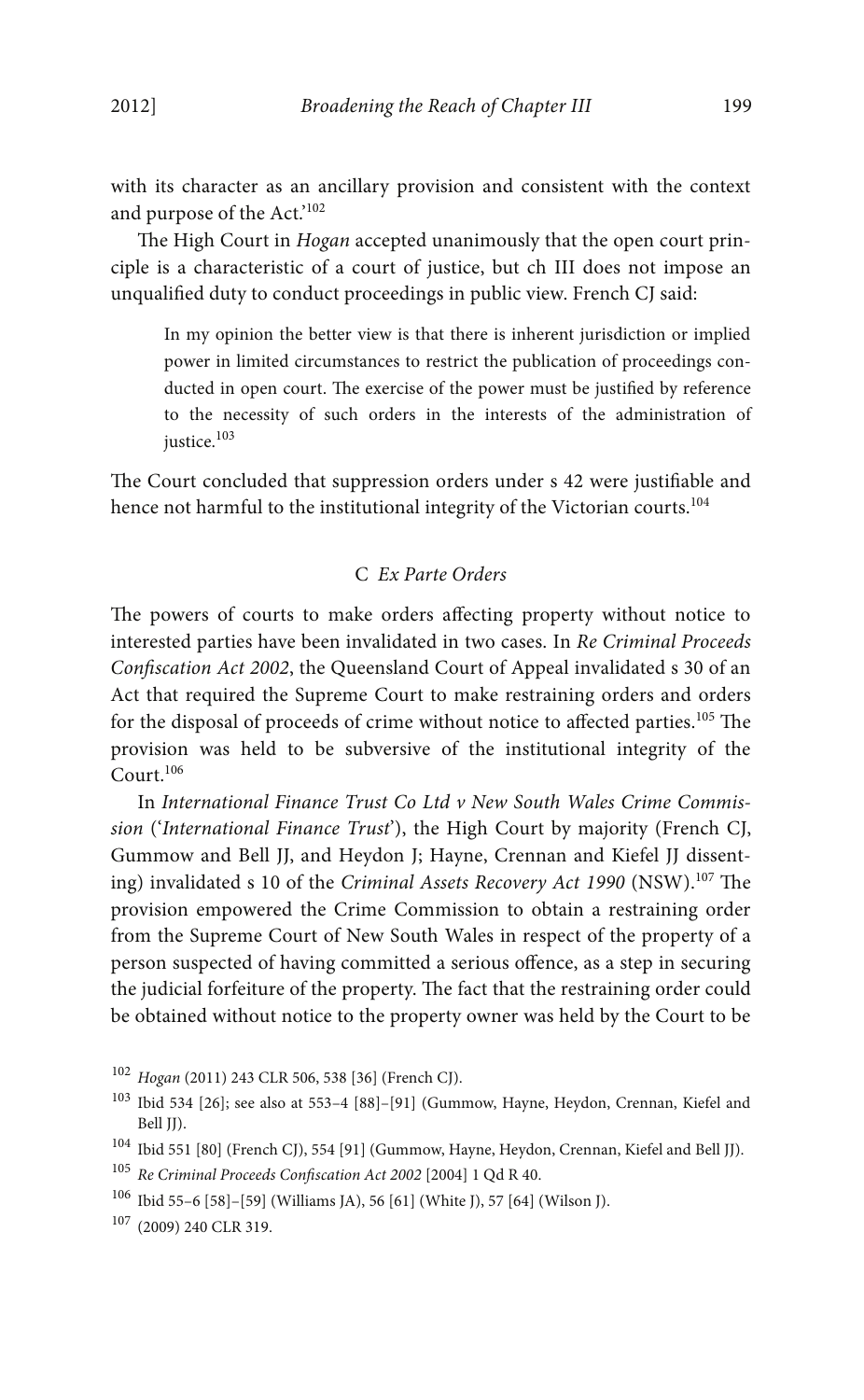incompatible with the Supreme Court's judicial function. As French CJ said, '[i]n that way, directing the Court as to the manner of the exercise of its jurisdiction, it distorts the institutional integrity of the Court and affects its capacity as a repository of federal jurisdiction.' 108

#### VI BROADER IMPLICATIONS

The constitutional position arising from the High Court's decisions on institutional integrity may be roughly summarised as follows. A state Parliament may not make any law that negates a 'defining characteristic' of the state supreme court.<sup>109</sup> These defining characteristics include appropriate security of judicial tenure, independence from legislative and executive judgments, the power to make orders for the correction of jurisdictional errors of courts and statutory authorities and appropriate respect for procedural guarantees, such as the open court principle. More generally, state Parliament may not vest in a state supreme court (or in a judge as *persona designata*) a power or function that is 'incompatible with the court's essential and defining characteristics as a court and thereby with its place in the national integrated judicial system for which Ch III of the *Constitution* provides.'<sup>110</sup> The latter principle has been extended to all other state courts as actual or potential repositories of federal jurisdiction under s 71 of the *Constitution*. 111

A power given to a court may be regarded as an unconstitutional vesting under the doctrine of institutional integrity because of the substantive implications of its exercise or by reason of the manner in which it is required or allowed to be exercised. The defining characteristics of a court may be identified in relation to its constitution, the limits of its jurisdiction and the method of exercising jurisdiction. The issues of jurisdiction and procedure raised by these enquiries are interrelated. Judicial power is not the power to determine a dispute in any manner, but rather to resolve it in the curial manner. From the standpoint of state policy, these decisions limit the ways in which the courts may be used for crime prevention, as opposed to the trial and punishment of persons accused of crimes.

The High Court has not attempted to itemise exhaustively the defining characteristics of a supreme court but rather has assessed the issue on a case-

<sup>108</sup> Ibid 355 [56].

<sup>109</sup> *Kable* (1996) 189 CLR 51, 108 (Gaudron J); *Forge* (2006) 228 CLR 45, 76 [63] (Gummow, Hayne and Crennan JJ); *Wainohu* (2011) 243 CLR 181, 210 [47] (French CJ and Kiefel J).

<sup>110</sup> *Wainohu* (2011) 243 CLR 181, 192 [7] (French CJ and Kiefel J).

<sup>111</sup> *Totani* (2010) 242 CLR 1, 21 [4] (French CJ).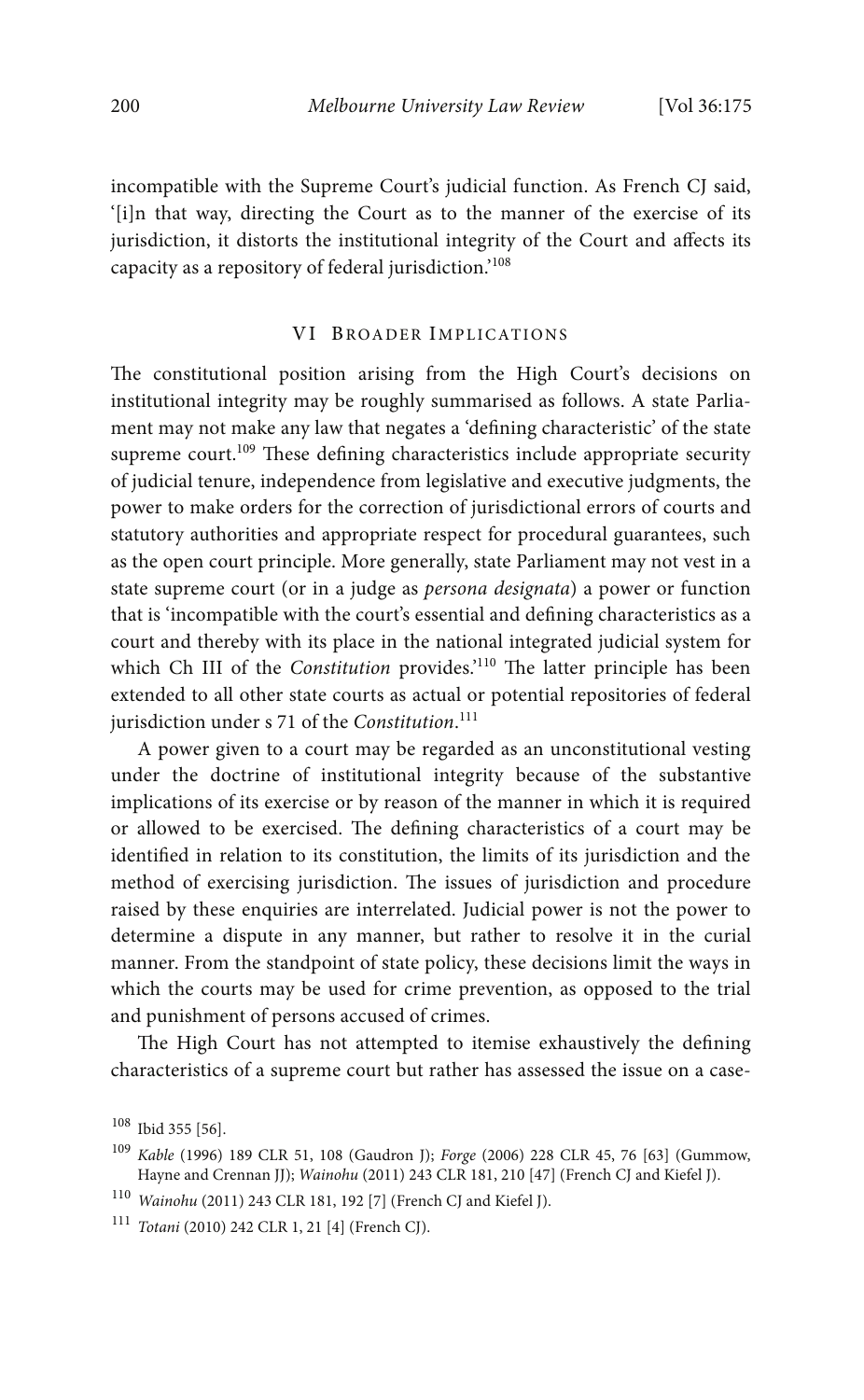by-case basis. Recent years have seen the emergence of a series of authorities, canvassed in detail above. Nonetheless, the limits of non-judicial power that may constitutionally be vested in a state court (or a judge acting as *persona designata*) remain to be progressively defined. State lawmakers must therefore seek guidance from the rationes decidendi and obiter dicta of the relevant decisions.

The High Court's jurisprudence in this area raises many interesting constitutional questions. Our aim in the remainder of this section is to consider some of the broader constitutional implications of the relevant decisions, focusing particularly on *Kirk*. We will argue that *Kirk* has potentially wideranging implications for the powers of state legislatures to restrict judicial review and modify the requirements of natural justice. These implications go significantly beyond the specific jurisdictional issues identified in the High Court's judgments.

## A *Jurisdiction of Inferior Courts and Tribunals*

One constitutional implication of *Kirk* is that state legislatures cannot constitutionally authorise inferior courts or tribunals to finally determine the legality of their own actions. A body that is the judge of its own power is effectively above the law. Questions of jurisdiction by their nature can be highly disputed. They are resolved by reference to statutory provisions (including but not necessarily limited to those which create the court or tribunal) and the body of common law principles to be applied when interpreting those provisions. The High Court's appellate jurisdiction over all judgments, decrees, orders and sentences of every supreme court makes the High Court the final authority on the common law. The joint judgment in *Kirk* noted that, consequently, 'the supervisory jurisdiction exercised by the State Supreme Courts is exercised according to principles that in the end are set by this Court.' 112

The High Court in *Kirk* clarified that the availability of judicial review on grounds of jurisdictional error cannot be removed by Parliament designating an inferior court as a superior court of record. The reasoning in *Kirk* strongly suggests that while legislation can define the jurisdiction of a tribunal, the question whether the tribunal has acted within the jurisdiction is always a matter for judicial resolution, ultimately by the High Court. The legislature is therefore incapable of directing a court on a jurisdictional dispute after the

<sup>112</sup> (2010) 239 CLR 531, 581 [99] (French CJ, Gummow, Hayne, Crennan, Kiefel and Bell JJ).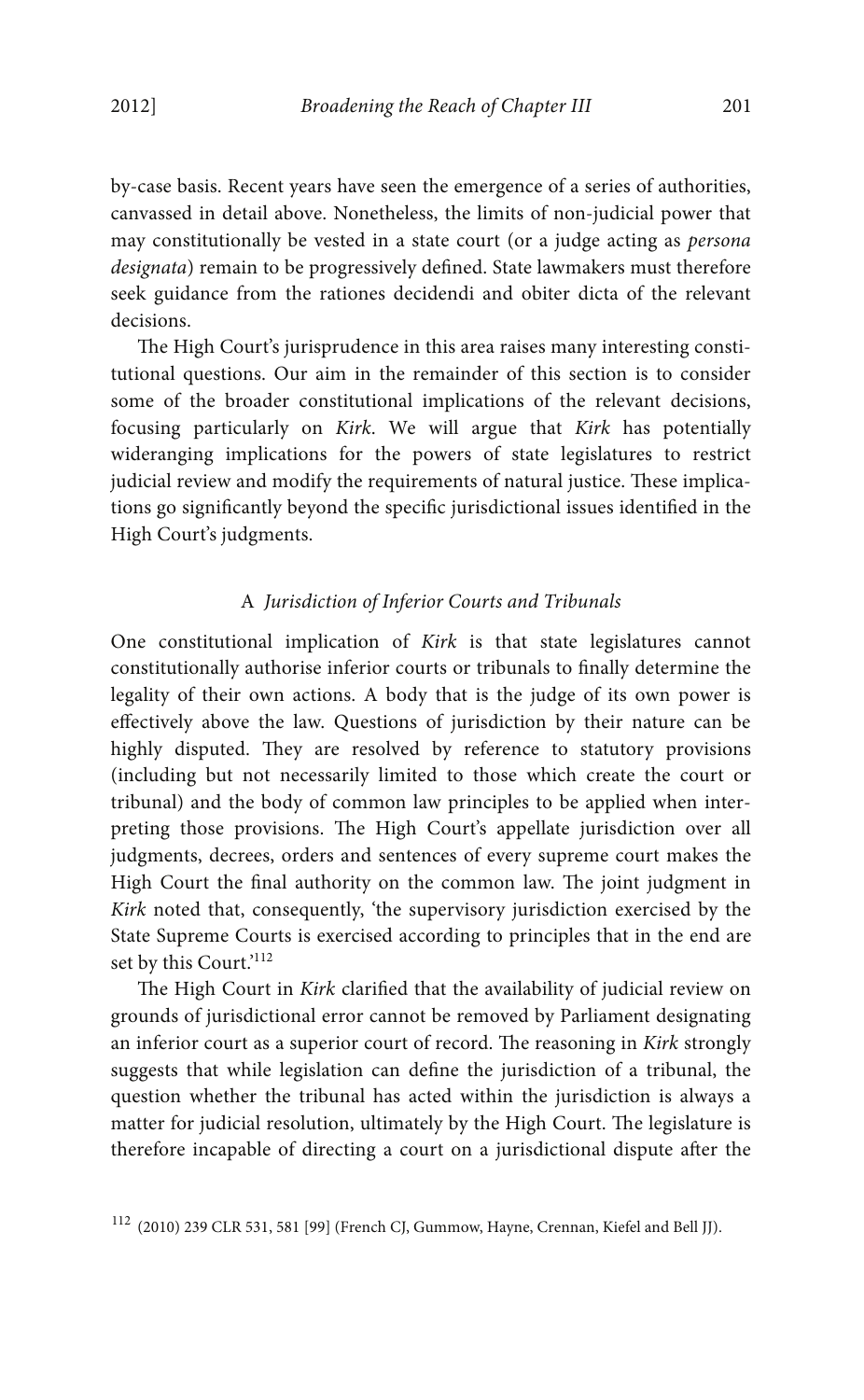issue has arisen, but before it has been judicially determined. Similarly, a legislative attempt to reverse a judicial decision on jurisdiction ex post facto would raise constitutional issues concerning the validity of legislative judgments, as considered in *Totani* and *Wainohu*. There is therefore now considerable doubt as to whether state legislatures may intervene in jurisdictional disputes.

In *Building Construction Employees and Builders' Labourers Federation of New South Wales v Minister for Industrial Relations* ('*BLF Case*'), the New South Wales Supreme Court held that it was within the State Parliament's plenary power to enact legislation that nullified a trade union's pending action challenging its deregistration on the grounds that it was made in violation of natural justice.<sup>113</sup> All the judges agreed that the Act, which retrospectively validated the deregistration process, amounted to a legislative judgment, but they nonetheless unanimously upheld the statute.<sup>114</sup> Following *Kirk*, however, a state law that seeks to preclude a judicial ruling on a jurisdictional question would be unconstitutional for violating s 73 of the *Constitution*. Whether the *BLF Case* can stand after *Kirk* is an issue for another time, but the decision must surely be regarded as open to question.

The resolution of this issue depends in part on whether *Kirk* is understood as ruling out state legislation that prevents state courts from reviewing the decisions of inferior bodies on the grounds of natural justice. We will return to this question below. Also weighing against the currency of the *BLF Case* are judicial comments made in *Gypsy Jokers*. The legislation considered in the *BLF Case* amounted to a direction to the Court as to the outcome of the proceeding. The High Court in *Gypsy Jokers* made it clear that state legislation directing the manner or outcome of judging would impair the institutional integrity of the Court.<sup>115</sup>

# B *Errors of Law Affecting Jurisdiction*

A second constitutional issue arising from *Kirk* is whether a state legislature can shield errors of law affecting jurisdiction from the supervisory jurisdiction of the supreme court. According to *Kirk*, the supervisory function of state supreme courts with respect to jurisdictional error is inalienable. The common law grounds on which state supreme courts may grant the writ of

<sup>113</sup> (1986) 7 NSWLR 372.

<sup>114</sup> Ibid. See especially at 401 (Kirby P).

<sup>115</sup> See above n 88 and accompanying text.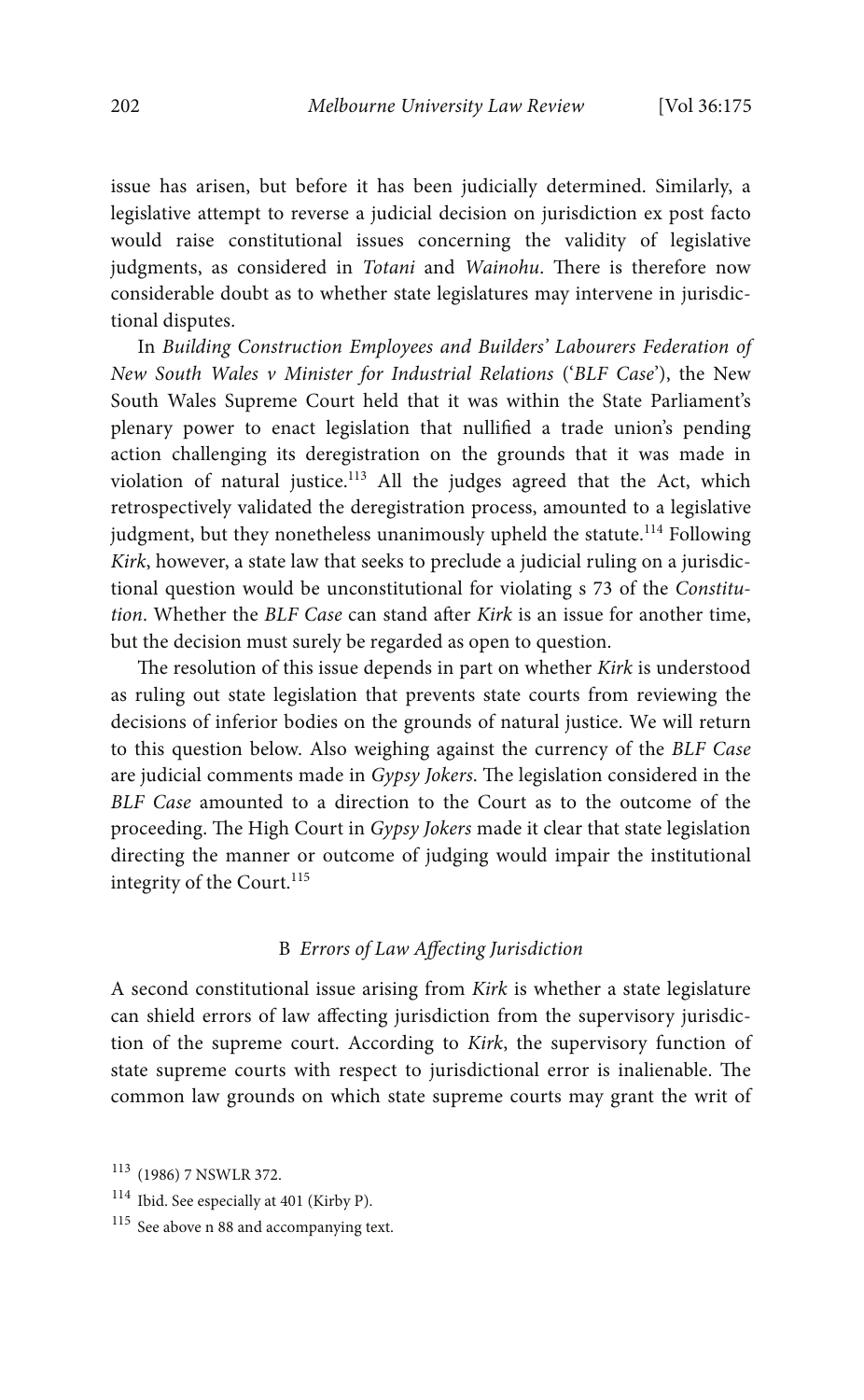certiorari include the tribunal exceeding the limits of its legal power; errors of law on the face of the record that amount to jurisdictional error; and errors of law on the face of the record that are made within jurisdiction. We will consider shortly the impact of this decision on other grounds such as the failure of natural justice.

It is often said that the distinction between jurisdictional error and error of law on the face of the record is superfluous because certiorari lies in either case. However, as the joint judgment explained, the distinction remains critical for the *Constitution*.<sup>116</sup> The supreme courts envisaged in ch III are courts that were endowed with supervisory jurisdiction as defined by the common law at federation. Once the Court determined that the supervisory jurisdiction was entrenched by ch III, it followed that state legislatures are competent to limit judicial review of errors of law on the face of the record, except where the errors remove the tribunal's jurisdiction. The joint judgment in *Kirk* stated:

It is not to say that no privative provision is valid. Rather, the observations made about the constitutional significance of the supervisory jurisdiction of the State Supreme Courts point to the continued need for, and utility of, the distinction between jurisdictional and non-jurisdictional error in the Australian constitutional context. The distinction marks the relevant limit on State legislative power. Legislation which would take from a State Supreme Court power to grant relief on account of jurisdictional error is beyond State legislative power. Legislation which denies the availability of relief for non-jurisdictional error of law appearing on the face of the record is not beyond power.<sup>117</sup>

As Chief Justice Spigelman has pointed out, the distinction between jurisdictional error and non-jurisdictional error is necessitated in Australia by the separation of powers doctrine.<sup>118</sup> This is because of the 'fundamental constitutional proposition' emphasised in the joint judgment in *Plaintiff S157/2002 v Commonwealth* ('*Plaintiff S157*'):

the jurisdiction of this Court to grant relief under s 75(v) of the *Constitution* cannot be removed by or under a law made by the Parliament. Specifically, the

<sup>118</sup> Spigelman, above n 7, 83.

<sup>116</sup> *Kirk* (2010) 239 CLR 531, 576 [80] (French CJ, Gummow, Hayne, Crennan, Kiefel and Bell JJ).

<sup>117</sup> Ibid 581 [100].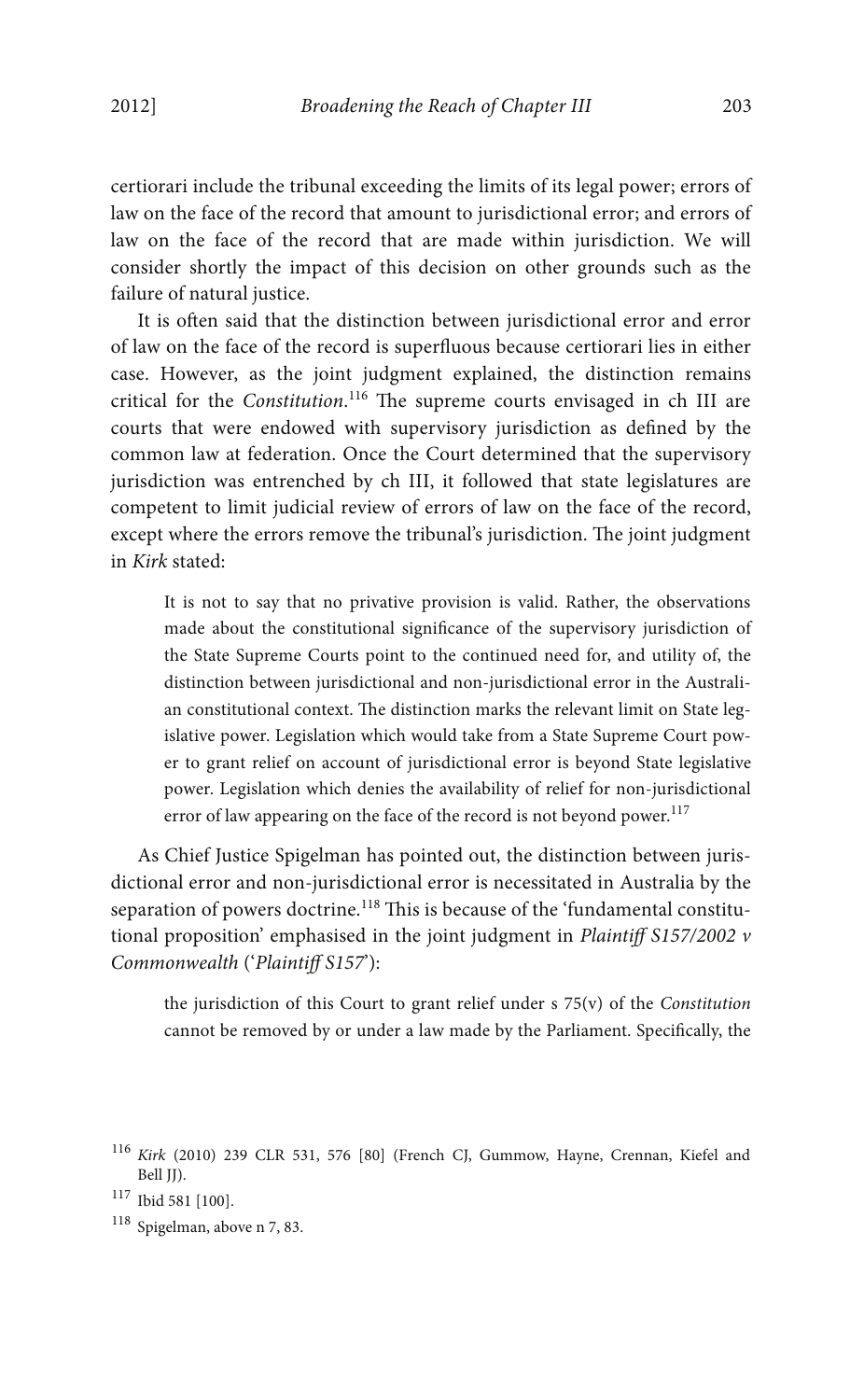jurisdiction to grant s 75(v) relief where there has been jurisdictional error by an officer of the Commonwealth cannot be removed.<sup>119</sup>

The High Court thus confirmed that a privative clause that purports to exclude the correction of jurisdictional errors would fail for limiting the High Court's inherent jurisdiction under the *Constitution*.

Chief Justice Spigelman observed that *Kirk* brings state legislatures into line with the position of the Commonwealth Parliament in relation to s 75(v). In *Plaintiff S157*, the principles outlined by Dixon J in *R v Hickman; Ex parte Fox*<sup>120</sup> about the powers of review reserved for the High Court under s  $75(y)$ were replaced by a more general exposure of decisions to review on the basis of jurisdictional error. *Kirk* achieves a similar result in relation to state legislative power. Importantly, the decision entrenches the power of supreme courts to review not only jurisdictional errors with respect to the limits of power but also errors in the interpretation and application of law of the kind that courts would regard as affecting jurisdiction.

The joint judgment in *Kirk* also rejected as unhelpful the distinction drawn in *Craig v South Australia* ('*Craig*') <sup>121</sup> with respect to errors of law made by inferior courts and those of administrative tribunals, both of which are amenable to certiorari. It was suggested there that errors of law that affect the jurisdiction of a tribunal may not necessarily be jurisdictional errors if made by a court. The alleged jurisdictional error that engaged the Court's attention in *Craig* concerned the misconstruction by a trial judge of the majority decision in *Dietrich v The Queen* concerning the circumstances in which a criminal trial should be stayed on account of the non-representation of the defendant.<sup>122</sup> The contested issue was whether the absence of fault on the part of the defendant was a material consideration in granting the stay. The Court remarked in this context that '[b]e that as it may, any such error on the part of Judge Russell would not have been jurisdictional error.' 123

The Court suggested in the course of its judgment in *Craig* that if an administrative tribunal asked the wrong question, relied upon irrelevant matter or failed to consider relevant matter the error may go to jurisdiction, but that such an error, if made by a court, would 'not, however, ordinarily constitute

<sup>122</sup> (1992) 177 CLR 292.

<sup>119</sup> (2003) 211 CLR 476, 512 [98] (Gaudron, McHugh, Gummow, Kirby and Hayne JJ).

<sup>120</sup> (1945) 70 CLR 598, 615.

<sup>121</sup> (1995) 184 CLR 163.

<sup>123</sup> *Craig* (1995) 184 CLR 163, 186 (Brennan, Deane, Toohey, Gaudron and McHugh JJ).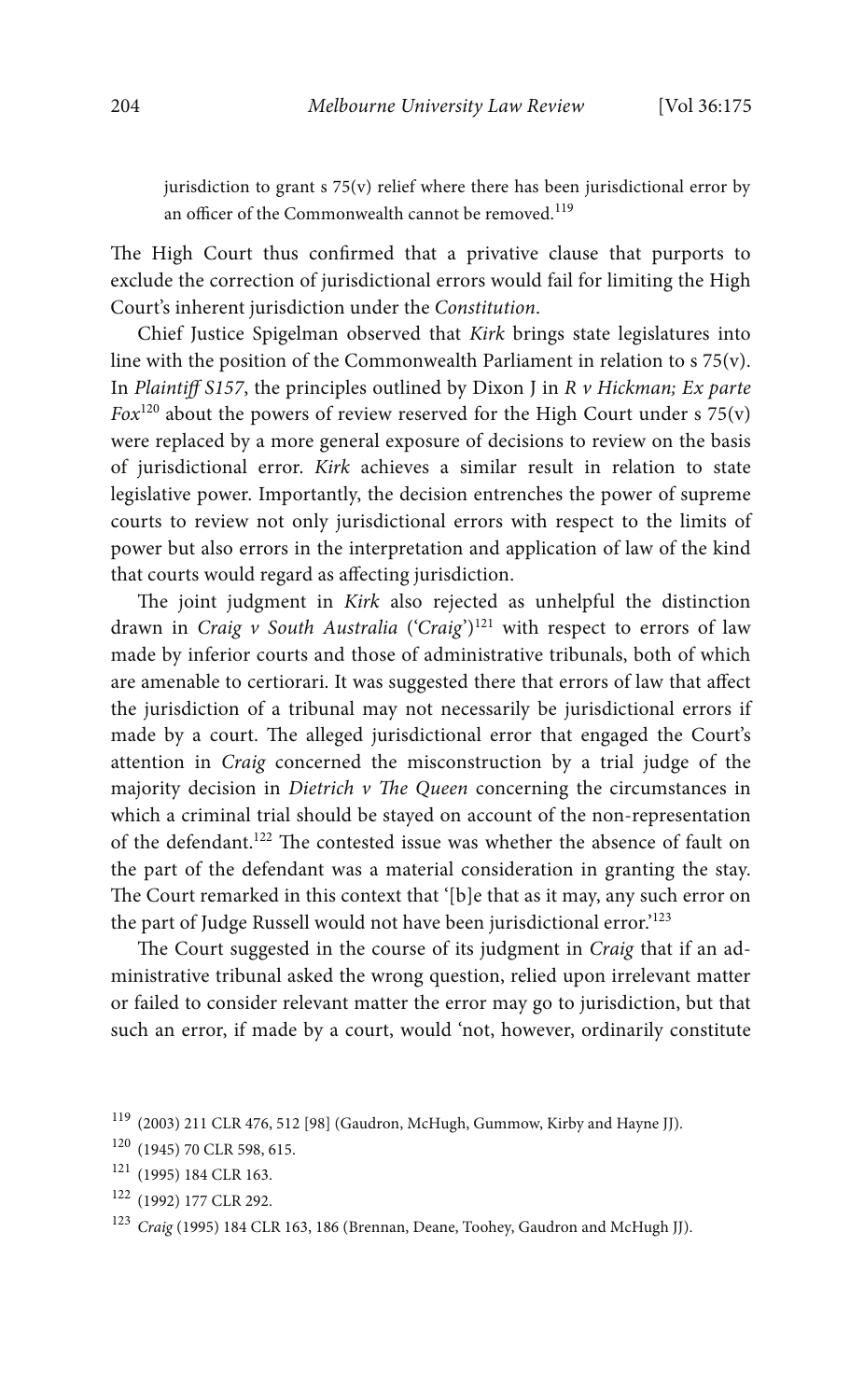jurisdictional error.'<sup>124</sup> The reason given was that an ordinary court is competent to determine authoritatively questions of law, whereas an administrative tribunal is not.<sup>125</sup> The Court observed that 'constitutional limitations arising from the doctrine of the separation of judicial and executive powers may preclude legislative competence to confer judicial power upon an administrative tribunal.' <sup>126</sup> In *Kirk*, the High Court pointed out that the distinction between administrative and judicial tribunals was not so clear in the states, whose constitutions did not implement the separation of judicial and non-judicial powers.<sup>127</sup> The distinction also breaks down because the test of authoritativeness is amenability to supervisory correction. Administrative tribunals and courts are equally subject to certiorari for errors of law on the face of the record.128 It is therefore inappropriate, in the wake of *Kirk*, to maintain a strict distinction between courts and tribunals at state level for the purposes of identifying jurisdictional errors.

## $C$  *The Right to Factual Particulars*

The High Court in *Kirk* found that the conviction of the defendants was invalidated by two jurisdictional errors that were beyond the legislative power of the New South Wales Parliament to shield from judicial review. The first was the failure to particularise the charges.<sup>129</sup>

It is a longstanding common law rule that a charge of committing a criminal offence must not only describe the nature of the offence, but should also state the particular acts or omissions of the defendant that violated the offence-creating provision. As Dixon J stated in *Johnson v Miller* ('*Johnson*'), the information must specify 'the time, place and manner of the defendant's acts or omissions'.<sup>130</sup> The common law requirement to provide factual particulars of a criminal charge arises directly from the principles of natural justice. This is not only a requirement of the common law, as stated in *Johnson*, but is also a universally recognised human right. Article 14(1) of the

<sup>124</sup> Ibid 179–80.

<sup>125</sup> Ibid 179.

<sup>126</sup> Ibid.

 $^{127}$  (2010) 239 CLR 531, 573 [69] (French CJ, Gummow, Hayne, Crennan, Kiefel and Bell JJ).

<sup>128</sup> Ibid 573 [69]–[70].

 $^{129}$  The second, which was the denial of natural justice, is dealt with below in Part VID.

<sup>130</sup> (1937) 59 CLR 467, 486.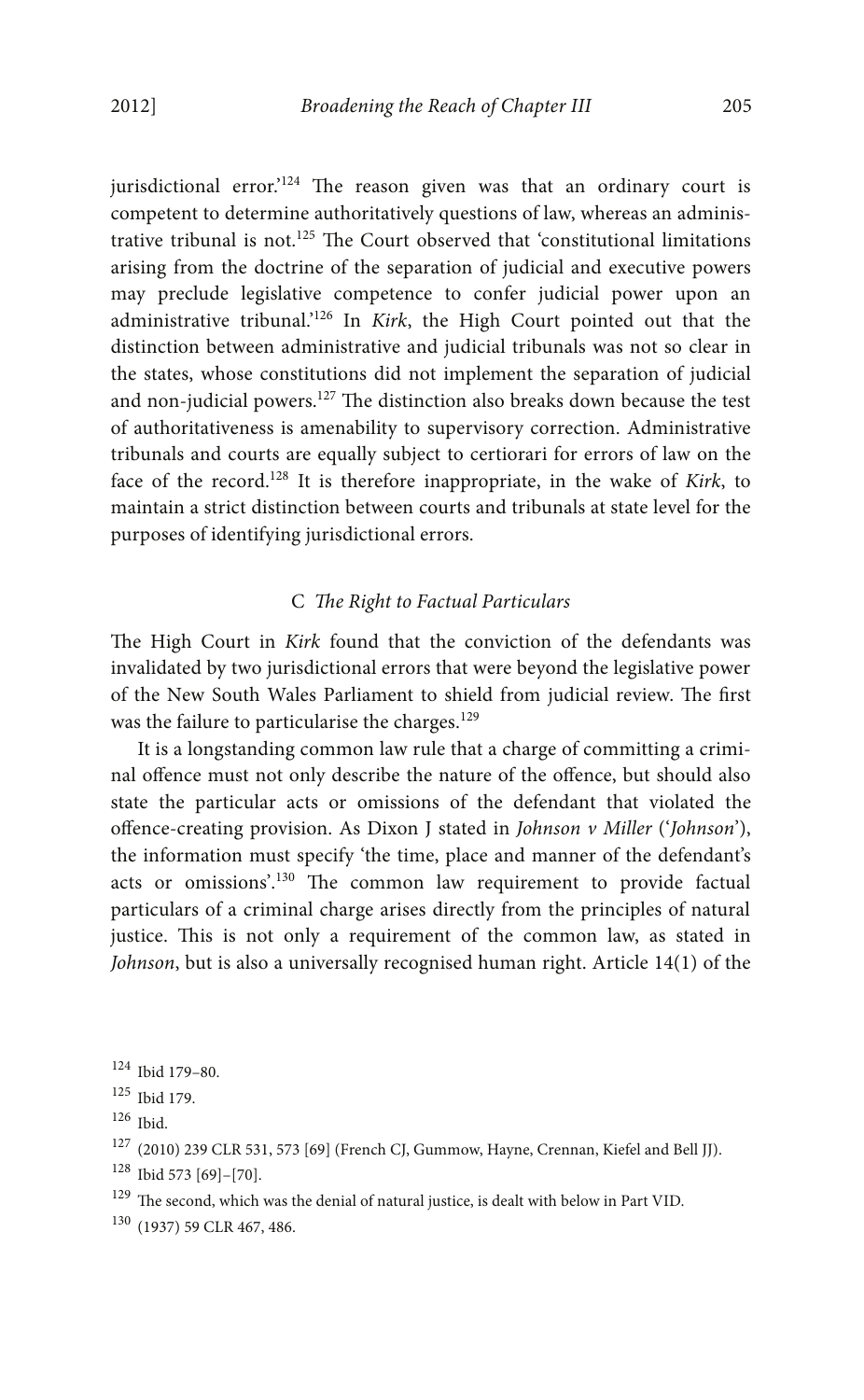*International Covenant on Civil and Political Rights*<sup>131</sup> (to which Australia is a party) states that

[i]n the determination of any criminal charge against him [or her], or of his [or her] rights and obligations in a suit at law, everyone shall be entitled to a fair and public hearing by a competent, independent and impartial tribunal established by law.

The *Covenant* is not binding on Australian courts, except as implemented by legislation. Nevertheless, art  $14(1)$  confirms the longstanding common law position. In the light of principle's signicance, it is at least strongly arguable that the right of an accused to particulars of a criminal charge is an essential aspect of the curial process.

In *Kirk*, the defendants were charged with the commission of the offences created by ss 15 and 16 of the *Occupational Health and Safety Act 1983* (NSW). The High Court found that the charges against the defendants failed to meet this requirement.<sup>132</sup> The High Court reached its decision by interpreting the existing state law.<sup>133</sup> However, the constitutional question now raised is whether a state legislature may by express language deny the defendant to a criminal charge the right to know the particulars as to time, place and manner of the alleged acts or omissions.

Is the common law requirement also a constitutional requirement? The definition of judicial power that the High Court employs is usually some nuanced version of the classic formulation set out by Griffith CJ in *Huddart,*  Parker & Co Pty Ltd v Moorehead.<sup>134</sup> This definition captures the substantive aspect of judicial power, which is the capacity to conclusively determine controversies concerning existing rights. However, judicial power is not power to resolve a controversy in any manner, but rather to determine it by the curial mode of decision-making. This aspect of judicial power was explained by Deane J in *Polyukhovich v Commonwealth* ('*Polyukhovich*').<sup>135</sup> The object of the separation of powers, Deane J said, is to ensure that 'the life, liberty, and property of the subject [is not] in the hands of arbitrary judges,

<sup>131</sup> Opened for signature 16 December 1966, 999 UNTS 171 (entered into force 23 March 1976).

<sup>132</sup> (2010) 239 CLR 531, 558 [28] (French CJ, Gummow, Hayne, Crennan, Kiefel and Bell JJ).

<sup>&</sup>lt;sup>133</sup> The relevant provisions were *Occupational Health and Safety Act 1983* (NSW) ss 15-16, 53 and *Criminal Procedure Act 1986* (NSW) s 11. The High Court followed Dixon J in *Johnson* to nd that s 11 did not oust the common law rule: *Kirk* (2010) 239 CLR 531, 559 [29] (French CJ, Gummow, Hayne, Crennan, Kiefel and Bell JJ).

<sup>134</sup> (1909) 8 CLR 330, 357.

<sup>135</sup> (1991) 172 CLR 501.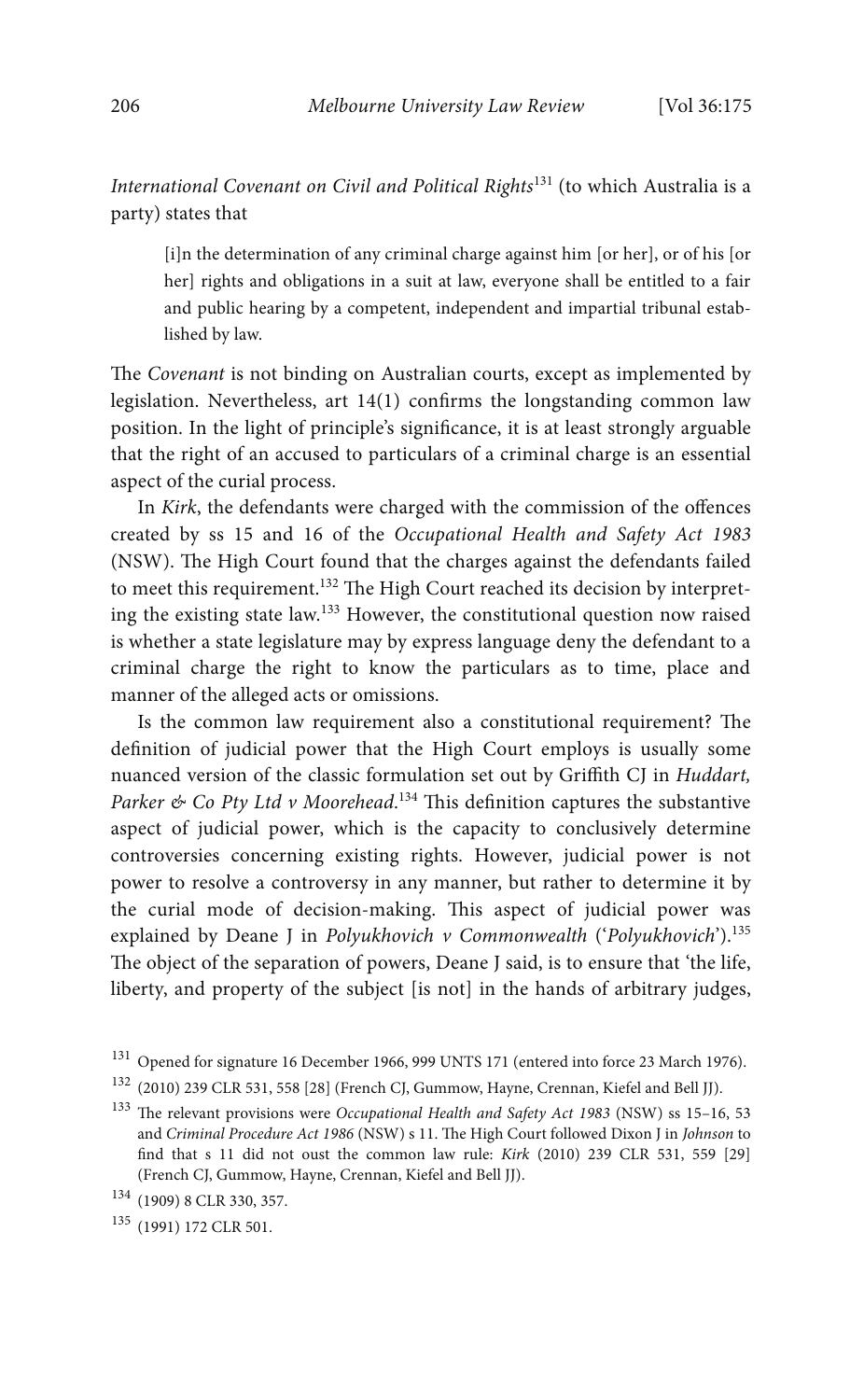whose decisions [are] then regulated only by their own opinions, and not by any fundamental principles of law'.<sup>136</sup> His Honour continued:

at objective will, of course, be achieved only by the *Constitution*'s requirement that judicial power be vested exclusively in the courts which it designates if the judicial power so vested is exercised by those courts *in accordance with the essential attributes of the curial process* … Indeed, to construe Ch III of the *Constitution* as being concerned only with labels and as requiring no more than that the repository of judicial power be called a court would be to convert it into a mockery, rather than a reflection, of the doctrine of the separation of powers. Common sense and the provisions of Ch III, based as they are on the assumption of *traditional judicial procedures, remedies and methodology* … compel the conclusion that, in insisting that the judicial power be vested only in the courts designated by Ch III, the *Constitution*'s intent and meaning were that that judicial power would be exercised by those courts acting as courts with all that notion essentially requires.<sup>137</sup>

If the curial method is an essential aspect of the judicial power of the Commonwealth, and the right of a defendant accused of a crime to factual particulars of the alleged offence is an essential aspect of the curial method, then Parliament cannot constitutionally deny the defendant that right. The requirement applies to all trials of federal offences, whether they are heard by the High Court, by other federal courts or by state courts vested with federal jurisdiction. A Commonwealth Act therefore cannot grant a state court power to try a federal crime on a charge that does not disclose factual particulars.

The question now is whether a state Act may dispense with the factual particulars of a charge under state law triable in a state court. In other words, can a state legislature abrogate one of the basic common law requirements of natural justice in proceedings under state law? As the joint judgment in *Kirk*  noted, without sufficient particularisation of criminal charges 'the Industrial Court would be placed in the position to which Evatt J referred in *Johnson v Miller* where it would act as "an administrative commission of inquiry" rather than undertake a judicial function.'<sup>138</sup> A commission of inquiry typically engages in fact finding and policy assessment. Its findings may or may not

<sup>136</sup> Ibid 606, quoting William Blackstone, *Commentaries on the Laws of England* (17<sup>th</sup> ed, 1830) vol 1, 269.

<sup>137</sup> *Polyukhovich* (1991) 172 CLR 501, 607 (emphasis added).

<sup>138</sup> (2010) 239 CLR 531, 559 [30] (French CJ, Gummow, Hayne, Crennan, Kiefel and Bell JJ), citing *Johnson v Miller* (1937) 59 CLR 467, 495.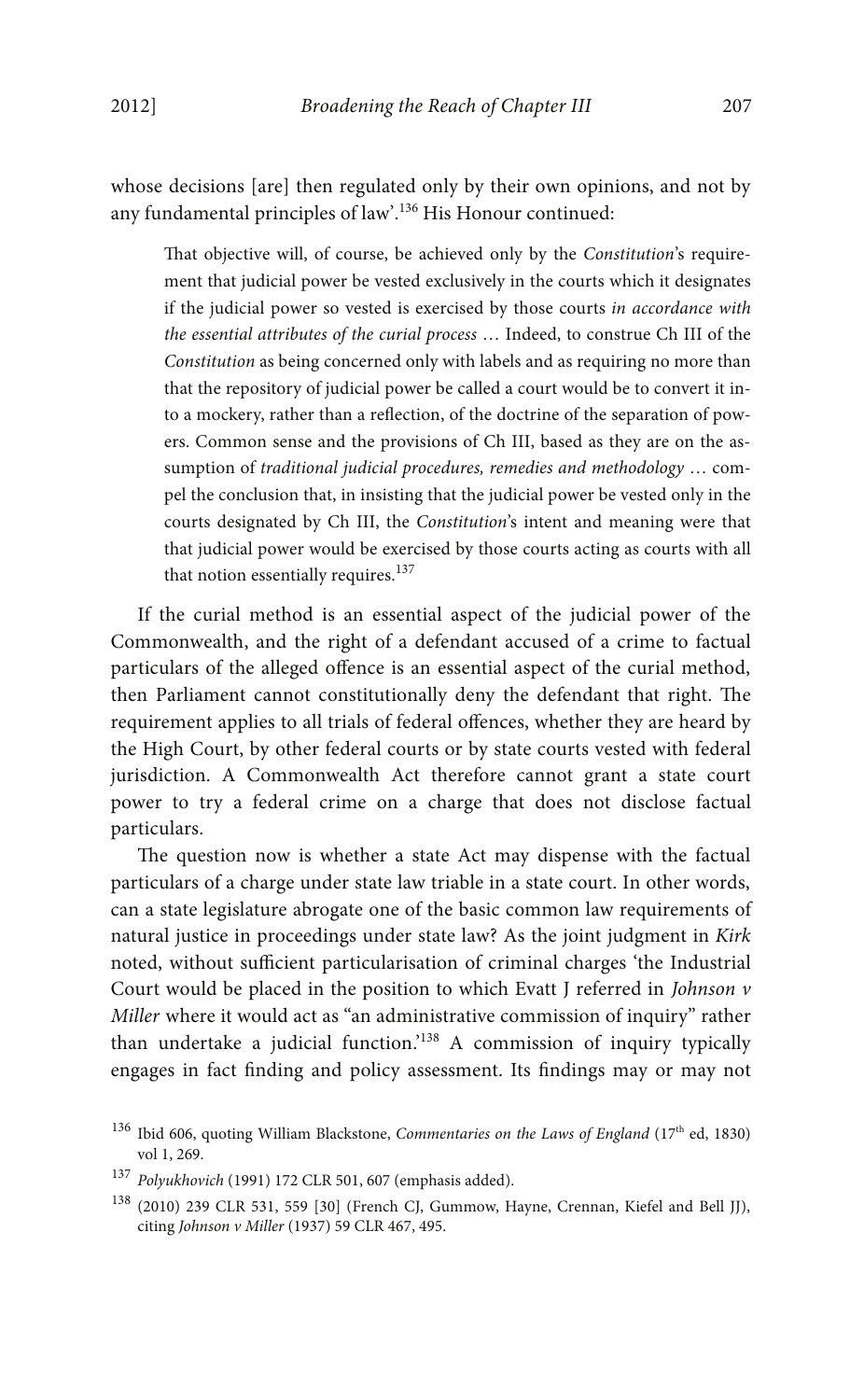lead to criminal or civil proceedings, but they do not make binding decisions on civil or criminal liability. The critical point made in the joint judgment is that the Industrial Relations Court had no power to convict and punish persons for crimes by a method more appropriate to administrative inquiries than to courts of justice. If state legislatures had general power to remove this requirement in criminal proceedings under state law, the effect on what Gaudron J in *Kable* called 'the integrated judicial system for which Ch III provides' <sup>139</sup> would be drastic. Her Honour stated the constitutional position as follows:

To put the matter plainly, there is nothing anywhere in the *Constitution* to suggest that it permits of different grades or qualities of justice, depending on whether judicial power is exercised by State courts or federal courts created by the Parliament. …

State courts, when exercising federal jurisdiction 'are part of the Australian judicial system created by Ch III of the *Constitution* and, in that sense and on that account, they have a role and existence which transcends their status as courts of the States'. Once the notion that the *Constitution* permits of different grades or qualities of justice is rejected, the consideration that State courts have a role and existence transcending their status as State courts directs the conclusion that Ch III requires that the Parliaments of the States not legislate to confer powers on State courts which are repugnant to or incompatible with their exercise of the judicial power of the Commonwealth.<sup>140</sup>

It is not possible to predict with certainty how the High Court will respond to any future state legislation that seeks to dispense with the common law requirements to provide defendants notice of the particulars of a criminal charge. However, given the reasoning in *Kirk*, it should not surprise anyone if the High Court finds such a law offensive to the character of the state courts that ch III designates as present or potential repositories of federal judicial power.

## D *Denial of Natural Justice*

The second jurisdictional error identified in *Kirk* was the decision to call one of the defendants as a witness for the prosecution. According to s 17(2) of the *Evidence Act 1995* (NSW), a defendant is not competent to give evidence for

<sup>139</sup> *Kable* (1996) 189 CLR 51, 102–3.

<sup>140</sup> Ibid 103, quoting *Leeth v Commonwealth* (1992) 174 CLR 455, 498–9 (Gaudron J). See also *Kable* (1996) 189 CLR 51, 117–18 (McHugh J), 138–43 (Gummow J).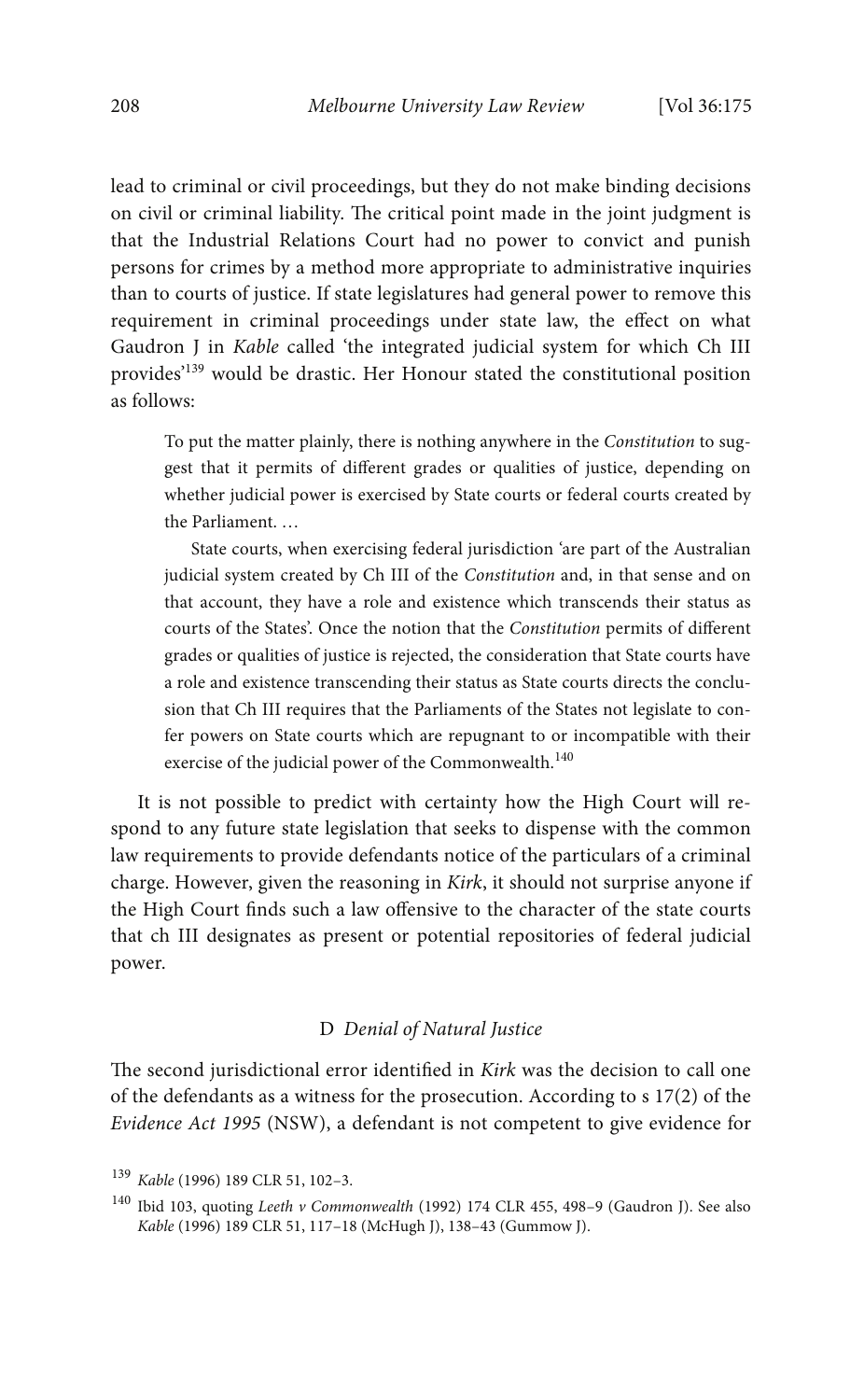the prosecution.<sup>141</sup> This is not among the provisions that the court may waive under s 190 with the consent of the parties. The joint judgment concluded that '[t]he Industrial Court thus conducted the trial … in breach of the limits on its power to try charges of a criminal offence.<sup>'142</sup> Heydon J agreed, saying that the incompetence of a defendant to give evidence for the prosecution is 'an absolutely fundamental rule underpinning the whole accusatorial and adversarial system'. 143

The Commonwealth Parliament cannot deprive the High Court of its jurisdiction to quash by writ of certiorari a decision made in violation of natural justice. Any doubts on this question were removed by *Plaintiff S157*, 144 where the High Court read down s 474(1) of the *Migration Act 1958* (Cth). That provision stated that:

A privative clause decision:

- (a) is final and conclusive; and
- (b) must not be challenged, appealed against, reviewed, quashed or called in question in any court; and
- (c) is not subject to prohibition, mandamus, injunction, declaration or certiorari in any court on any account.

The term 'privative clause decision' was defined in  $s$  474(2) to include, inter alia, a decision to refuse a visa.

The plaintiff in the case, a Bangladeshi asylum seeker, sought certiorari from the High Court to set aside the decision of the Refugee Review Tribunal that denied him a temporary protection visa, on the grounds that the decision was made in violation of natural justice. The Commonwealth conceded that s 474, if read literally, would be unconstitutional for limiting the High Court's original jurisdiction under s 75. However, the High Court chose to read down the plain meaning of s 474(2), rather than invalidate the provision. As the joint judgment of Gaudron, McHugh, Gummow, Kirby and Hayne JJ stated, 'A decision flawed for reasons of a failure to comply with the principles of

<sup>144</sup> (2003) 211 CLR 476.

<sup>&</sup>lt;sup>141</sup> The *Evidence Act 1995* (NSW) applied to the Industrial Court of New South Wales by virtue of *Industrial Relations Act 1996* (NSW) s 163(2).

<sup>142</sup> *Kirk* (2010) 239 CLR 531, 575 [76] (French CJ, Gummow, Hayne, Crennan, Kiefel and Bell JJ).

<sup>143</sup> Ibid 586 [115].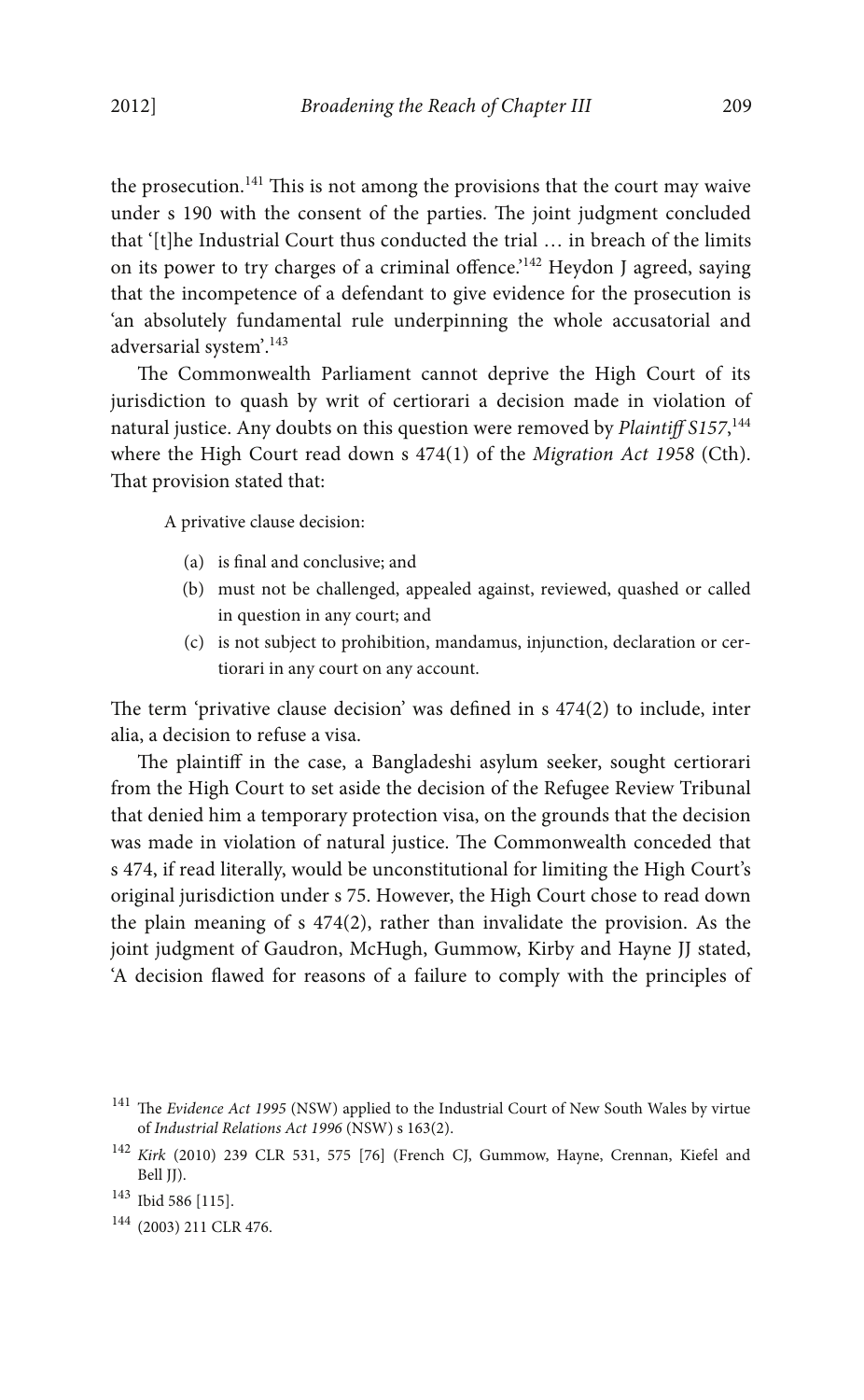natural justice is not a "privative clause decision" within s 474(2) of the Act.' 145

The question that now arises is whether a state legislature can take away certiorari from a state supreme court with respect to the failure of natural justice. In *Forge*, Gleeson CJ expressed the following view:

It follows from the terms of Ch III that State Supreme Courts must continue to answer the description of 'courts'. For a body to answer the description of a court it must satisfy minimum requirements of independence and impartiality. That is a stable principle, founded on the text of the *Constitution*. It is the principle that governs the outcome of the present case. If State legislation attempted to alter the character of a State Supreme Court in such a manner that it no longer satisfied those minimum requirements, then the legislation would be contrary to Ch III and invalid.<sup>146</sup>

Gummow, Hayne and Crennan JJ, in their joint judgment, agreed. Their Honours noted that

[a]n important element ... in the institutional characteristics of courts in Australia is their capacity to administer the common law system of adversarial trial. Essential to that system is the conduct of trial by an independent and impartial tribunal.<sup>147</sup>

These statements do not directly answer whether a state supreme court may be denied the power of certiorari on natural justice grounds. However, as we argue presently, the absence of such supervisory jurisdiction may mean that state inferior courts may not answer the description of state courts that may receive federal judicial power in accordance with s 71.

The judges in *Kirk* were unanimous in ruling that a state legislature cannot constitutionally deprive the supreme court of its power to quash decisions of inferior courts or tribunals made without jurisdiction and decisions that flow from errors of law affecting jurisdiction. The rationale of the ruling is that the state supreme courts possessed this power at the time that the *Constitution* integrated them to the national hierarchy of courts. As the joint judgment stated, the 'accepted doctrine at the time of federation was that the jurisdiction of the colonial supreme courts to grant certiorari for jurisdictional error

- <sup>146</sup> (2006) 228 CLR 45, 67–8 [41].
- <sup>147</sup> Ibid 76 [64] (citation omitted).

<sup>145</sup> Ibid 508 [83].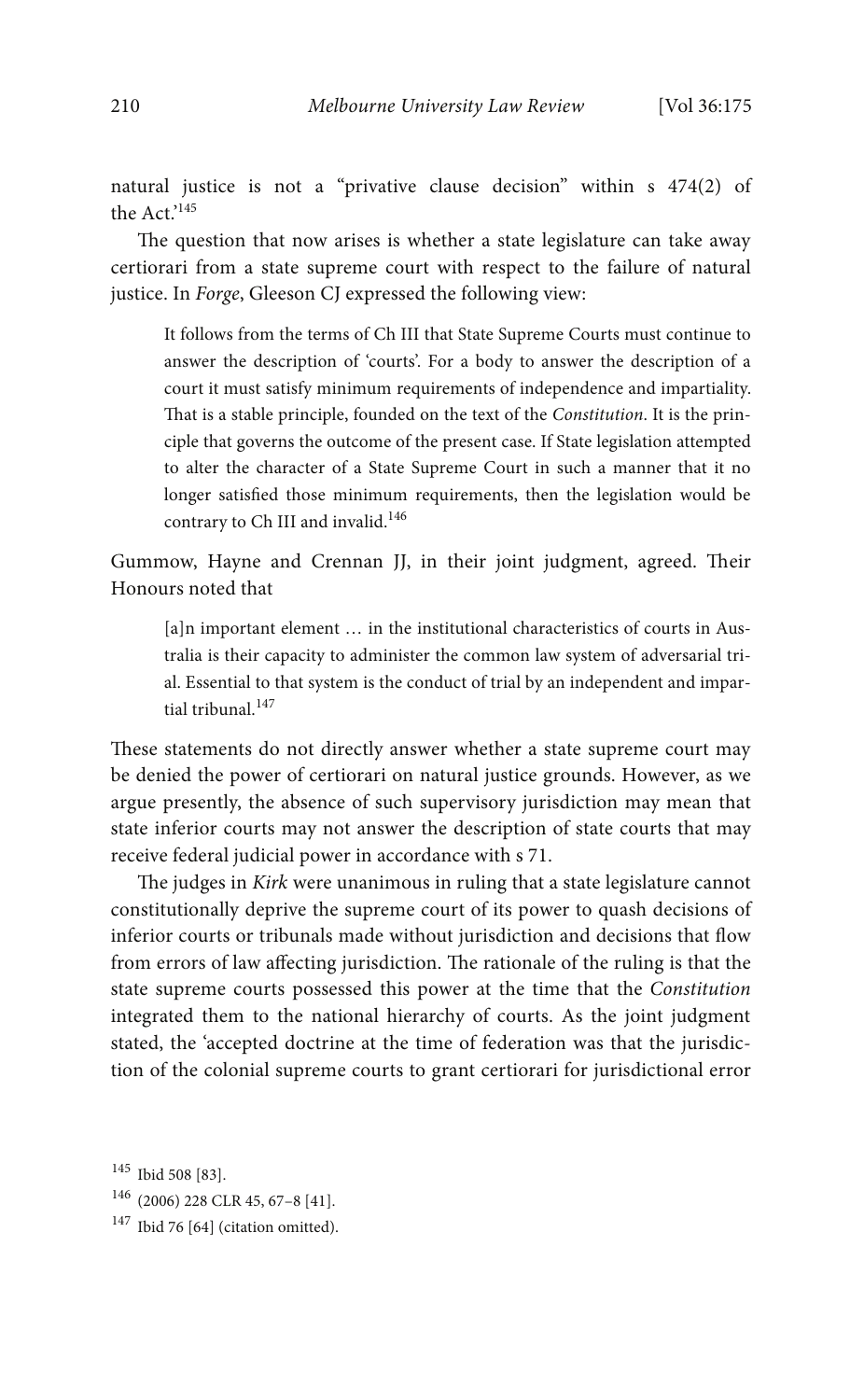was not denied by a statutory privative provision.'<sup>148</sup> Hence, it is a defining characteristic of these courts.

Were there at the time of federation other aspects of supervisory jurisdiction that could not be denied by privative provisions? In particular, could a privative clause have extinguished the supervisory power of a supreme court to quash a judicial or quasi-judicial decision made in disregard of the rules of natural justice? Did colonial legislatures, in other words, have the power to condone or permit real or apparent judicial bias or the judicial denial of fair hearing to the parties affected by judicial decisions?<sup>149</sup> If the colonial legislatures could not do so at federation, the state legislatures cannot, by parity of reasoning with *Kirk*, do so now.

A tribunal that may conclusively determine<sup>150</sup> a person's existing legal rights and duties without regard to the requirements of natural justice exercises a power akin to legislative power. Bias in the curial process opens the way to fraud and abuse. Failure to hear a party is not only straightforwardly unfair but also makes decisions more susceptible to jurisdictional error. It is perhaps for this reason that it is hard to find in the books any authority for the proposition that an ouster clause contained in legislation may validly prevent the judicial review of decisions affecting life and liberty made in violation of natural justice.

Nevertheless, legislatures have always been competent to depart from the common law standards of natural justice in relation to administrative decisions. Where the statute is silent on procedural requirements, the relevant common law standards will apply to a decision affecting rights and their nonobservance will amount to jurisdictional error. If the statute has modified or excluded the common law requirements of natural justice, the decisionmaker need only observe the statutory requirements to stay within jurisdiction.<sup>151</sup> In each case, a supreme court, following *Kirk*, will have supervisory jurisdiction to determine whether the applicable procedural standards have been met.

- <sup>148</sup> *Kirk* (2010) 239 CLR 536, 580 [97] (French CJ, Gummow, Hayne, Crennan, Kiefel and Bell JJ).
- <sup>149</sup> Violations of the Latin maxims *nemo judex in causa sua* and *audi alteram partem* respectively.
- <sup>150</sup> We use the term 'conclusively' in the sense of a judicial decision that may be corrected only in appellate or supervisory jurisdiction of a superior court.
- <sup>151</sup> *Re Minister for Immigration and Multicultural Affairs; Ex parte Miah* (2001) 206 CLR 57, 74–5 [52]–[53] (Gleeson CJ and Hayne J).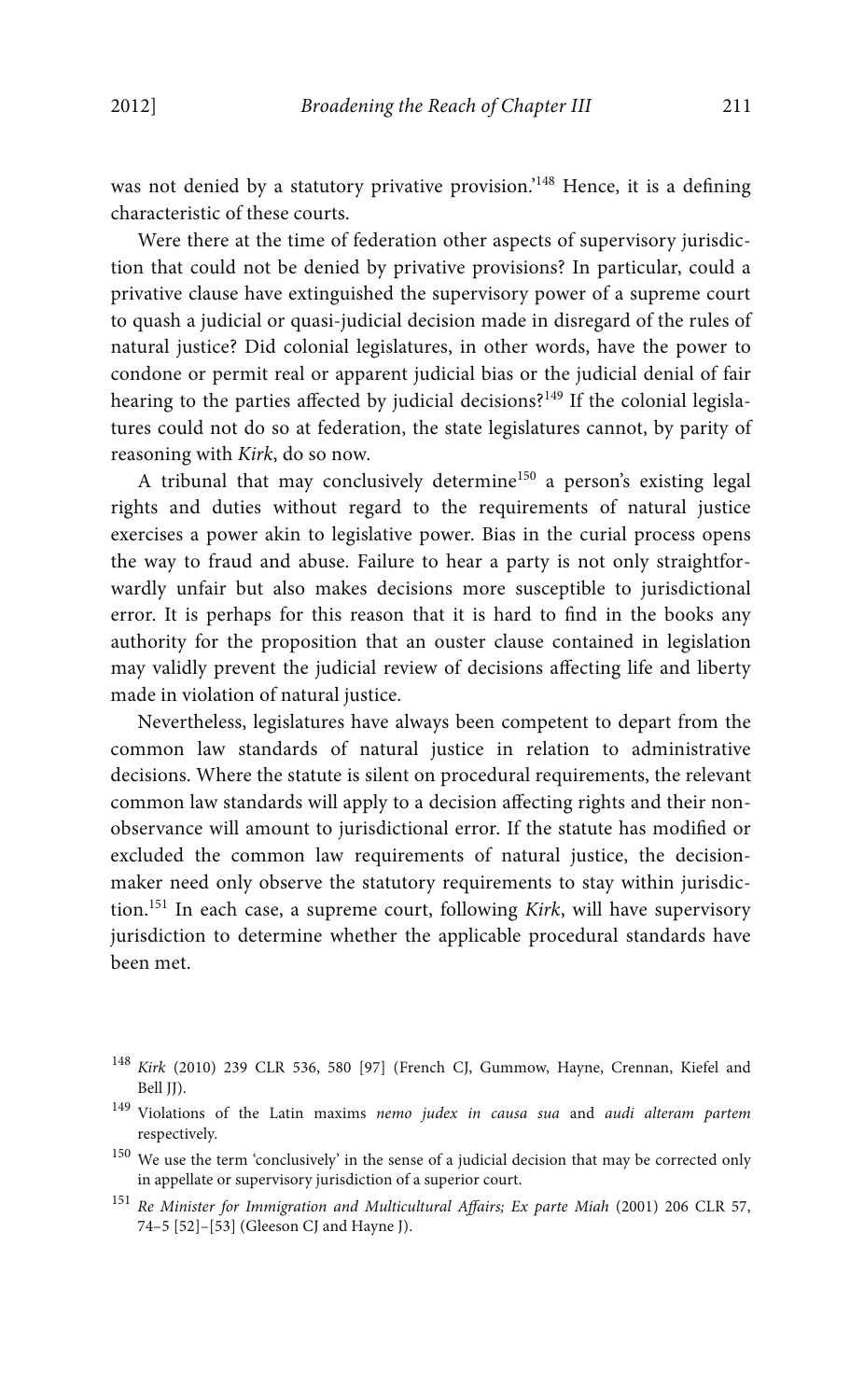The position is different with respect to state courts because of the force of ch III of the *Constitution*. The observance of the rules of natural justice is an essential characteristic of the curial method. A court that is not bound to determine cases by the curial method will not meet the requirements of a body that can be invested with federal judicial power as stated in *Kable* and later reiterated in *Forge*. This is a rule founded on the constitutional concept of a court that exists independently of a supreme court's supervisory jurisdiction.

## VII CONCLUSION

The High Court's doctrine of institutional integrity resembles a tree that has branched out from the root of the principle established in *Kable*. The Court in *Kable* ruled that state legislatures must not vest in a state supreme court powers and functions that are incompatible with its position as a court exercising federal judicial power within the integrated hierarchy of courts envisaged by ch III. In several recent cases, the High Court has emphasised the broader implications of this doctrine for the institutional integrity of state courts.

In *Totani*, *Wainohu* and *International Finance Trust*, the High Court found that institutional integrity was undermined by legislative direction of the exercise of jurisdiction. In *International Finance Trust*, the High Court regarded mandatory ex parte hearings to be 'repugnant to the judicial process in a fundamental degree'. <sup>152</sup> e High Court's decision in *Forge*, by contrast, focused on the meaning of 'court' within ch III of the *Constitution*. Gleeson CJ said that '[f]or a body to answer the description of a court it must satisfy minimum requirements of independence and impartiality.' <sup>153</sup> In *Kirk*, the High Court looked at a specific defining attribute of a state supreme court — namely, its supervisory jurisdiction.

Do these different formulations represent branches of the same conceptual tree or are they separate saplings? Do they have a common element? The element they share is their concern with the institutional integrity of courts exercising federal judicial power. A law harms the integrity of a court if it adversely affects its defining characteristics. In *Kirk*, the High Court attribut-

<sup>152</sup> (2009) 240 CLR 319, 363 [87] (Gummow and Bell JJ), 379 [140], 384 [152] (Heydon J), quoting *Kable* (1996) 189 CLR 51, 132 (Gummow J). Cf *International Finance Trust* (2009) 240 CLR 319, 354–5 [55]–[56] (French CJ).

<sup>153</sup> *Forge* (2006) 228 CLR 45, 67 [41]; see also at 76 [63]–[64] (Gummow, Hayne and Crennan JJ).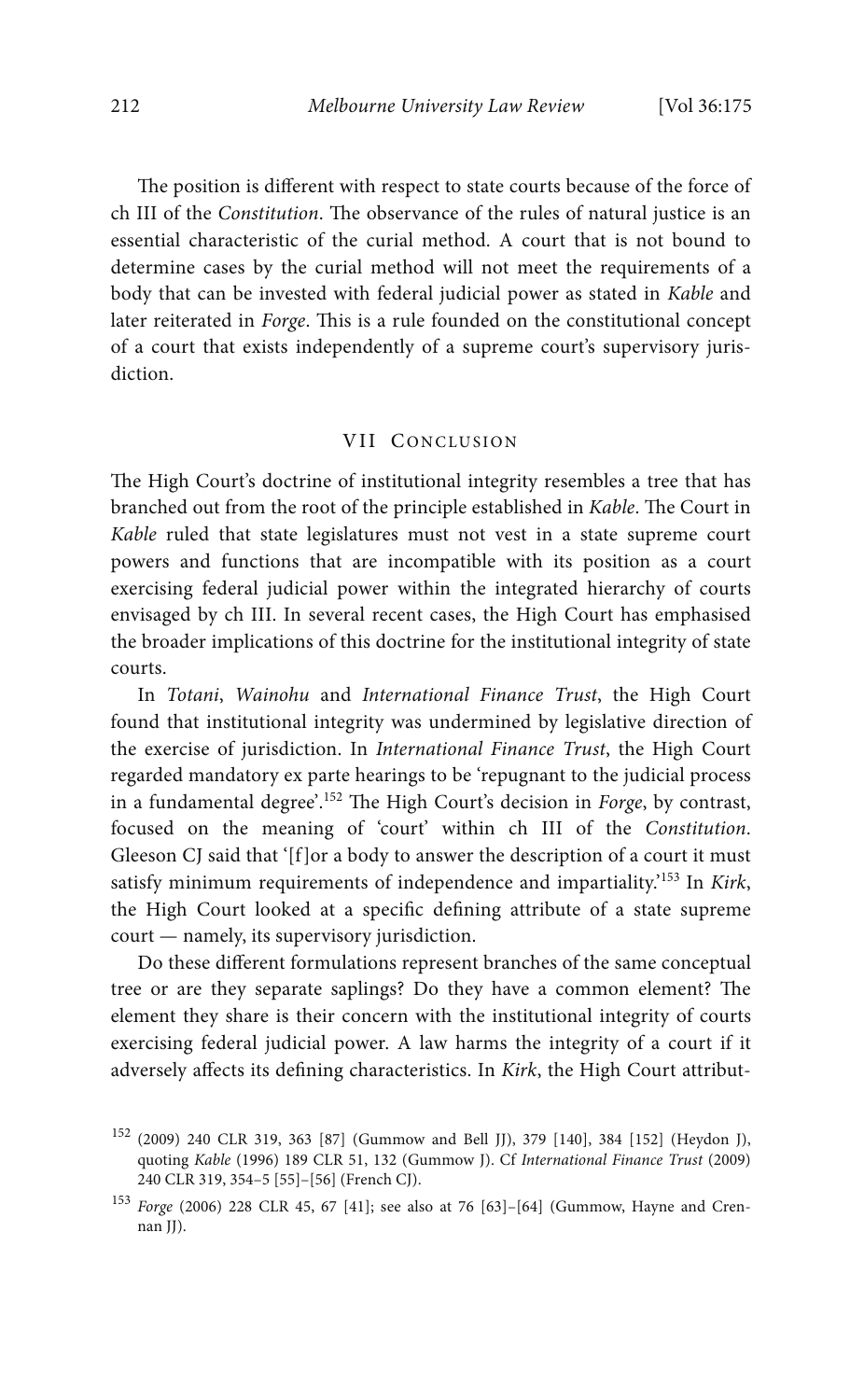ed to state supreme courts the defining characteristic of having the power to correct jurisdictional error. The Court did not draw this feature directly from the *Kable* principle, but from the requirement in ch III that there exist in each state a supreme court endowed with supervisory jurisdiction under the ultimate superintendence of the High Court. This might seem to suggest that *Kirk* represents a new sapling. However, it is possible conceptually to connect *Kirk* to *Kable*.

It is because state supreme courts form part of an integrated judicial hierarchy, under the ultimate supervision of the High Court, that they cannot be deprived of supervisory jurisdiction. As the joint judgment in *Kirk* observes, echoing a point made by McHugh J in *Kable*: 154

There is but one common law of Australia. The supervisory jurisdiction exercised by the State Supreme Courts by the grant of prerogative relief or orders in the nature of that relief is governed in fundamental respects by principles established as part of the common law of Australia. That is, the supervisory jurisdiction exercised by the State Supreme Courts is exercised according to principles that in the end are set by this Court. To deprive a State Supreme Court of its supervisory jurisdiction enforcing the limits on the exercise of State executive and judicial power by persons and bodies other than that Court would be to create islands of power immune from supervision and restraint.<sup>155</sup>

Any attempt to remove the supervisory jurisdiction of state supreme courts not only undermines their role in the federal judicial hierarchy, but also reduces the High Court's jurisdiction as the ultimate court of appeal.<sup>156</sup> *Kirk*, like *Kable*, therefore reflects the position that the supreme courts form part of the integrated judiciary established by ch III.<sup>157</sup> The case links the power of supreme courts to correct jurisdictional error to the integrity of the judicial system as a whole.

The High Court in *Kirk* changed the constitutional law of Australia by ruling unanimously that a state legislature has no power to deprive a state supreme court of its supervisory jurisdiction to set aside decisions of inferior courts made outside jurisdiction and decisions flawed by errors of law on the face of the record amounting to jurisdictional error. The ruling also applies to

<sup>&</sup>lt;sup>154</sup> (1996) 189 CLR 51, 114. See John Basten, 'The Supervisory Jurisdiction of the Supreme Courts' (2011) 85 *Australian Law Journal* 273, 277.

<sup>155</sup> *Kirk* (2010) 239 CLR 531, 581 [99] (French CJ, Gummow, Hayne, Crennan, Kiefel and Bell JJ) (citation omitted).

<sup>156</sup> Basten, above n 154, 279; Zines, above n 82, 13–14.

<sup>157</sup> Cf Zines, above n 82, 9–10; Williams and Lynch, above n 70, 1017.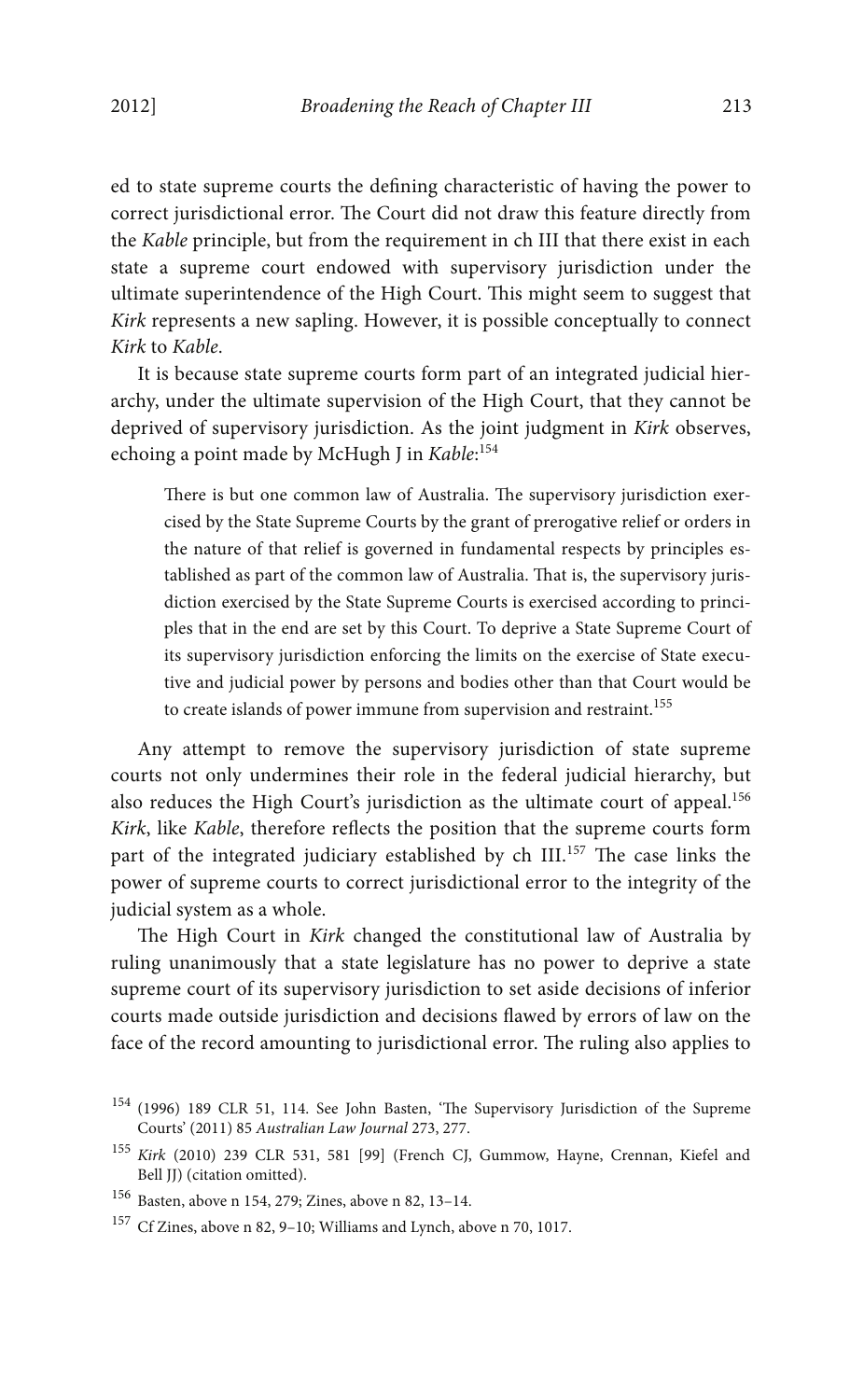decisions of officials and other tribunals affecting the rights and liberties of parties.<sup>158</sup> The unanimous decision strengthens the separation of powers in the states in two ways. First, it establishes the inalienability of the judicial power of state supreme courts to correct jurisdictional error. Second, it denies inferior courts and tribunals the power to determine the limits of their own powers, which in effect would make them lawmakers. The decision thereby strengthens the rule of law in the states.

We have argued in this article that a number of far-reaching constitutional implications may potentially be drawn from *Kirk*. One is that a state legislature may not be constitutionally able to deprive a person charged with a criminal offence of notice of factual particulars on which the charge is based. Another is that a state legislature may not be able to deprive the state supreme court of the supervisory jurisdiction to set aside judicial decisions made in violation of the rules of natural justice. These two implications, if authoritatively recognised as constitutional rules in future decisions, will further serve the rule of law in the states, by upholding the duty of courts and other tribunals to act judicially when determining disputes concerning the rights and liberties of citizens.

The criminal intelligence cases discussed in this article expose the tension between procedural fairness and the requirements of public safety. They show that the High Court is likely to favour the constitutionality of non-disclosure provisions in state legislation if they are capable of a construction that leaves the court in charge of how the intelligence is used. It is also evident that the consequences of non-disclosure in the criminal intelligence cases of *Gypsy Jokers* and *K-Generation* were much less drastic for civil liberties than the results of the schemes considered in the control order cases of *Totani* and *Wainohu*. In *Gypsy Jokers*, the consequence was the loss of fortifications, while, in *K-Generation*, the non-disclosure procedurally disadvantaged an applicant for a liquor licence.

e decisions in *Totani* and *Wainohu*, by contrast, had direct implications for the freedoms of association and communication. The control order cases have further strengthened the jurisdictional and procedural dimensions of the institutional integrity of state courts by limiting the power of state Parliaments to engage courts as direct agents of executive action. The decisions pose significant challenges to state governments in using control orders and similar mechanisms to combat organised crime. As Gleeson CJ observed in

<sup>158</sup> *Totani* (2010) 241 CLR 1, 27 [26] (French CJ), 105–6 [268]–[269] (Heydon J), 153 [415]– [416] (Crennan and Bell JJ).